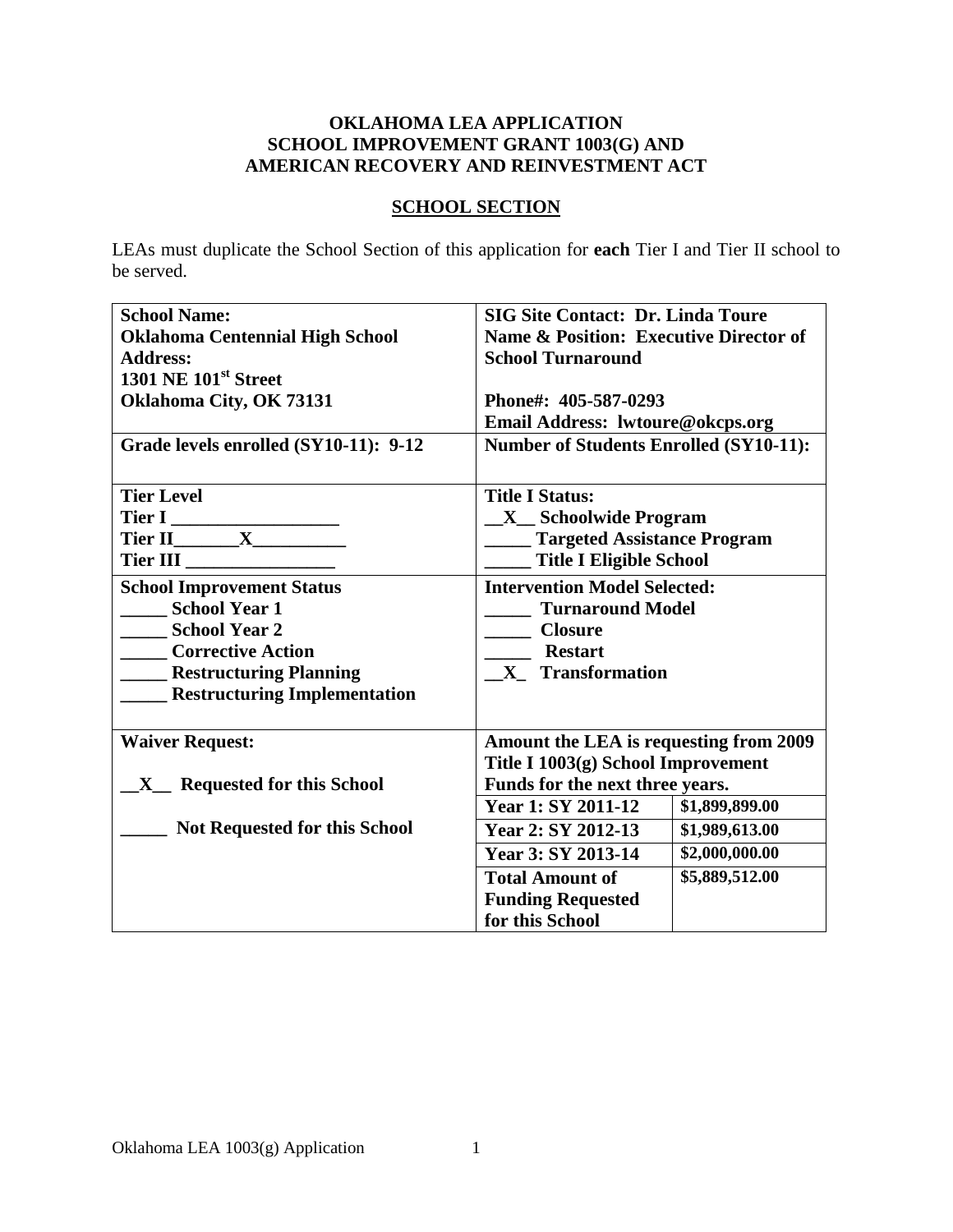## **SCHOOL NEEDS ASSESSMENT**

The school conducted a comprehensive needs assessment prior to completing the application for FY2010 SIG funds.

OK Centennial HS began its needs assessment using the WISE Planning and Coaching Tool in April 2011. The team consisted of Ms. Barbara Davis, interim principal, several staff members, and a parent. The team assessed the needs of the school according to Oklahoma's Nine Essential Elements and entered those assessments into the WISE Planning Tool. As this was the first year OK Centennial HS has used WISE, the initial assessment of indicators was done by analyzing multiple forms of data including EOI scores for the past two years, benchmark scores for the 2011-2012 school year, average ACT scores, attendance rates, mobility rates, free/reduced lunch count, graduation rates, and drop-out rates and in-depth discussion by leadership team members.

The academy initiative was also included in the needs assessment. OK Centennial HS will be transitioning to an Academy of Information Technology during the 2011-2012 school year. This transition will include major changes in curriculum, rigor, and opportunities for students. It was imperative the school take this transition into consideration when making decisions about the SIG model and action plan.

Although OK Centennial HS is not currently a school identified for improvement, the team also took the AYP status of 2009-2010 into consideration when determining action steps for the model. According to the 2009-2010 NCLB Report Card, OK Centennial HS did not make AYP in Mathematics for Regular Education students, but made Safe Harbor in all subgroups in Reading. Additionally, the API score for mathematics for most subgroups is 0.

Through this process, OK Centennial HS identified several areas of strength and need that will be used to guide the team through the SIG process. These areas of strength and need are provided in more detail in the Summary of Needs Assessment Results chart in this application.

| <b>Student Achievement Data</b>   | <b>Perception Data</b>               | <b>Demographic Data</b>                |
|-----------------------------------|--------------------------------------|----------------------------------------|
| (OCCT, Benchmarks, District       | (Staff/Student/Parent Surveys, Self) | (Attendance, Truancy, Ethnicity,       |
| <b>Assessments, Report Cards)</b> | <b>Assessments, Meeting Minutes)</b> | <b>Low-Income, Special Education</b> ) |
| 2010-2011 Benchmark Data for      | WISE Planning and Coaching Tool      | Attendance                             |
| Quarters 1-3                      |                                      |                                        |
| 2008-2009 EOI Scores for English  | Organizational Health Inventory      | Free/Reduced Lunch Count               |
| II and Algebra I                  |                                      |                                        |
| 2009-2010 EOI Scores for English  | Marzano Research Laboratory Phase I  | <b>Special Education Participation</b> |
| II and Algebra I                  | and Phase II Report                  |                                        |
| NCLB Report Card for 2008-2009    | School Support Team Reports for      | Demographics                           |
|                                   | 2010-2011                            |                                        |
| NCLB Report Card for 2009-2010    |                                      | Graduation/Drop-Out Rates              |

| ame | <b>Title</b> | <b>Stakeholder Group</b> |
|-----|--------------|--------------------------|
|     |              |                          |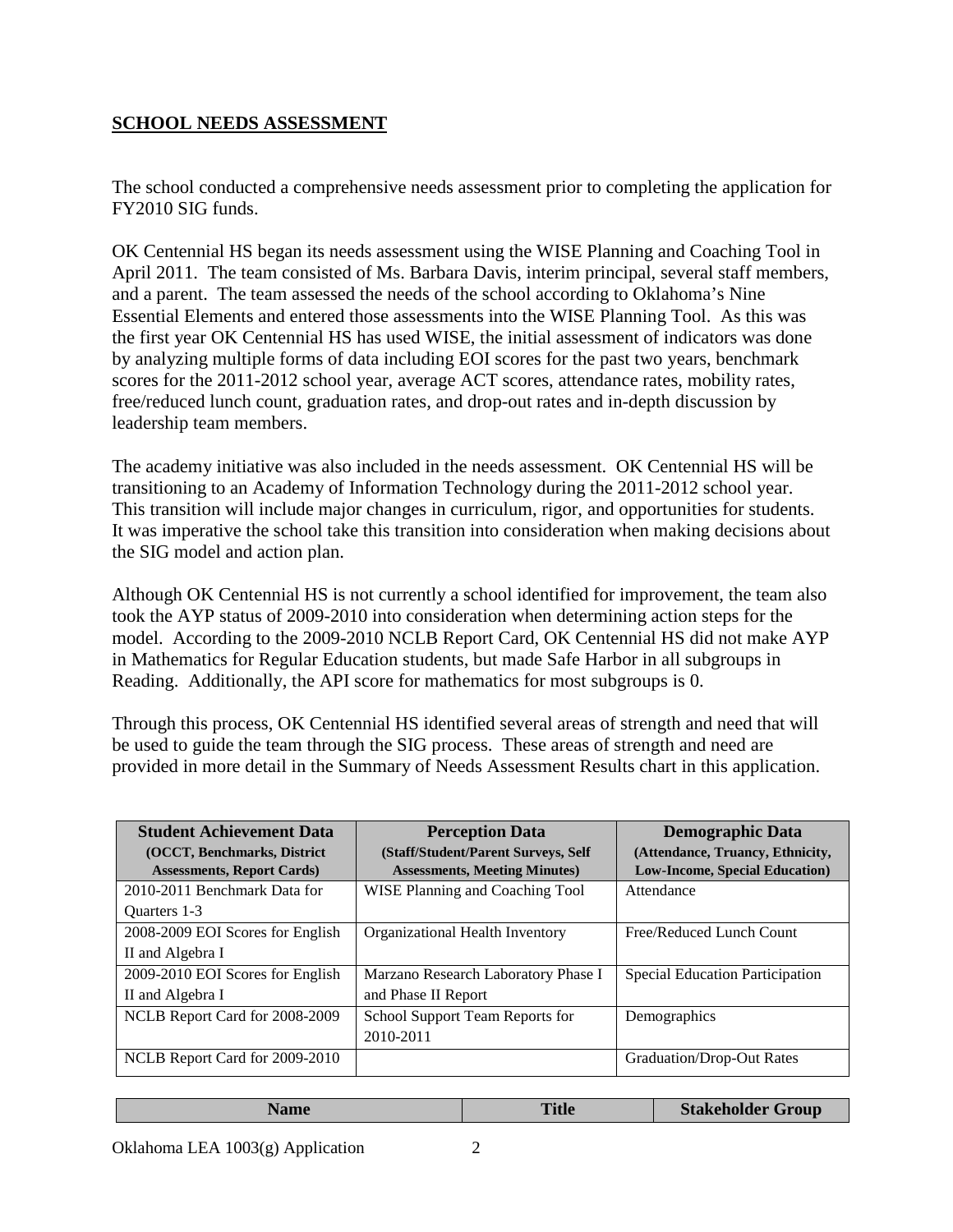| Ms. Barbara Davis, Ms. Adell Cudjoe, Ms.      | Interim Principal and   | School Leadership Team          |
|-----------------------------------------------|-------------------------|---------------------------------|
| Juanita Hayes, Ms. Crystal Barber, Ms. Patti  | <b>Staff</b>            |                                 |
| Willis, Ms. Linda Dudley, Ms. Lavanna Stoner, |                         |                                 |
| Mr. James Coursey                             |                         |                                 |
| Mr. Albert Ash, OK Centennial Parent Meeting  | Member of PTSA and      | Parents                         |
| Attendees                                     | Parent Support Group,   |                                 |
|                                               | Parents                 |                                 |
| Mr. Ed Allen, Ms. Karen Patton, Ms. Ann       | President, AFT          | American Federation of          |
| Turner                                        |                         | Teachers (AFT)                  |
| Mr. David Gray                                | President, OCFCE        | Oklahoma City                   |
|                                               |                         | <b>Federation of Classified</b> |
|                                               |                         | Employees (OCFCE)               |
| Mr. Karl Springer, Dr. Linda Toure, Ms. Terry | Superintendent and      | District Leadership Team        |
| Fraley, Dr. Sheli McAdoo, Dr. Michael         | District Central Office |                                 |
| Shanahan, Ms. Sandra Park, Mr. Jim Burkey,    | <b>Staff</b>            |                                 |
| Mr. George Kimball, Dr. Teri Bell, Mr. Ed     |                         |                                 |
| Allen                                         |                         |                                 |

## **LEA NEEDS ASSESSMENT**

The OCPS district leadership team began meeting upon announcement of the eligible SIG schools on April 6, 2011. The district held meetings in April and May with various stakeholder groups including district leadership, school leadership, parents/community, the American Federation of Teachers, and the Oklahoma City Federation of Classified Employees.

OCPS used data provided by the PRE department to conduct a comprehensive needs assessment for the district and OK Centennial HS. Data used in this assessment included OCCT/EOI data for two years, Manpower Staffing Reports, NCLB Report Cards, Organizational Health Inventories, OCPS strategic plan initiatives, school and community feedback, and demographics.

OCPS also considered the SIG eligibility of OK Centennial MS in the needs assessment. As OCPS is applying on behalf of OK Centennial MS to implement the Transformation Model, it was determined that because the schools share teachers, a building, and an administrator, OCPS had the capacity to fully implement and support the same model at both sites. Further, because of the reforms already planned for both sites, the Transformation Model would be most beneficial for the students.

OCPS also gathered feedback and perception data from staff and community members at school meetings.

| <b>Meeting Date</b> | <b>Meeting Title</b>               | <b>Stakeholder Groups Represented</b> |
|---------------------|------------------------------------|---------------------------------------|
| April 12, 2011      | Initial SIG Meeting                | District                              |
| April 21, 2011      | District SIG Meeting               | District, AFT                         |
| April 25, 2011      | <b>OK Centennial Staff Meeting</b> | District, AFT, School Staff           |
| April 26, 2011      | OK Centennial Parent/Community     | District, AFT, School Staff,          |
|                     | Meeting                            | <b>Parents, Community Members</b>     |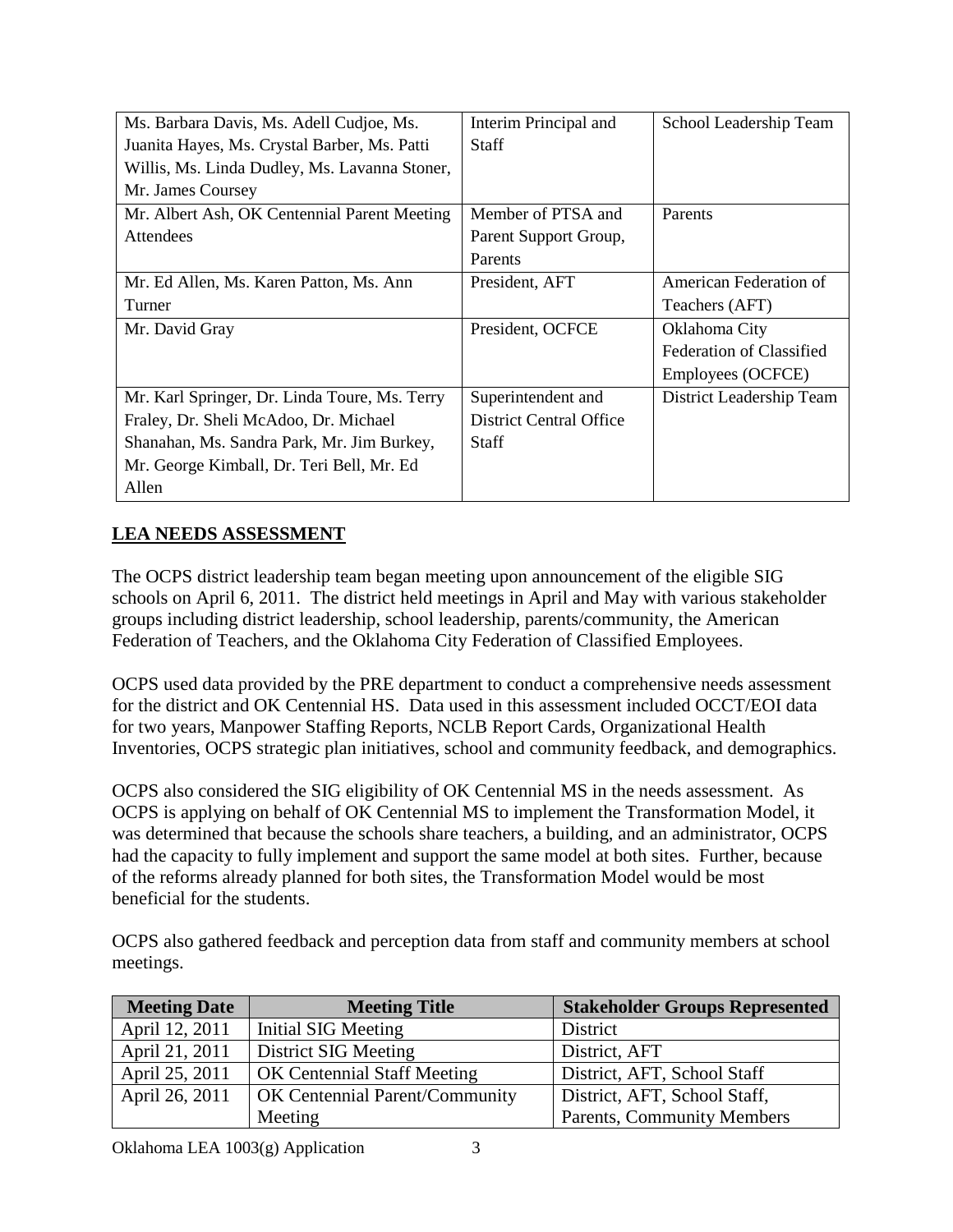| May 5, 2011  | District SIG Meeting                    | District, AFT, OCFCE,         |
|--------------|-----------------------------------------|-------------------------------|
| May 6, 2011  | <b>OK Centennial Leadership Meeting</b> | District, AFT, School Staff,  |
|              |                                         | <b>Support Staff, Parents</b> |
| May 12, 2011 | District SIG Meeting                    | District, AFT, OCFCE          |

The needs assessment resulted in the choice of the Transformation Model and selection of the strategies included in the action plan.

## **SUMMARY OF NEEDS ASSESSMENT**

| Areas to be considered as part   | Summary of analysis of each of the areas considered as                                                                 |
|----------------------------------|------------------------------------------------------------------------------------------------------------------------|
| of the comprehensive needs       | part of the comprehensive needs assessment.                                                                            |
| assessment.                      |                                                                                                                        |
| <b>School Profile:</b>           | The school profile shows that the student population at OK                                                             |
| Includes student and staff data. | Centennial HS is diverse with 77% African American, 9%                                                                 |
|                                  | White, 8% Hispanic, 4% Native American, and 1% Asian.                                                                  |
|                                  | According to the October 2010 report, there are 276 students                                                           |
|                                  | in OK Centennial HS and the free/reduced lunch percentage                                                              |
|                                  | is 100%. The 2009 graduation rate was 75.8% and the                                                                    |
|                                  | attendance rate for 2009-2010 was 89%. The staff at OK                                                                 |
|                                  | Centennial HS is 100% highly qualified, and 40% of staff                                                               |
|                                  | possess an advanced degree. OK Centennial is not a school                                                              |
|                                  | in improvement, but did not make AYP in 2009-2010; the                                                                 |
|                                  | total API for OK Centennial HS is 264. (The state average is                                                           |
|                                  | 1092.) 48% of students scored proficient or above in English                                                           |
|                                  | II and 28% of students scored proficient or above in Algebra                                                           |
|                                  | I. Although the percentage rose from 41% in 2009 for                                                                   |
| <b>Curriculum:</b>               | reading, the percentage declined from 33% in 2009 for math.<br>OK Centennial aligns all courses with the Oklahoma PASS |
| Includes academic expectations,  | standards. Additionally, English and Math teachers use the                                                             |
| alignment to PASS, and the       | ACT/America's Choice curriculum. OK Centennial HS will                                                                 |
| process to monitor, evaluate and | continue to use ACT/America's choice in 2011-2012 and                                                                  |
| review curriculum.               | will plan for the implementation of the National Academy                                                               |
|                                  | Foundation curriculum designed for the Academy of                                                                      |
|                                  | Information Technology. Curriculum development and                                                                     |
|                                  | elimination of gaps and overlaps occurs in the vertical and                                                            |
|                                  | horizontal team meetings.                                                                                              |
| <b>Classroom</b>                 | OK Centennial HS administers benchmark exams quarterly.                                                                |
| <b>Evaluation/Assessment:</b>    | OK Centennial HS works closely with the Instructional                                                                  |
| Includes classroom assessments,  | Facilitators to disaggregate data after the benchmarks and                                                             |
| alignment to PASS, and use of    | identify students that did not meet proficiency and skills that                                                        |
| assessment data.                 | were not mastered by a majority of students. Remediation                                                               |
|                                  | and reteaching occur based on these results. Teachers at OK                                                            |
|                                  | Centennial HS also administer classroom assessments, but                                                               |
|                                  | common assessments have not been developed at this time.                                                               |
|                                  | All teachers do not currently include pre- and posttests in                                                            |
|                                  | lesson plans.                                                                                                          |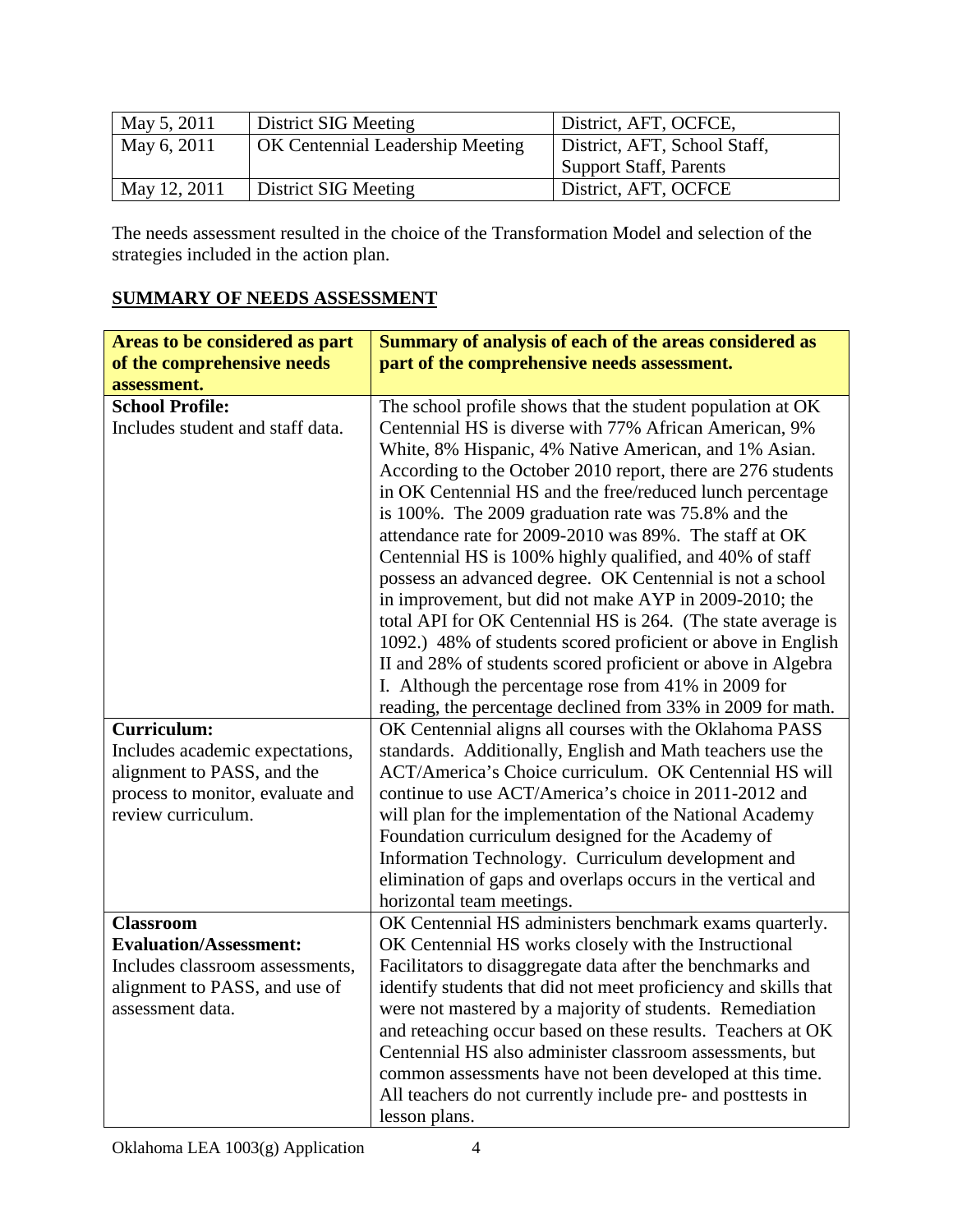| <b>Instruction:</b>                 | Teachers have received professional development in             |
|-------------------------------------|----------------------------------------------------------------|
| Includes the varied strategies      | Building Academic Vocabulary, PLCs, and Data Review.           |
| used in the classroom,              | However, not all teachers use varied instructional strategies  |
| integration of technology, and      | (85%). Technology is available in classrooms and Title I       |
| teacher collaboration.              | funds are used to purchase new instructional technology for    |
|                                     | teachers. However, more training is needed for teachers to     |
|                                     | use the technology effectively.                                |
| <b>School Culture:</b>              | OK Centennial HS teachers have been provided staff             |
| Includes learning environment,      | development in respecting diversity by addressing students'    |
| leader and teacher beliefs, and     | needs in the classroom, making the learning environment        |
| value of equity and diversity.      | safe, and providing appropriate instruction to all students.   |
|                                     | Currently, 70% of teachers practice good classroom             |
|                                     | management and techniques in the classroom, but                |
|                                     | professional development in management as well as              |
|                                     | classroom procedures was identified as a critical need. The    |
|                                     | PLCs meet on a weekly basis to discuss current progress,       |
|                                     | develop discipline plans, and meet with students and/or        |
|                                     | parents as needed. Teachers send home progress reports         |
|                                     | every four weeks as communication to parents. There is a       |
|                                     | structure in place for the school to make decision             |
|                                     | collaboratively, but there is room for improvement in this     |
|                                     | area. Teams could better their acknowledgment of every         |
|                                     | voice in the decision making process as related to teaching    |
|                                     | and learning.                                                  |
|                                     |                                                                |
| <b>Student, Family, and</b>         | OK Centennial HS has a PTSA, a parent support group, and       |
| <b>Community Support:</b>           | a resource room for parents. Computers are provided in the     |
| Includes communication              | resource room for parents to access Smart Web. OK              |
| methods and including parents as    | Centennial HS has several clubs and activities for students    |
| partners.                           | that also provide opportunities for family and community       |
|                                     | involvement. Effective Transitions provides some               |
|                                     | counseling services. Although guidance and mentoring           |
|                                     | programs are in place, there is a greater need than available  |
|                                     | services. The Leadership Team also determined that OK          |
|                                     | Centennial HS was in need of home visits for parents,          |
|                                     | increased advertising of the parent resource room, meetings    |
|                                     | at locations outside the school building, and strategies to    |
|                                     | encourage male family members to be involved.                  |
| <b>Professional Growth,</b>         | Teachers at OK Centennial have ample opportunity for job-      |
| <b>Development, and Evaluation:</b> | embedded professional development. Each teacher is             |
| Includes professional               | provided two planning periods and one is dedicated to PLC      |
| development plan, capacity          | meetings. Teachers also have access to two Instructional       |
| building, and evaluation process.   | Facilitators. Teachers also attend a weekly staff meeting that |
|                                     | is focused on professional development instead of              |
|                                     | administrative items. Some teachers attend professional        |
|                                     | development out of the district and out of state such as       |
|                                     | ASCD and PLC. Title I funds are budgeted for professional      |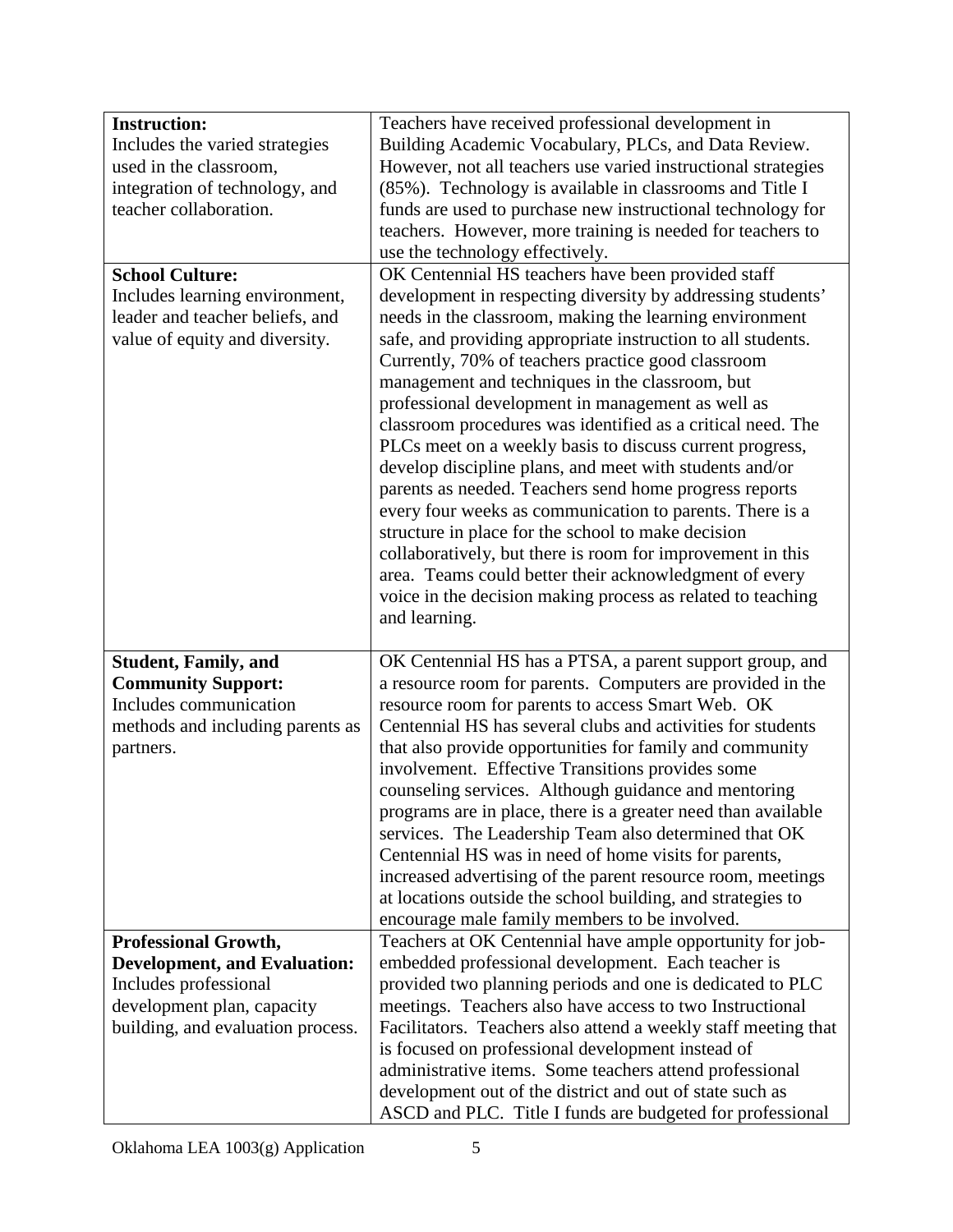|                                     | development such as ACT, BAV, PLC, data workshops, and          |
|-------------------------------------|-----------------------------------------------------------------|
|                                     | technology training, but not all teachers attend all            |
|                                     | professional development opportunities.                         |
| Leadership:                         | During the second semester of the 2010-2011 school year, an     |
| Includes process for decision       | interim principal was assigned, and a new principal will be     |
| making, policies and procedures,    | hired for the 2011-2012 school year. As part of this process,   |
| and the shared vision.              | two staff members from OK Centennial will observe during        |
|                                     | the screening process. The school currently has a school        |
|                                     | leadership team and has reviewed the mission and vision for     |
|                                     | the school, but has not rewritten them for the next school      |
|                                     | year. Currently, leadership attends two PLC meetings each       |
|                                     | week and monitors PLC meetings of all teams. Leadership         |
|                                     | also conducts focus walks on a regular basis. OK Centennial     |
|                                     | anticipates major changes in leadership practices with the      |
|                                     | hiring of a new principal and with the transition to an         |
|                                     | Academy of Instructional Technology. Additionally, if the       |
|                                     | SIG application is received, supervision of the school will     |
|                                     | transition from the Office of Secondary Education and           |
|                                     | Reform to the Office of School Turnaround.                      |
| <b>Organizational Structure and</b> | OK Centennial HS received Title I funds (511), Title I          |
| <b>Resources:</b>                   | ARRA funds (516), and ACE remediation funds. With these         |
| Includes use of resources, master   | funds, OK Centennial HS provided instructional materials for    |
| schedule, staffing, and teaming.    | ACT/AC; instructional technology for the classroom;             |
|                                     | Professional development including Kagan Classroom              |
|                                     | Management Workshop, ASCD Differentiated Instruction            |
|                                     | Workshop, and National PLC Conference; materials for the        |
|                                     | parent resource room, after school tutoring and remediation,    |
|                                     | and a Counselor Assistant. Next year, Title I ARRA funds        |
|                                     | will no longer be available, and many of the Title I funds will |
|                                     | be obligated to funding intersession courses and ACT/AC         |
|                                     | materials. Also, OK Centennial HS may be identified as in       |
|                                     | need of improvement, but does not anticipate a large sum of     |
|                                     | 515 funds during the 2011-2012 school year due to the           |
|                                     | number of school missing AYP in 2009-2010.                      |
| <b>Comprehensive and Effective</b>  | Teachers receive 45 minutes per day of collaboration time.      |
| <b>Planning:</b>                    | These meetings are also attended by administrators and          |
| Includes the process for            | instructional facilitators. Meetings are structured around      |
| collaboration, use of data,         | student progress and are documented by agendas and              |
| development of school goals, and    | minutes. In the 2010-2011 school year, OK Centennial HS         |
| continuous evaluation.              | did not use the WISE Planning Tool to develop the               |
|                                     | schoolwide plan, but used the paper template provided by        |
|                                     | OCPS. The paper plan was not implemented as effectively         |
|                                     | as it could have been in the 2010-2011 school year. OK          |
|                                     | Centennial HS has begun using the WISE Planning Tool and        |
|                                     | has involved numerous stakeholders in the process. OK           |
|                                     | Centennial will use WISE as a tool for integrating the Title I  |
|                                     | Plan, the SIG application, and the plans for the Academy of     |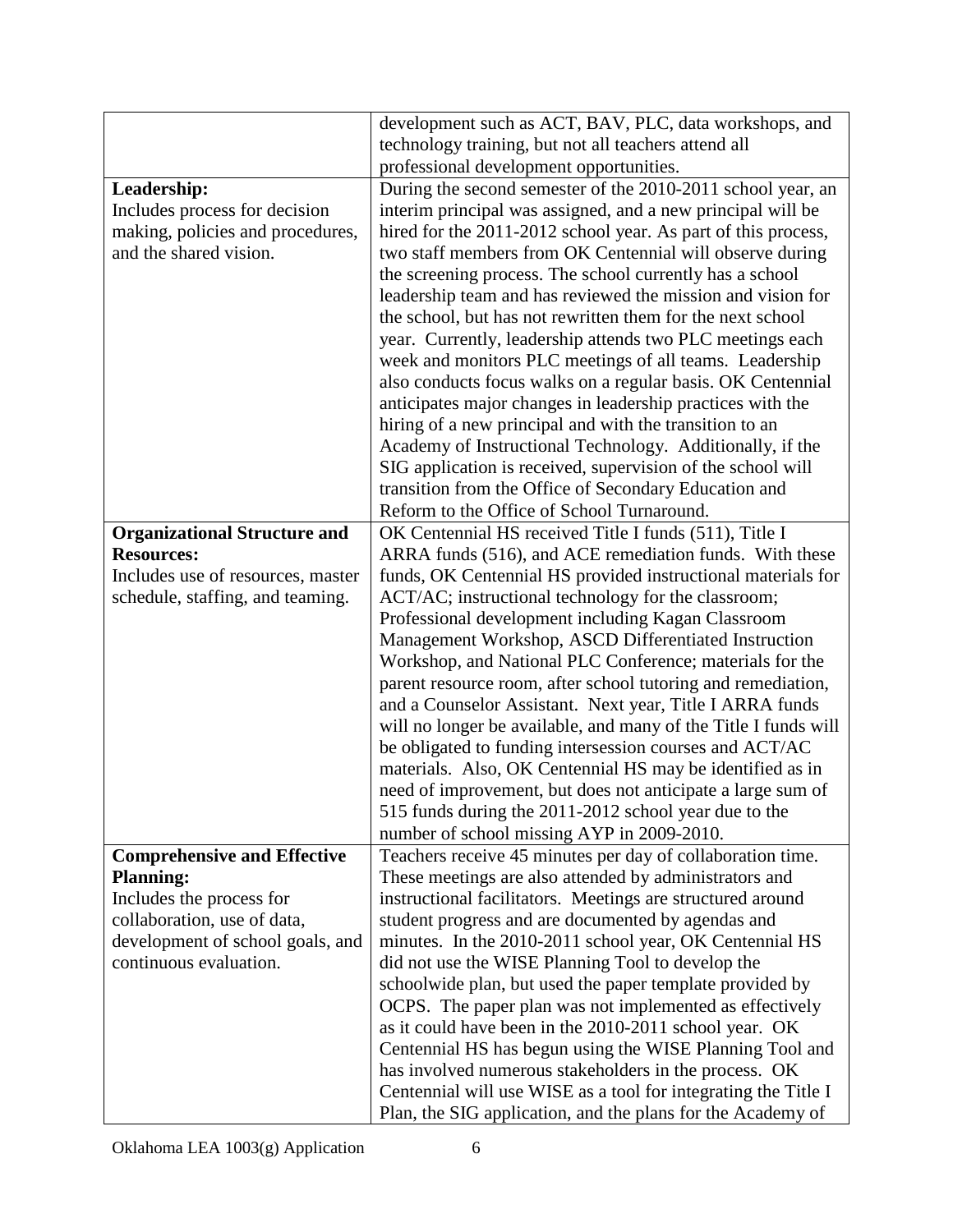| $\sim$ $\sim$ $\sim$ $\sim$<br>e.c<br>шн<br>ע טרוור<br> |
|---------------------------------------------------------|
|                                                         |

## **SCHOOL IDENTIFICATION OF INTERVENTION MODEL**

OCPS district leadership held several meetings with appropriate stakeholders including OK Centennial MS leadership, AFT representatives, OCFCE representatives, parents, and community members to determine the needs of OK Centennial MS. It was found in the needs assessment and in feedback from the meetings, that the Transformation Model would most benefit OK Centennial HS.

The current status of the physical plant, staffing, and curriculum at OK Centennial HS was analyzed in the choice of model. OK Centennial HS is a high school that shares a building, staff, and administration with OK Centennial MS. There are approximately 11 teachers that are shared between the MS and HS. A choice of another model would impact not only the HS, but also the MS. Additionally, OK Centennial HS is transitioning to an Academy of Informational Technology which means that OK Centennial HS will be implementing many of the required components of the Transformation Model during the planning year for the academy. OK Centennial would be able to seamlessly integrate both the Transformation Model and the Academy imitative during the same school years and the components of each would enhance the education for all students.

The Transformation Model also supports many of the identified areas of need. The Transformation Model supports hiring a qualified Turnaround Principal and OCPS is currently recruiting a principal for OK Centennial HS. The Transformation Model supports implementing a rigorous and scientifically research based curriculum and OK Centennial HS is currently working with ACT/AC and the National Academy Foundation for this purpose. The Transformation Model also supports high quality, job-embedded professional development which would allow all teachers at OK Centennial HS to receive the training necessary for effective instruction.

The identification of OK Centennial MS as a Tier I school also influenced the decision of model. OK Centennial MS is applying for use of SIG funds to implement the Transformation Model. As both schools are located in the same building and are both applying for SIG funds, but share one principal, it was determined by OCPS and the school leadership team that implementing the same model for each site would be most beneficial for the students. This decision was supported by the feedback from the staff and community meetings held at OK Centennial.

## **SCHOOL SMART GOALS**

| <b>SMART Reading/Language Arts Goals</b>                                                    |  |  |
|---------------------------------------------------------------------------------------------|--|--|
| Goal for 2011-2012: The API reading score for the All Students subgroup at OK Centennial HS |  |  |
| will increase from 445 in 2009-2010 to 638 in 2011-2012.                                    |  |  |
| Goal for 2012-2013: The API reading score for the All Students subgroup at OK Centennial HS |  |  |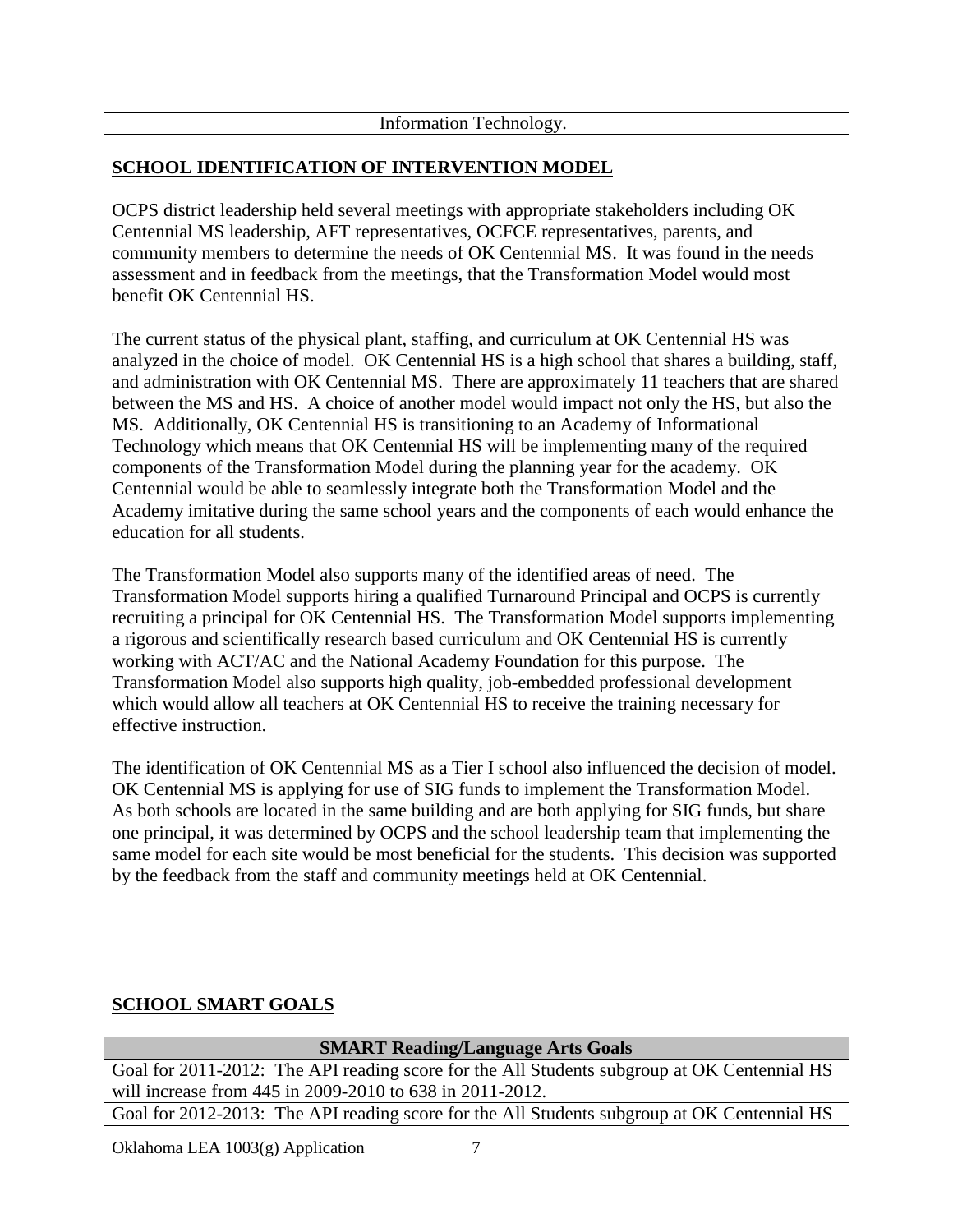will increase from 638 in 2011-2012 to 735 in 2012-2013.

Goal for 2013-2014: The API reading score for the All Students subgroup at OK Centennial HS will increase from 735 in 2012-2013 to 831 in 2013-2014.

Rationale: The 2010 API reading score for OK Centennial HS in the All students subgroup was 445. The leadership team anticipates an increase in API for this subgroup in 2011 based on progress shown on district benchmarks. OK Centennial HS feels a 638 API for the first year of SIG is an attainable goal. OK Centennial also feels that with the increased professional development and resources provided by SIG, the goals in 2013 and 2014 will be attainable and will ensure OK Centennial HS is no longer identified for improvement.

## **SMART Mathematics Goals**

Goal for 2011-2012: The API math score for the All Students subgroup at OK Centennial HS will increase from 0 in 2009-2010 to 436 in 2011-2012.

Goal for 2012-2013: The API math score for the All Students subgroup at OK Centennial HS will increase from 436 in 2011-2012 to 653 in 2012-2013.

Goal for 2013-2014: The API math score for the All Students subgroup at OK Centennial HS will increase from 653 to 871 in 2012-2013.

Rationale: The 2010 API math score for OK Centennial HS in the All Students subgroup was 0. Based on quarterly benchmark scores and formative assessments, OK Centennial HS anticipates an increase in API for the 2010-2011 school year. OK Centennial HS feels that a goal of 436 will be attainable given the higher score for the 2010-2011 school year. OK Centennial also feels that with the increased professional development and resources provided by SIG, a 653 will be attainable in 2012-2013. The 871 in 2013-1014 will ensure OK Centennial HS is making progress toward requirements of NCLB and is no longer identified as a persistently low achieving school.

## **SMART Graduation Rate Goals**

Goal for 2011-2012: The percentage of 4 year seniors at OK Centennial HS will increase from the current average of 63% to 73% in the 2011-2012 school year.

Goal for 2012-2013: The percentage of 4 year seniors at OK Centennial HS will increase from 73% to 83% in the 2012-2013 school year.

Goal for 2013-2014: The percentage of 4 year seniors at OK Centennial HS will increase from 83% to 93% in the 2013-2014 school year.

Rationale: OK Centennial HS's current graduation rate of 63% is below the state performance target of 67.8%. However, OK Centennial has set goals to increase the graduation rate of 4 year seniors. OK Centennial HS has already begun to provide the supports for attaining these goals. OK Centennial HS provides credit recovery classes and has restructured the master schedule to allow students to take the Algebra I EOI in the fall, allowing for retakes, if necessary, in the spring. Additionally, OK Centennial HS will work with guidance staff to ensure students are prepared for EOI or alternative exams to meet ACE requirements.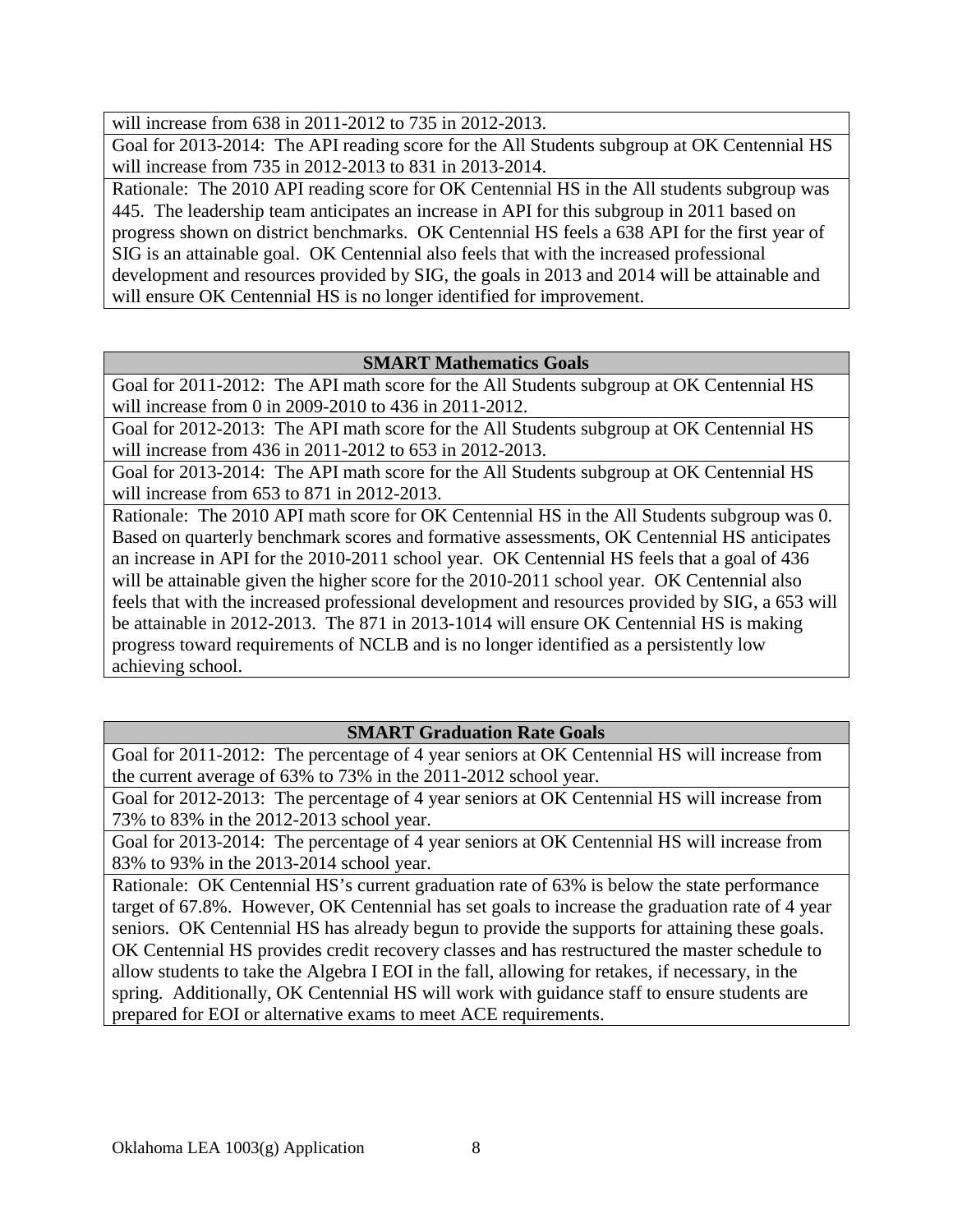# **INTEGRATION OF SERVICES**

| <b>Resource</b>                                                      | Alignment with $1003(g)$                                                                                                                                                                                                                                                                                                                                                                                                                                                                                                                                                                                                                                                                                                                                                                                                                                                                                                                                                                                                                                                                                                                                                                                                                                                                                                                |
|----------------------------------------------------------------------|-----------------------------------------------------------------------------------------------------------------------------------------------------------------------------------------------------------------------------------------------------------------------------------------------------------------------------------------------------------------------------------------------------------------------------------------------------------------------------------------------------------------------------------------------------------------------------------------------------------------------------------------------------------------------------------------------------------------------------------------------------------------------------------------------------------------------------------------------------------------------------------------------------------------------------------------------------------------------------------------------------------------------------------------------------------------------------------------------------------------------------------------------------------------------------------------------------------------------------------------------------------------------------------------------------------------------------------------|
| Title I, Part A                                                      | The Title I Reading Teacher provides additional learning<br>opportunities for the most at-risk students.<br>After School Tutoring Stipends are paid for teachers to<br>$\bullet$<br>provide remediation to students after the school day.<br><b>Instructional Technology and Materials are provided to</b><br>enhance curriculum and aid in varied instruction in the<br>classroom.<br>Professional Development is available for teachers in the<br>$\bullet$<br>areas that support the Title I program such as classroom<br>management, PLCs, data review, and technology<br>integration.<br>A Building Academic Vocabulary (BAV) Consultant<br>provides job-embedded professional development to<br>teachers on the six-step process of BAV.<br>Parent Resources such as brochures, newsletters,<br>computers, and college/career information are supplied in<br>the parent resource room.<br>A supplemental Counselor Assistant provides support for<br>student guidance activities and enrollment. The Counselor<br>Assistant performs many of the necessary<br>office/managerial duties allowing the guidance counselors<br>to focus more time on students needs.<br><b>Transportation Costs</b> are paid for transporting parents to<br>parent meetings and classes and for students attending after<br>school tutoring sessions. |
| Title II, Part A<br>Title III, Part A                                | New Teacher Orientation is provided for all new<br>teachers.<br>Two Instructional Facilitators are onsite to provide job-<br>embedded professional development and to assist with<br>implementation of instructional strategies learned in<br>professional development.<br><b>Sheltered Instruction and Observation Protocol (SIOP)</b><br>$\bullet$<br>training is provided for teachers.<br>Principals' Academy is provided once a month for                                                                                                                                                                                                                                                                                                                                                                                                                                                                                                                                                                                                                                                                                                                                                                                                                                                                                          |
|                                                                      | principals, assistant principals and aspiring principals. In<br>addition the SIG assistant principals will participate in all<br>the Professional Development.                                                                                                                                                                                                                                                                                                                                                                                                                                                                                                                                                                                                                                                                                                                                                                                                                                                                                                                                                                                                                                                                                                                                                                          |
| <b>Other Federal Resources</b><br><b>Title I ARRA</b><br><b>IDEA</b> | <b>ACT/AC Materials</b> are provided to teachers to enhance<br>$\bullet$<br>the ACT/AC curriculum.<br>Professional Development in Kagan Classroom<br>Management and ASCD Differentiated Instruction were<br>provided to teachers and administrators.                                                                                                                                                                                                                                                                                                                                                                                                                                                                                                                                                                                                                                                                                                                                                                                                                                                                                                                                                                                                                                                                                    |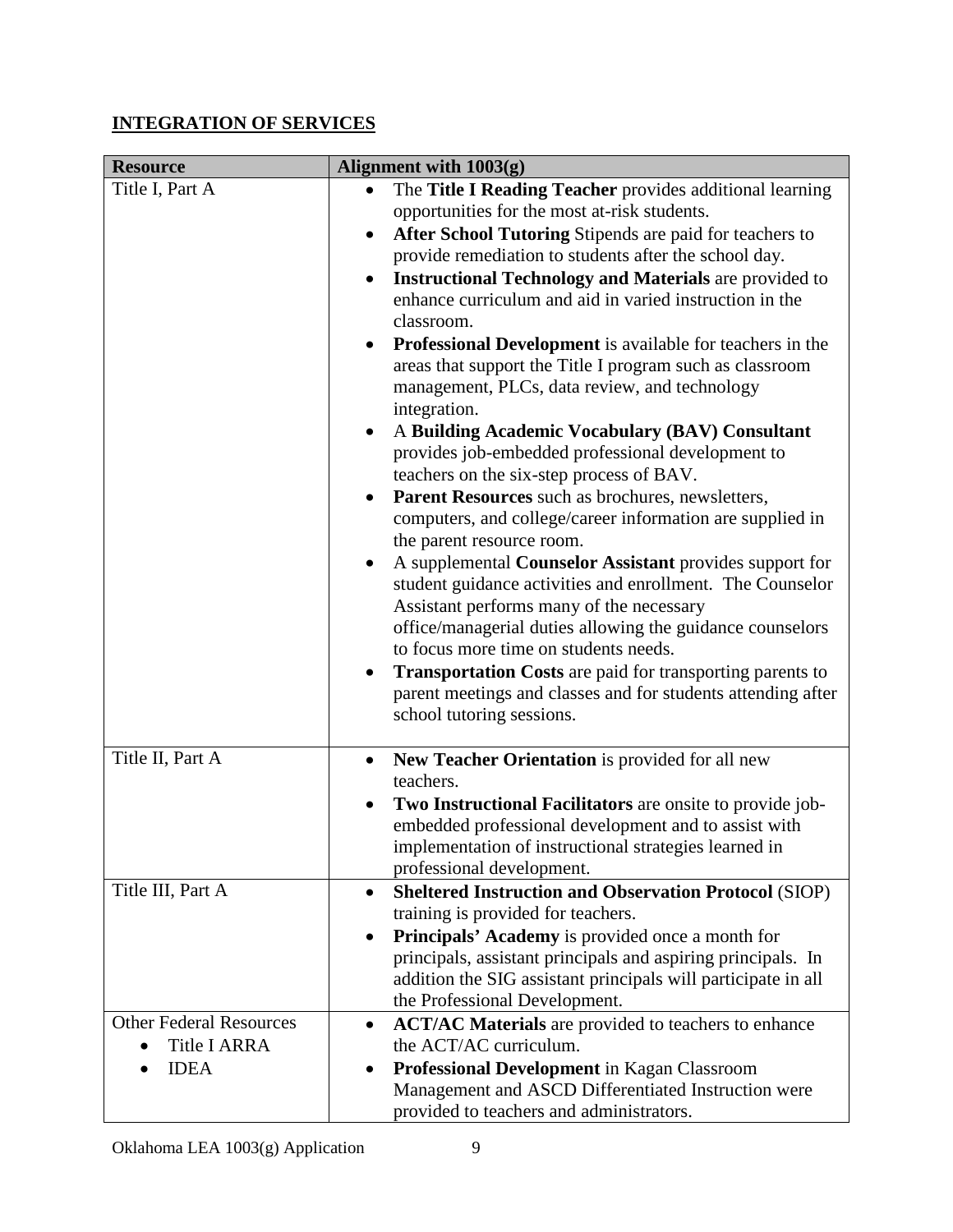|                                                      | • Parent Resources such as Love and Logic CDs were<br>purchased to supplement the parent resource room.<br>Special Education services for identified students and<br>transition to inclusion.                                                                                                                                           |
|------------------------------------------------------|-----------------------------------------------------------------------------------------------------------------------------------------------------------------------------------------------------------------------------------------------------------------------------------------------------------------------------------------|
| <b>State Resources</b><br>General Fund<br><b>ACE</b> | <b>Salaries</b> for classroom teachers and administrators.<br>• Curriculum required for core content and elective classes.<br><b>Comprehensive data system</b> for providing formative and<br>summative data.<br>• Teach for America teachers will be assigned to OK<br>Centennial MS/HS in the areas of Math, English, and<br>Science. |

## **SCHOOL MODIFICATION OF POLICIES AND PROCEDURES**

OK Centennial HS will modify its policies and procedures to meet the requirements of the Transformation Model. Many of these modifications will be made in conjunction with modifications Centennial MS. Modifications will occur in the following areas.

### **Memorandum of Understanding**

A Memorandum of Understanding (MOU) between OCPS and AFT will be developed to address the collective bargaining modifications necessary for implementation of the Transformation Model. The MOU will include provisions concerning teacher evaluation, teacher contract time, performance pay, and other areas covered by the collective bargaining agreement. Pending approval of this application, the MOU will be approved by the OCPS Board of Education.

### **Staffing**

OCPS will provide flexibility in hiring practices at the site level. Staff will not be assigned to OK Centennial HS without consent of the principal. Current staff will be provided an opportunity to transfer to another OCPS site if they are unwilling or unable to meet the employment conditions of the School Improvement Grant. OK Centennial HS will use a structured interview process to hire staff to fill any available positions.

### **Teacher Evaluation System**

In accordance with the requirements of the Transformation Model, a rigorous, transparent, and equitable Teacher Evaluation System will be implemented at OK Centennial HS. This evaluation system was developed by Douglass MS in collaboration with Marzano Research Laboratory as part of the FY2009 SIG.

### **Performance Incentive**

OK Centennial HS does not currently offer performance incentives for academic goals. Modifications to the policies regarding incentives will be made to meet the requirements of the Transformation Model. These modifications will also be equitable with the OK Centennial MS.

District and union representatives met with the OK Centennial Leadership Team on May 6, 2011. During this meeting, the Leadership Team voted to adopt the same performance incentive structure for academic goals as the existing SIG schools implementing the Transformation Model. Under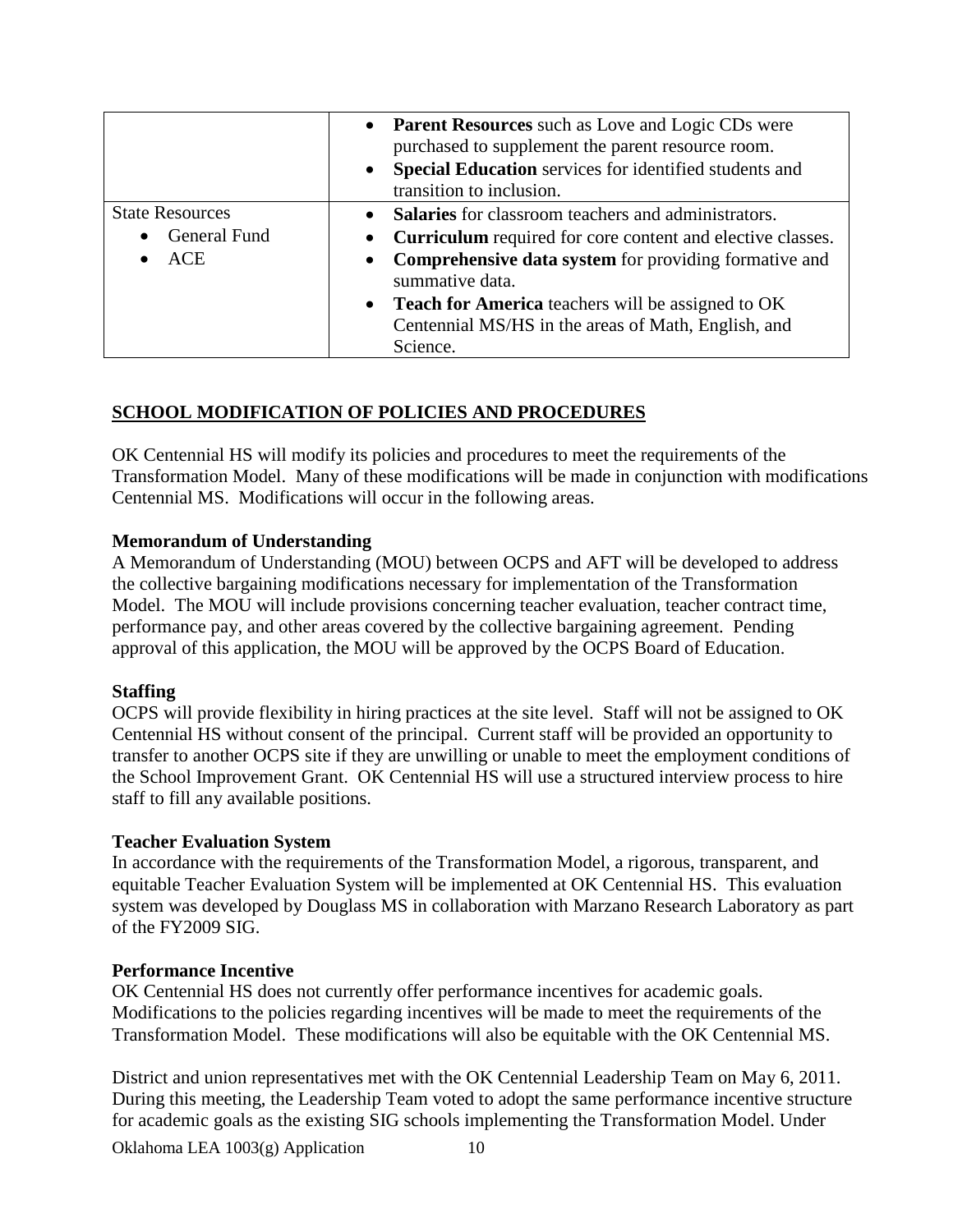this structure, Reading and Math teachers (as well as Special Education co-teachers) will receive \$50 for each FAY student scoring proficient or above on the state administered tests. Additionally, all OK Centennial HS teachers will receive \$3000 if the reading SMART goal is met and \$3000 if the math SMART goal is met.

More detailed information regarding the performance incentives can be found under Requirement #3 of the Action Plan in this application.

### **Scheduling**

OK Centennial HS will implement a continuous learning calendar for the 2011-2012 school year. Although students will receive the same amount of regular instruction time, the traditionally extended summer vacation is shortened, and smaller, more frequent breaks are scheduled throughout the year. As part of the continuous learning calendar, intersession classes will be provided during the fall and winter for three full days each and spring will be five full days. Students who are identified as most at-risk of failing to meet state academic standards will have priority to attend.

In addition to the intersession classes, OK Centennial will provide increased learning time for all students. Because OK Centennial MS is housed in the same building, shares teachers with, and relies on the same transportation as OK Centennial HS, the policy for increased learning time will be modified to maintain the current contract day for teachers, but increase learning time for students.

OK Centennial MS and HS will continue the current teacher contract day of 7:10 a.m. – 2:40 p.m. The student day, however, will be extended from the current 7:40 a.m. – 2:10 p.m. to 7:40 a.m. – 2:40 p.m. The additional 30 minutes will be divided and added to each class period. This schedule will add 5,220 minutes or 87 hours to the school year.

#### **Collaboration Time**

At least 90 minutes of protected collaboration time is an additional Oklahoma requirement of the SIG competition. OK Centennial will continue its current practice of providing 45 minutes of collaboration time for teachers each day. This amounts to 225 minutes or 3.75 hours of protected collaboration time each week.

#### **Professional Development**

A 5 day teacher academy and an additional 5 days of professional development during the school year are additional Oklahoma requirements of the SIG application. To meet these requirements, OK Centennial will schedule a 5 day teacher academy prior to the first day of school on August 1, 2011. Additionally, OK Centennial will include in its schedule 5 onsite professional development opportunities for staff. More information about specific professional development opportunities can be found in the Action Plan section of this application.

## **SCHOOL SUSTAINABILITY EFFORTS**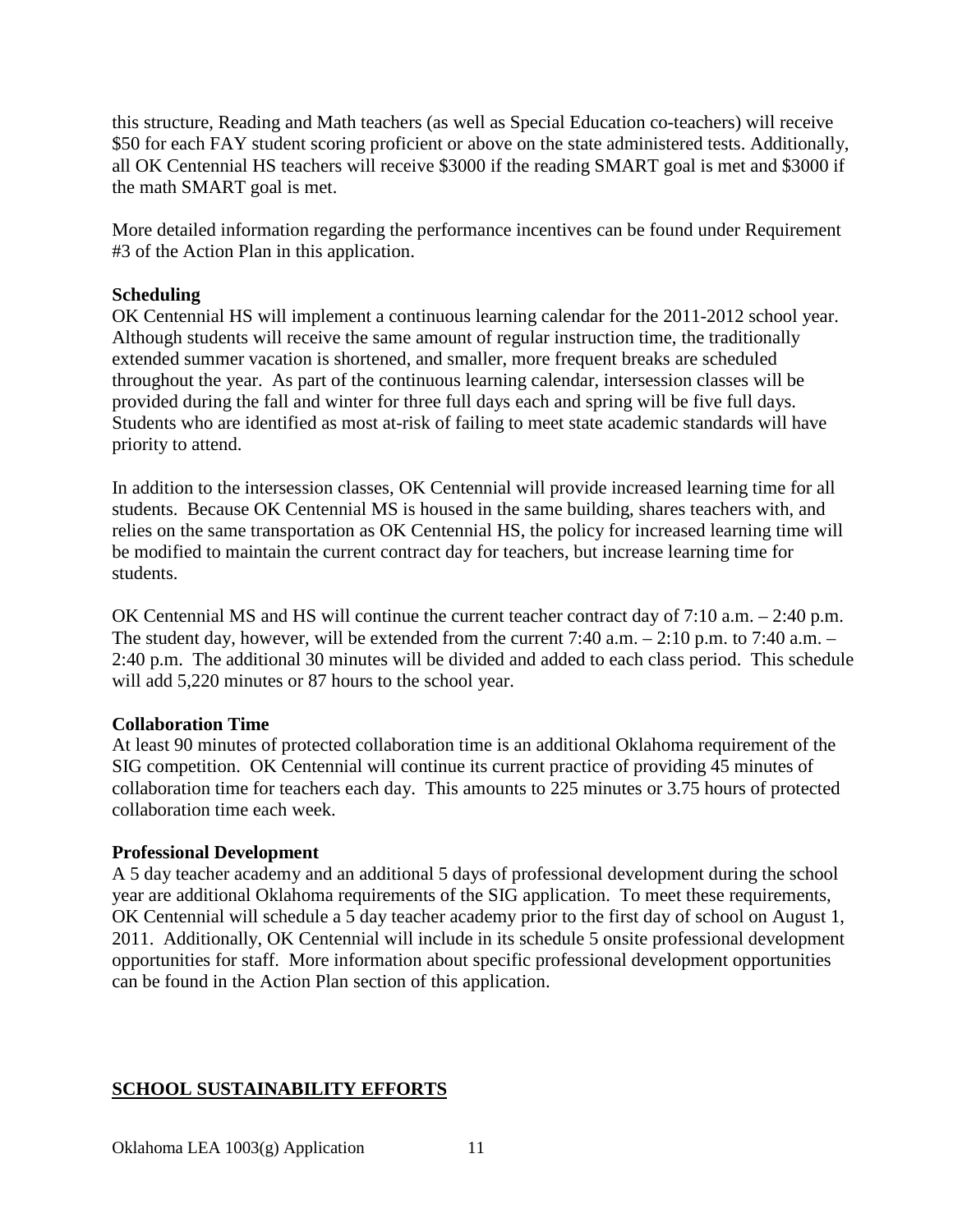In developing the school application, OK Centennial HS has taken sustainability of reform efforts into consideration. OK Centennial HS has addressed sustainability in all the required areas of the application.

### **Stakeholder Involvement**

OCPS and OK Centennial involved stakeholders in the process of developing the school SIG application and action plan. (Repeated from LEA Needs Assessment Section of this application.)

| <b>Meeting Date</b> | <b>Meeting Title</b>             | <b>Stakeholder Groups Represented</b> |
|---------------------|----------------------------------|---------------------------------------|
| April 12, 2011      | Initial SIG Meeting              | District                              |
| April 21, 2011      | <b>District SIG Meeting</b>      | District, AFT                         |
| April 25, 2011      | OK Centennial Staff Meeting      | District, AFT, School Staff           |
| April 26, 2011      | OK Centennial Parent/Community   | District, AFT, School Staff,          |
|                     | Meeting                          | Parents, Community                    |
| May 5, 2011         | <b>District SIG Meeting</b>      | District, AFT, OCFCE,                 |
| May 6, 2011         | OK Centennial Leadership Meeting | District, AFT, School Staff,          |
|                     |                                  | <b>Support Staff, Parents</b>         |
| May 12, 2011        | <b>District SIG Meeting</b>      | District, AFT, OCFCE                  |

OK Centennial will continue the efforts recommended by stakeholders through continuous communication and involvement of stakeholders throughout the duration of the SIG funds and beyond.

The planning year for the academy initiative will also ensure stakeholder sustainability. As part of the planning year, OK Centennial will appoint a board of stakeholders such as business leaders and community members. These stakeholders will continue support of the academy initiative and the components of the Transformation model after SIG funding has ended.

### **Transition Plans**

OK Centennial HS has aligned its application as closely as possible with the OCPS strategic plan, which is a written plan for the future of the district approved by the OCPS Board of Education in January 2011. Using the strategic plan as a guide, OK Centennial HS developed action plans in this application that will be supported by the district in future years. Because the action plan so closely aligns, the transition from a SIG school to a non-SIG school in three years will be seamless.

Additionally, OK Centennial HS has aligned its application with the academy initiative which will ensure sustainability of efforts in the future. In 2011-2012, OK Centennial HS will be in a planning year for the academy and will use that time to integrate the goals of SIG and the National Academy Foundation. As the academy initiative will be sustained after the three year SIG funds, OK Centennial will have a structure in place to support the efforts started with SIG for improved student achievement.

## **WISE Planning and Coaching Tool**

OCPS has implemented the WISE Planning and Coaching Tool district-wide. All schools, regardless of SIG status are using the WISE Planning and Coaching Tool to develop schoolwide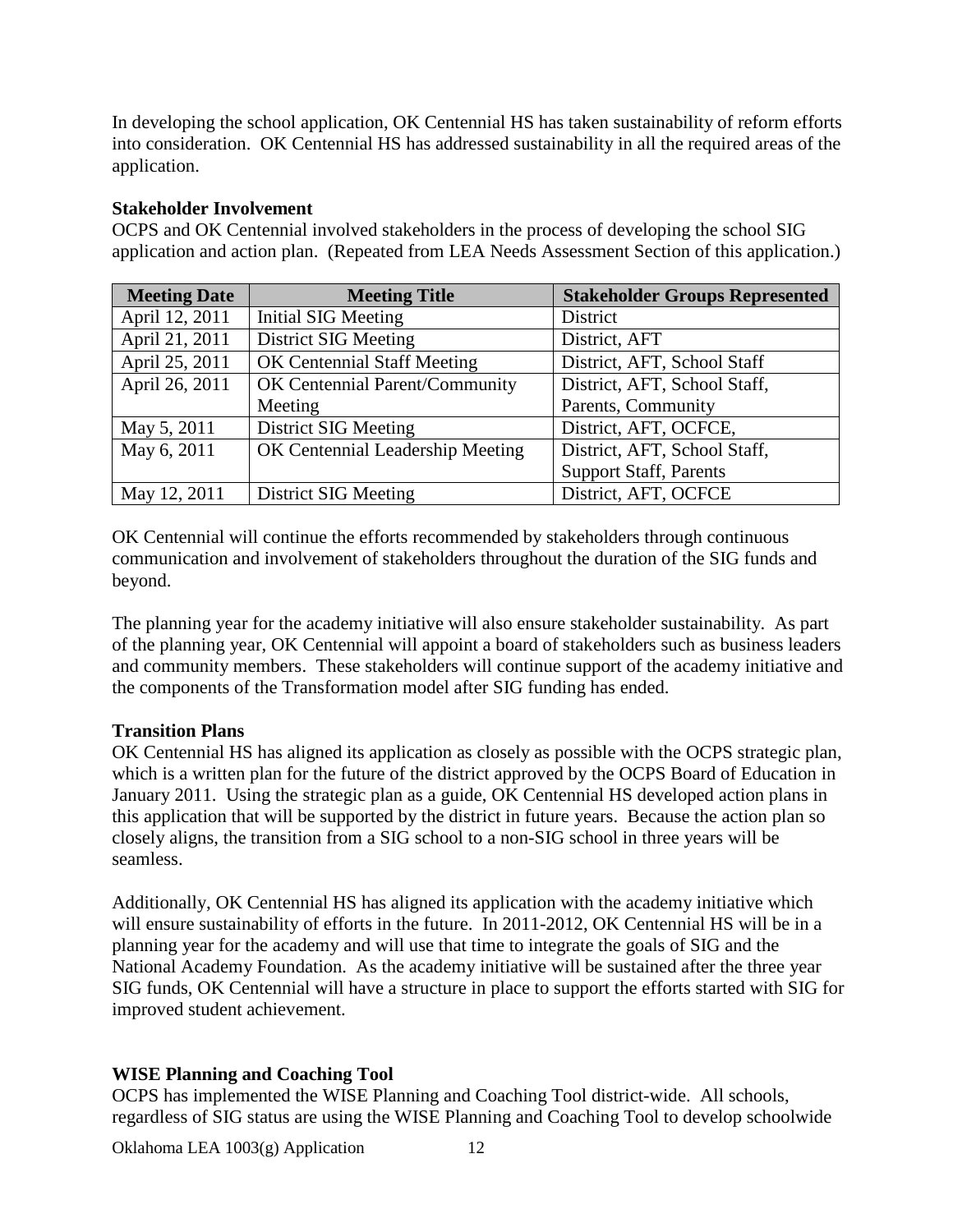and/or school improvement plans. OK Centennial HS began its strategic planning process using the WISE Planning Tool in May 2011 and will be implementing the WISE Plan in the 2011-2012 school year. Additionally, OK Centennial will receive additional monitoring of and support for the WISE Plan from the Federal Programs Team at the OCPS district central office. Because all schools in the district are using WISE, OK Centennial will sustain its efforts in strategic planning using the WISE Planning Tool for the duration of the SIG funds and beyond.

### **Formative and Summative Data**

OK Centennial HS currently administers benchmark exams and conducts data reviews at least three times a year. These efforts will be continued for the duration of the SIG funds. Sustainability of these efforts is supported by district policy. OCPS extends the requirement to administer benchmark assessments and conduct data reviews to all schools in the district regardless of SIG status. Also, OCPS supports the sustainability by providing access to and support of using data through the PRE department. As OCPS has a culture of data-driven decisions at all school sites, the efforts required of SIG will have the support necessary to be sustained.

### **Funding Sources**

OCPS and OK Centennial HS considered financial sustainability of all proposed expenditures and actions included in this application. OK Centennial HS will leverage SIG funds to gain the maximum effect without incurring unsustainable costs after the funding period. As a result, the primary focus of the SIG funds at OK Centennial HS will be investing in human capital by building the capacity of the staff. As OK Centennial HS foresees a decrease in professional development funded by SIG in subsequent years, efforts can be sustained by current levels of Title I funding. Title I will also be available to sustain the intersession courses and some parent involvement activities. However, OK Centennial will also continue to pursue outside funding sources to sustain other strategies including parent and community collaboration and performance incentives.

#### **Title I Schoolwide Plan**

Because OCPS uses the WISE Planning Tool for SIG plans and Title I schoolwide plans, the Title I Schoolwide Plan will support the sustainability of the SIG reforms. OCPS requires one plan for SIG schools and works with sites to develop a plan that includes the approved actions in the SIG application and the Title I requirements. Because this process is currently in place and is supported at the district level, OK Centennial HS will be able to sustain SIG action steps through the Title I schoolwide plan.

#### **SCHOOL ACTION PLAN FOR PRE-IMPLEMENTATION**

OCPS is not requesting to use any first-year funds for pre-implementation.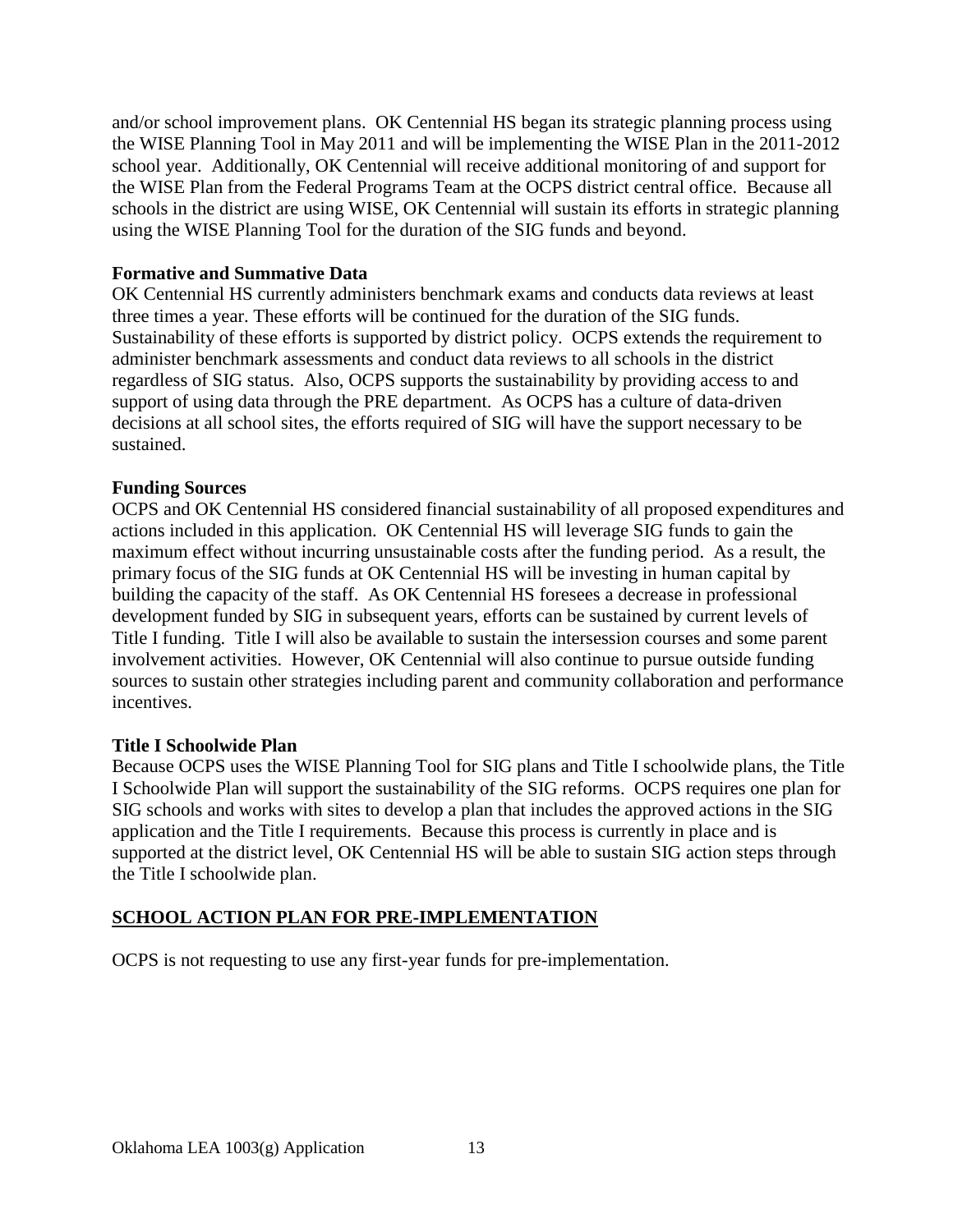| <b>Name of School: OK Centennial HS</b>                                                              |                                                                                                                                                                                                      | <b>Tier: II</b>                              |                                                                        |
|------------------------------------------------------------------------------------------------------|------------------------------------------------------------------------------------------------------------------------------------------------------------------------------------------------------|----------------------------------------------|------------------------------------------------------------------------|
| <b>Transformation Model</b>                                                                          | <b>LEA Design and Implementation of the Intervention</b><br><b>Model</b><br>(include alignment of additional resources)                                                                              | <b>Timeline for</b><br><b>Implementation</b> | <b>Name and Position of</b><br><b>Responsible Person(s)</b>            |
|                                                                                                      | <b>Requirements for the Transformation Model (LEA must implement actions 1-11)</b>                                                                                                                   |                                              |                                                                        |
| 1. Replace the principal who led the<br>school prior to commencement of the<br>transformation model. | The principal of OK Centennial HS will be replaced for the<br>2011-2012 school year. OCPS is currently searching for a<br>principal with the Turnaround Competencies recommended<br>by OSDE and CII. |                                              |                                                                        |
|                                                                                                      | OCPS conducts a search for a principal using<br>various recruiting methods.                                                                                                                          | April - May 2011                             | Dr. Michael Shanahan                                                   |
|                                                                                                      | Applicants were received from in and out of district<br>and were reviewed using the Structure Interview<br>process.                                                                                  | $May - June 2011$<br><b>July 2011</b>        | Dr. Sheli McAdoo, Dr.<br>Linda Toure<br><b>OCPS</b> Board of Education |
|                                                                                                      | OCPS conducts interviews for a principal.<br>3.<br>OCPS appoints a new principal for the 2011-2012<br>4.<br>school year.                                                                             |                                              |                                                                        |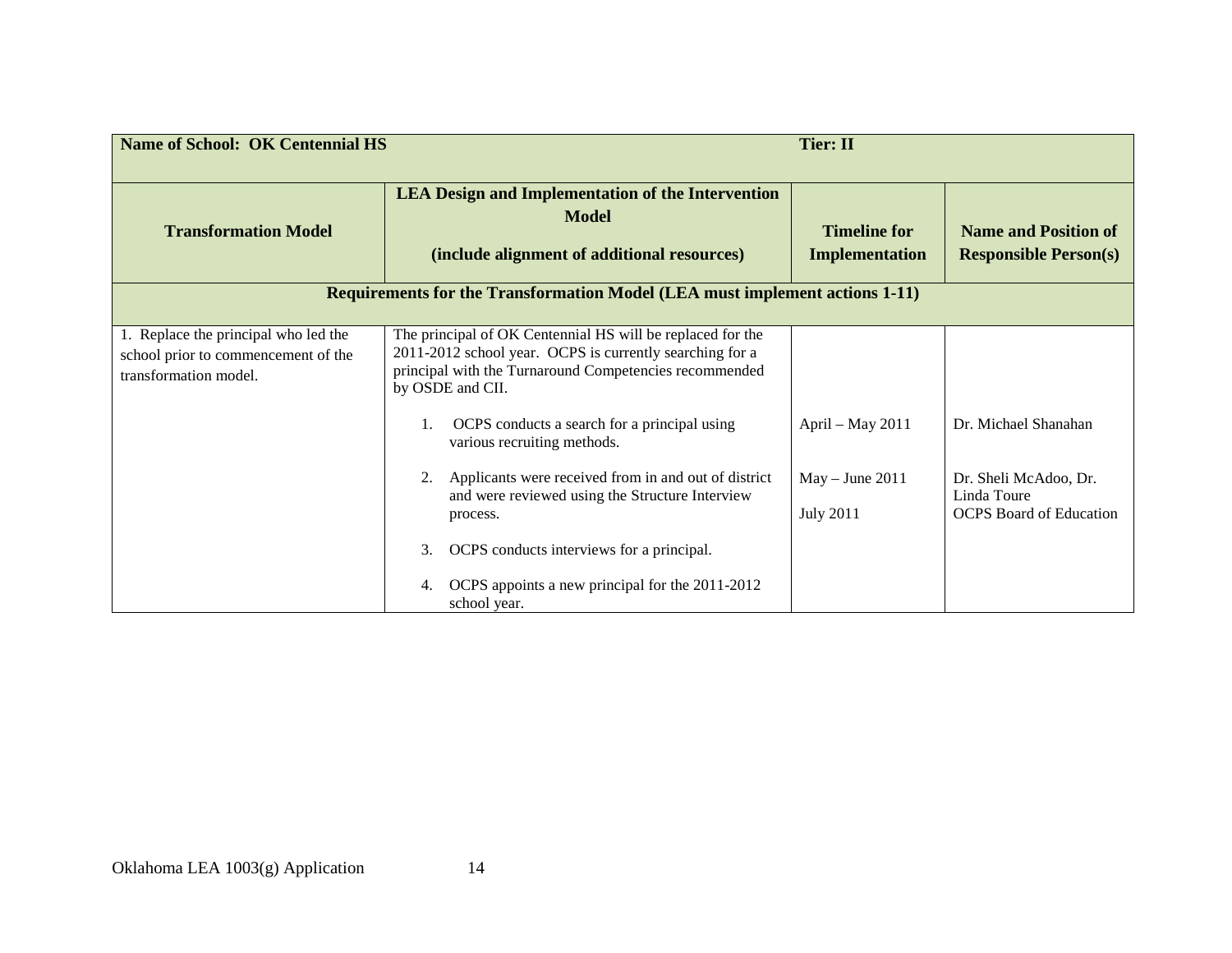| <b>Name of School: OK Centennial HS</b>                                                                                                                                                 | <b>Tier: II</b>                                                                                                                                                                                                                                                                                                                                                  |                                              |                                                             |
|-----------------------------------------------------------------------------------------------------------------------------------------------------------------------------------------|------------------------------------------------------------------------------------------------------------------------------------------------------------------------------------------------------------------------------------------------------------------------------------------------------------------------------------------------------------------|----------------------------------------------|-------------------------------------------------------------|
| <b>Transformation Model</b>                                                                                                                                                             | <b>LEA Design and Implementation of the Intervention</b><br><b>Model</b><br>(include alignment of additional resources)                                                                                                                                                                                                                                          | <b>Timeline for</b><br><b>Implementation</b> | <b>Name and Position of</b><br><b>Responsible Person(s)</b> |
| 2. Use rigorous, transparent, and<br>equitable evaluation systems for teachers<br>and principals that:<br>a. Take into account data on student<br>growth (as defined in this notice) as | OCPS, Douglass MS staff, and MRL developed a rigorous,<br>transparent, and equitable evaluation system for teachers<br>during the 2010-2011 school year as part of the application<br>for FY2009 SIG funds. OCPS will expand usage of that<br>system to its FY2010 SIG sites. A copy of the evaluation<br>system can be found in Appendix E of this application. |                                              |                                                             |
| a significant factor as well as other<br>factors such as multiple observation-<br>based assessments of performance<br>and ongoing collections of                                        | OCPS will adopt the evaluation system developed by<br>1.<br>Douglass MS and MRL in OK Centennial MS for the<br>2011-2012 school year.                                                                                                                                                                                                                            | $May - June 2011$                            | District Leadership Team                                    |
| professional practice reflective of<br>student achievement and increased                                                                                                                | The principal and staff will receive training on the<br>2.<br>new evaluation system.                                                                                                                                                                                                                                                                             | <b>July 2011</b>                             | <b>OCPS</b> Staff                                           |
| high-school graduations rates; and<br>b. Are designed and developed with                                                                                                                | The evaluation system will be used during the 2011-<br>3.<br>2012 school year.                                                                                                                                                                                                                                                                                   | August 2011-May<br>2012                      | Site Principal and District<br>Leadership Team              |
| teacher and principal involvement.                                                                                                                                                      | OK Centennial staff will receive continued training<br>4.<br>from MRL during the implementation year of the<br>evaluation system.                                                                                                                                                                                                                                | August 2011-May<br>2012                      | Site Principal                                              |
|                                                                                                                                                                                         | OK Centennial Staff and MRL will review the<br>5.<br>evaluation system and use information to develop<br>professional development plans for 2012-2013.                                                                                                                                                                                                           | May-July 2012                                | Site Principal                                              |
|                                                                                                                                                                                         | The evaluation system will be used during the 2012-<br>6.<br>2013 and 2013-2014 school years.                                                                                                                                                                                                                                                                    | August 2012-June<br>2014                     |                                                             |
| 3. Identify and reward school leaders,<br>teachers, and other staff who, in<br>implementing this model, have increased<br>student achievement and high-school                           | OCPS will implement the same definition of equitable<br>performance pay across all SIG schools from both the<br>FY2009 and FY2010 competitions that are implementing the<br>same intervention model. As OK Centennial HS will be<br>implementing the Transformation Model, the academic                                                                          |                                              |                                                             |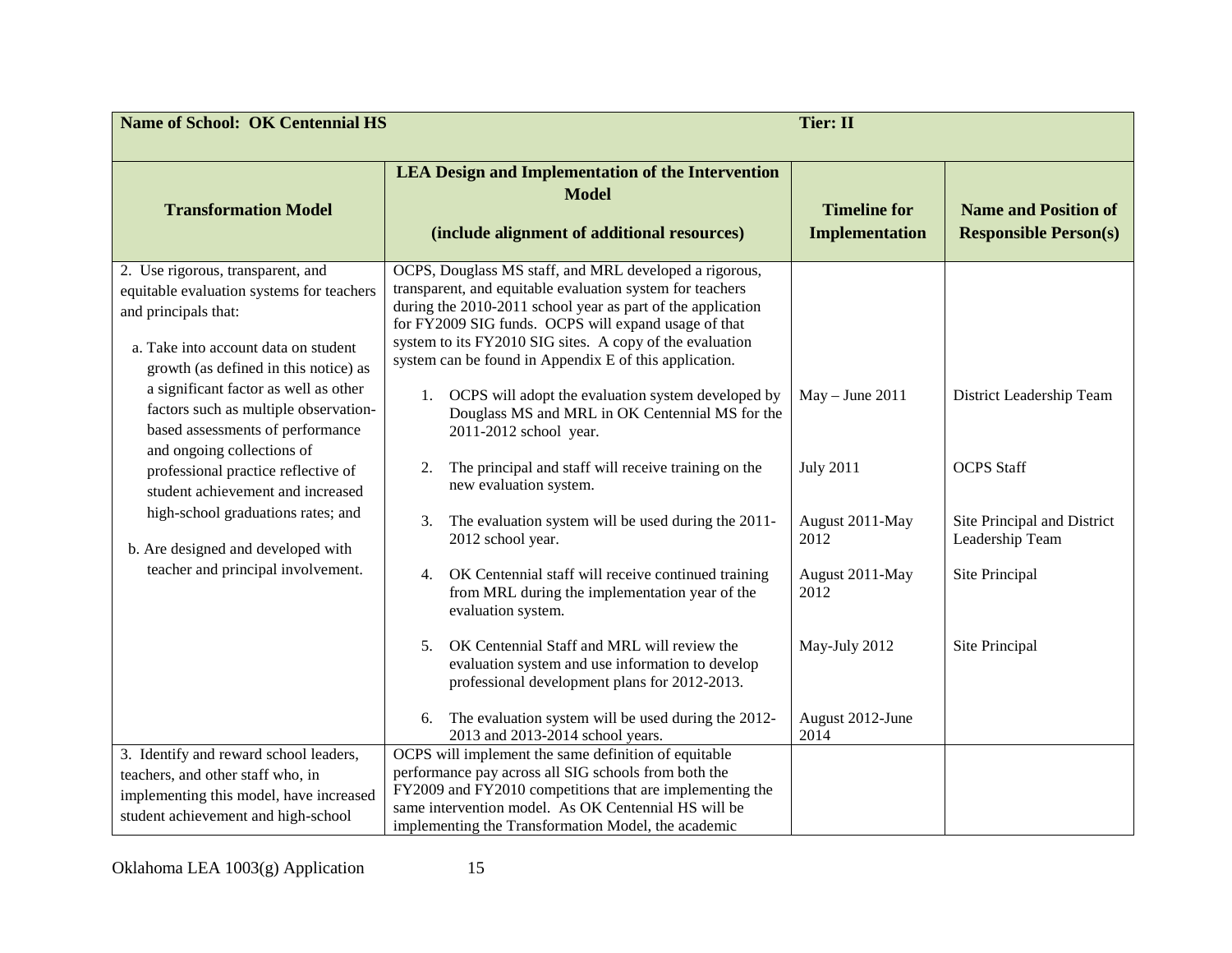| <b>Name of School: OK Centennial HS</b>                                                                                                                                         |                                                                                                                                                                                                                                                                                                                                                                                                                                                                                                                                                                                                                                                                                                                                                                                                                                                                                                                                                                                                                                                                                                                                                                                             | <b>Tier: II</b>                                                                                                                                                                                                                                |                                                                                                                     |
|---------------------------------------------------------------------------------------------------------------------------------------------------------------------------------|---------------------------------------------------------------------------------------------------------------------------------------------------------------------------------------------------------------------------------------------------------------------------------------------------------------------------------------------------------------------------------------------------------------------------------------------------------------------------------------------------------------------------------------------------------------------------------------------------------------------------------------------------------------------------------------------------------------------------------------------------------------------------------------------------------------------------------------------------------------------------------------------------------------------------------------------------------------------------------------------------------------------------------------------------------------------------------------------------------------------------------------------------------------------------------------------|------------------------------------------------------------------------------------------------------------------------------------------------------------------------------------------------------------------------------------------------|---------------------------------------------------------------------------------------------------------------------|
| <b>Transformation Model</b>                                                                                                                                                     | <b>LEA Design and Implementation of the Intervention</b><br><b>Model</b><br>(include alignment of additional resources)                                                                                                                                                                                                                                                                                                                                                                                                                                                                                                                                                                                                                                                                                                                                                                                                                                                                                                                                                                                                                                                                     | <b>Timeline for</b><br><b>Implementation</b>                                                                                                                                                                                                   | <b>Name and Position of</b><br><b>Responsible Person(s)</b>                                                         |
| graduation rates and identify and remove<br>those who, after ample opportunities<br>have been provided for them to improve<br>their professional practice, have not<br>done so. | performance incentives will be the same as those offered at<br>Douglass HS and F.D. Moon Academy. The details are as<br>follows:<br>Reading and Math teachers (and Special Education co-<br>teachers) will receive \$50.00 for each FAY student who earns<br>a proficient or advanced on the respective Reading or Math<br>CRT. Each certified staff member will receive a \$3000<br>incentive if the annual reading SMART goal is met and \$3000<br>if the annual math SMART goal is met. Teachers who are not<br>demonstrating proficiency with instructional strategies will be<br>identified early and provided with intensive coaching.<br>Meet with AFT representative to develop MOU<br>1.<br>regarding performance incentives.<br>OCPS Board Approval of MOU.<br>2.<br>Notify OK Centennial MS staff members of<br>3.<br>performance incentives.<br>Maintain record of staff attendance rates at school<br>4.<br>level.<br>Develop list of FAY students.<br>5.<br>Identify FAY students scoring proficient or advanced<br>6.<br>for each Reading and Math Teacher (and Special<br>Education co-teacher).<br>Determine amount of performance pay for each<br>7.<br>teacher eligible. | May 2011, May<br>2012 and May 2013<br>July 2011, July 2012<br>and July 2013<br>July 2011, July 2012,<br>and July 2013<br>August 2011-June<br>2014<br>March 2012, March<br>2013, and March<br>2014<br>July 2012, July 2013,<br><b>July 2014</b> | District Leadership Team<br><b>OCPS BOE</b><br>Site Principal<br>Site Principal<br>Site Principal<br>Site Principal |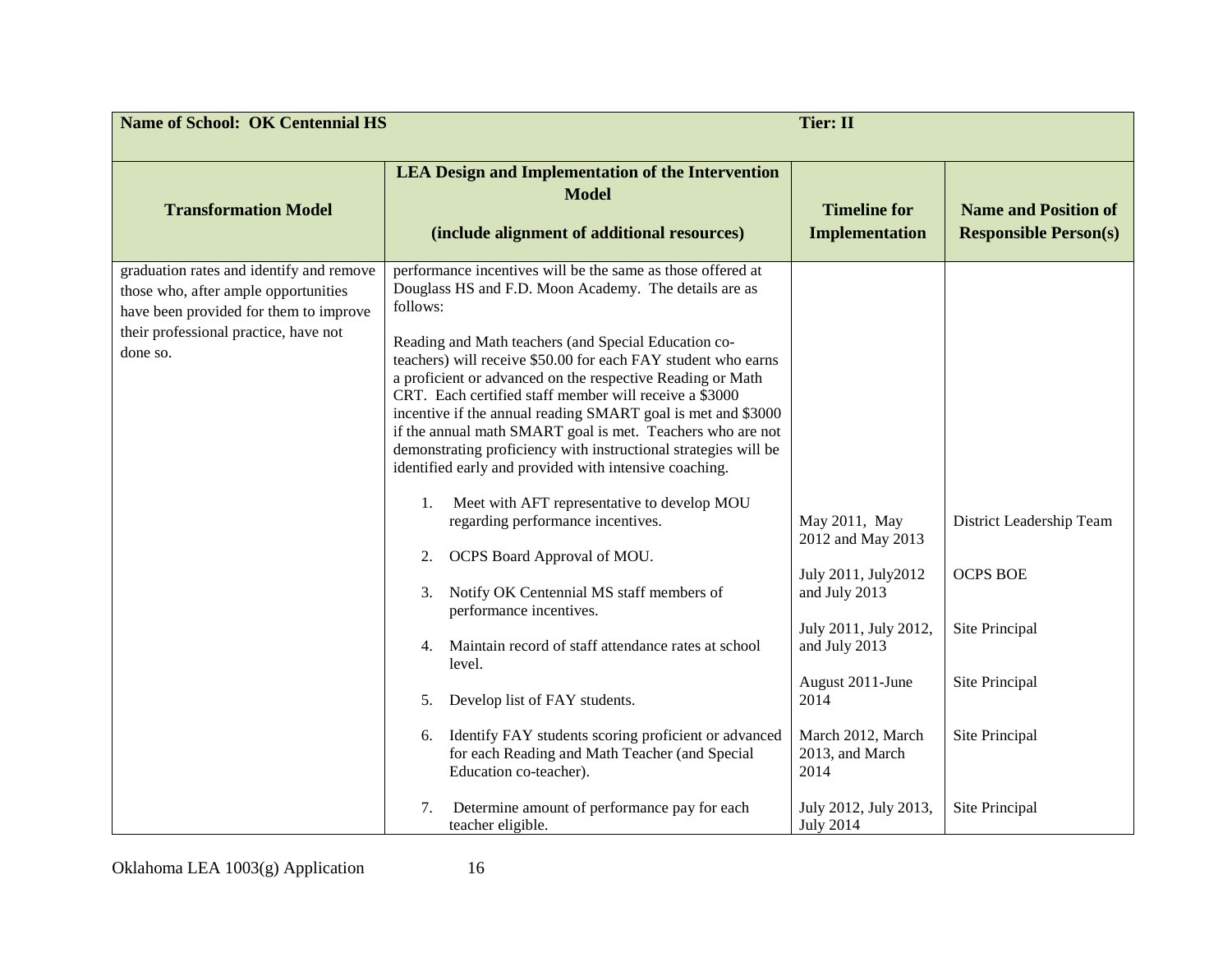| <b>Name of School: OK Centennial HS</b><br><b>Tier: II</b>                                                                                                                                                                                                                                                                                                                                                                                                                                                                                              |                                                                                                                                                                                                                                                                                                                                                                                                                                                                                                                                                                                                                                                                                                                                                                                                                          |                                                                    |                                                                   |
|---------------------------------------------------------------------------------------------------------------------------------------------------------------------------------------------------------------------------------------------------------------------------------------------------------------------------------------------------------------------------------------------------------------------------------------------------------------------------------------------------------------------------------------------------------|--------------------------------------------------------------------------------------------------------------------------------------------------------------------------------------------------------------------------------------------------------------------------------------------------------------------------------------------------------------------------------------------------------------------------------------------------------------------------------------------------------------------------------------------------------------------------------------------------------------------------------------------------------------------------------------------------------------------------------------------------------------------------------------------------------------------------|--------------------------------------------------------------------|-------------------------------------------------------------------|
| <b>Transformation Model</b>                                                                                                                                                                                                                                                                                                                                                                                                                                                                                                                             | <b>LEA Design and Implementation of the Intervention</b><br><b>Model</b><br>(include alignment of additional resources)                                                                                                                                                                                                                                                                                                                                                                                                                                                                                                                                                                                                                                                                                                  | <b>Timeline for</b><br><b>Implementation</b>                       | <b>Name and Position of</b><br><b>Responsible Person(s)</b>       |
|                                                                                                                                                                                                                                                                                                                                                                                                                                                                                                                                                         | Submit required paperwork to federal programs<br>8.<br>department for payment of performance incentives.                                                                                                                                                                                                                                                                                                                                                                                                                                                                                                                                                                                                                                                                                                                 | July 2012, July 2013,<br><b>July 2014</b><br>July 2012, July 2013, | Site Principal<br>Site Principal or Financial                     |
| 4. Provide staff with ongoing, high-<br>quality, job-embedded professional<br>development (e.g., regarding subject-<br>specific pedagogy, instruction that<br>reflects a deeper understanding of the<br>community served by the school, or<br>differentiated instruction) that is aligned<br>with the school's comprehensive<br>instructional program and designed with<br>school staff to ensure they are equipped<br>to facilitate effective teaching and<br>learning and have the capacity to<br>successfully implement school reform<br>strategies. | OK Centennial will provide staff with ongoing, high quality,<br>job-embedded professional development that is aligned to the<br>needs assessment, the OCPS strategic plan, and the<br>requirements of the Transformation Model. OK Centennial<br>HS recognizes that SIG is a three-year grant and has planned<br>professional development to be a continuous process that<br>ensures seamless integration of providers and addresses the<br>areas most in need in Year 1. The schedule is as follows:<br>Year 1 – Intensive focus on ACT/America's Choice<br>Intensive focus on Marzano's Building Academic<br>Vocabulary and Classroom Management that Works<br>Intensive focus on Technology Integration<br>Begin training on Marzano's Art and Science of<br>Teaching<br>Begin PLC Training by Leadership Facilitator | <b>July 2014</b><br>July $2011 -$ June<br>2012                     | Secretary<br>Site Principal,<br><b>Transformation Coach</b>       |
|                                                                                                                                                                                                                                                                                                                                                                                                                                                                                                                                                         | Year 2 - Intensive Focus on Marzano's Art and Science of<br>Teaching<br>Intensive Focus on National Academy Foundation<br>Continue ACT/AC, PLC, and Technology<br>Integration, and Classroom Management<br>Year 3 – Intensive Focus on National Academy Foundation                                                                                                                                                                                                                                                                                                                                                                                                                                                                                                                                                       | July $2012 -$ June<br>2013<br>July 2013 - June 2014                | Site Principal,<br><b>Transformation Coach</b><br>Site Principal, |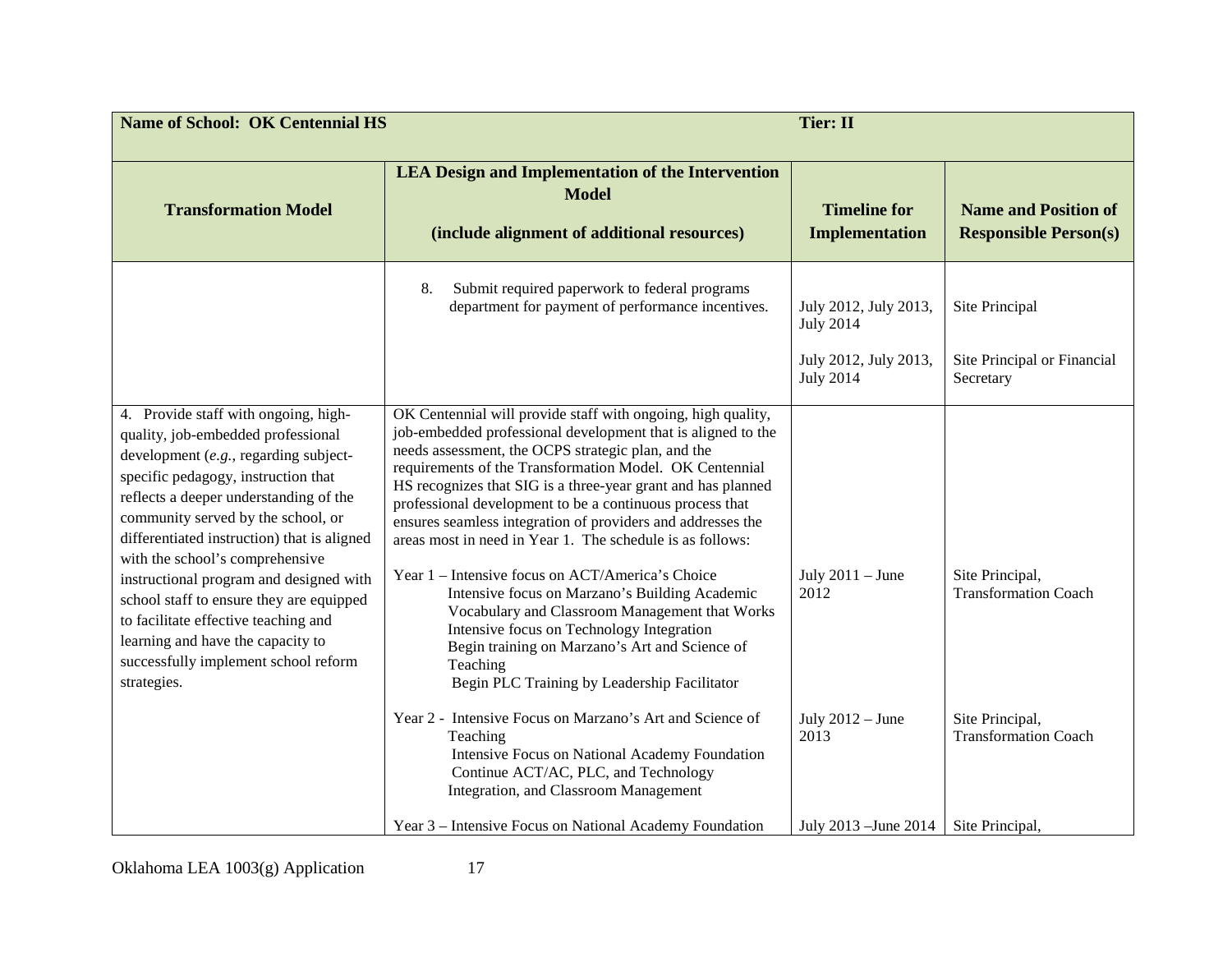| <b>Name of School: OK Centennial HS</b> |                                                                                                                                                                                                                          | <b>Tier: II</b>                              |                                                                             |
|-----------------------------------------|--------------------------------------------------------------------------------------------------------------------------------------------------------------------------------------------------------------------------|----------------------------------------------|-----------------------------------------------------------------------------|
| <b>Transformation Model</b>             | <b>LEA Design and Implementation of the Intervention</b><br><b>Model</b><br>(include alignment of additional resources)                                                                                                  | <b>Timeline for</b><br><b>Implementation</b> | <b>Name and Position of</b><br><b>Responsible Person(s)</b>                 |
|                                         | Continue Marzano, ACT/AC, PLC, and Classroom<br>Management, and Technology Integration                                                                                                                                   |                                              | <b>Transformation Coach</b>                                                 |
|                                         | For all professional development providers, the following<br>steps will be taken to create a contract, determine<br>effectiveness, and continue contracts for the next school year.                                      | July 2011, 2012,<br>2013<br>July 2011, 2012, | Principal<br>Principal, Transformation                                      |
|                                         | Create contract for and get Board Approval.<br>1.                                                                                                                                                                        | 2013<br>August 2011, 2012,<br>2013           | Coach<br>Principal, Transformation<br>Coach                                 |
|                                         | Schedule school year with provider.<br>2.<br>Schedule a provider meeting to set expectations and<br>3.<br>ensure integration of all services.                                                                            |                                              | Principal, Transformation<br>Coach                                          |
|                                         | Staff receive job-embedded professional<br>4.<br>development during school year.                                                                                                                                         | May 2012, 2013,<br>2014                      | Principal, Transformation<br>Coach, Staff                                   |
|                                         | Evaluate effectiveness of provider and services<br>5.<br>using staff survey.                                                                                                                                             | May 2012, 2013,<br>2014                      | Leadership Team                                                             |
|                                         | Determine professional development needs for the<br>6.<br>next school year.                                                                                                                                              |                                              |                                                                             |
|                                         | <b>ACT/America's Choice</b><br>ACT will provide professional development and onsite<br>coaching on implementation of ACT/America's Choice<br>curriculum.                                                                 | On-going                                     | Principal<br><b>Executive Director of</b><br>Secondary School and<br>Reform |
|                                         | <b>National Academy Foundation</b><br>By establishing an Academy of Information Technology, OK<br>Centennial HS will supplement the core academic curriculum<br>with courses in the area of focus. For OK Centennial HS, | <b>July 2011</b>                             | Principal                                                                   |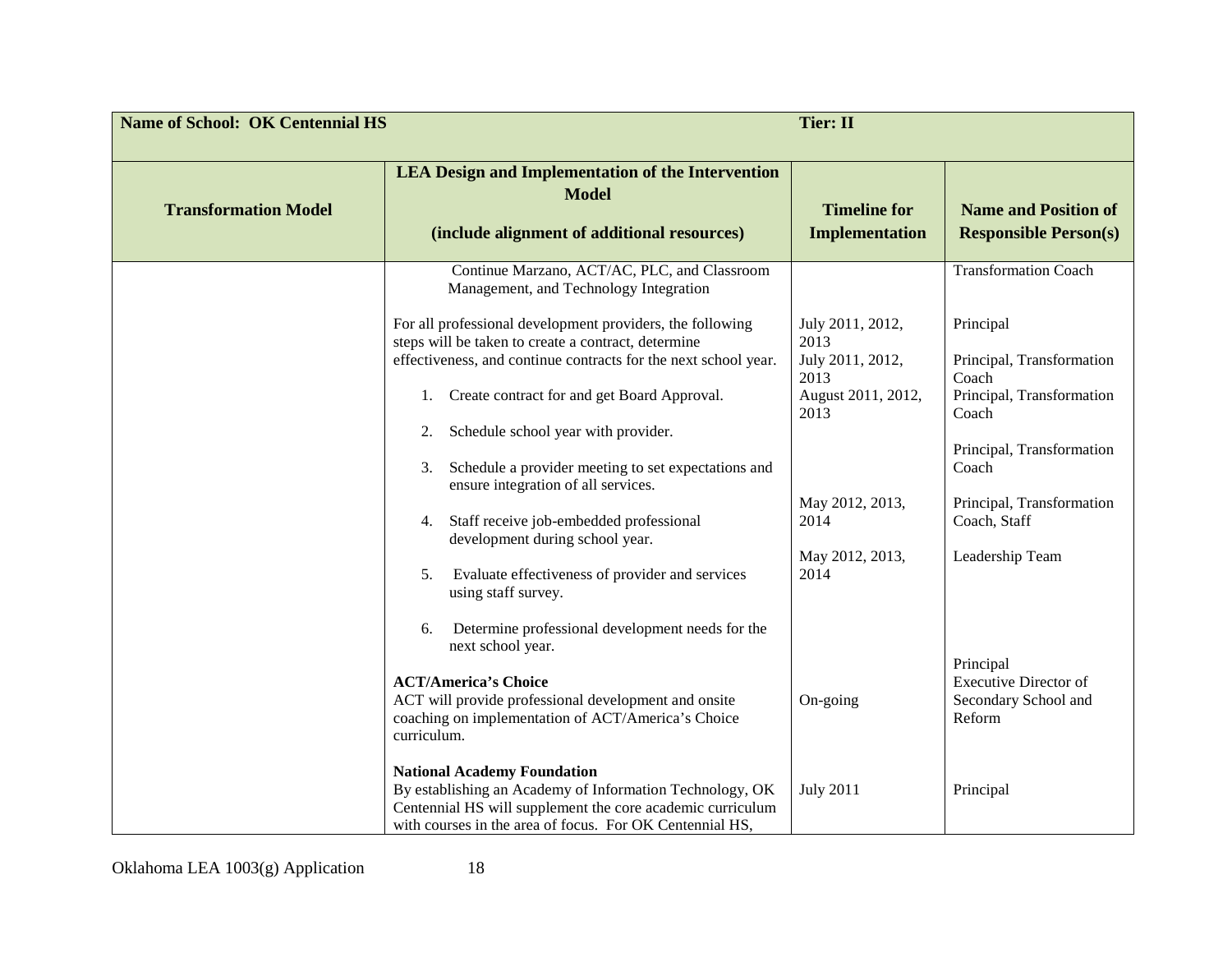| <b>Name of School: OK Centennial HS</b> |                                                                                                                                                                                                                                                                                                                                                                                                                                                                                                                                                                                                                                                                                                                                                                                                                                                                    | <b>Tier: II</b>                              |                                                                                         |
|-----------------------------------------|--------------------------------------------------------------------------------------------------------------------------------------------------------------------------------------------------------------------------------------------------------------------------------------------------------------------------------------------------------------------------------------------------------------------------------------------------------------------------------------------------------------------------------------------------------------------------------------------------------------------------------------------------------------------------------------------------------------------------------------------------------------------------------------------------------------------------------------------------------------------|----------------------------------------------|-----------------------------------------------------------------------------------------|
| <b>Transformation Model</b>             | <b>LEA Design and Implementation of the Intervention</b><br><b>Model</b><br>(include alignment of additional resources)                                                                                                                                                                                                                                                                                                                                                                                                                                                                                                                                                                                                                                                                                                                                            | <b>Timeline for</b><br><b>Implementation</b> | <b>Name and Position of</b><br><b>Responsible Person(s)</b>                             |
|                                         | those courses would align with Information Technology. The<br>Academy initiative will also connect the school with<br>corporate partners to provide the students with extended<br>learning beyond the classroom.<br><b>Leadership Facilitator</b><br>OK Centennial will contract with a Leadership Facilitator to<br>provide job-embedded training for the school leadership and<br>PLC teams. This leadership facilitator will have a split<br>contract with OK Centennial MS. The person chosen will<br>play a critical role in creating a cohesive structure for school<br>improvement and accountability. They will create an<br>effective school environment through mentoring and guidance<br>of decisions based on research and on-going assessment. A<br>job description for the Leadership Facilitator can be found in<br>Appendix C of this application. | <b>July 2011</b>                             | Principal                                                                               |
|                                         | <b>Marzano Research Laboratory</b><br>MRL will provide professional development in the Art and<br>Science of Teaching, Building Academic Vocabulary, and<br>effective use of the Evaluation System . Services will include<br>development of a common language, use of data, student-<br>teacher relationship building, instructional strategies, and<br>formative assessments. A draft of services proposed by MRL<br>is included in Appendix F of this application.                                                                                                                                                                                                                                                                                                                                                                                              | July 2011- On-going                          | Principal<br>Leadership Team<br>Leadership Facilitator<br><b>Transformational Coach</b> |
|                                         | <b>Technology Integration</b><br>OK Centennial HS will contract with November Learning<br>and/or the K20 Center to provide on-site, job embedded<br>professional development on effective technology integration.<br>This PD will ensure the current technology investment at OK<br>Centennial HS is used effectively and will support the                                                                                                                                                                                                                                                                                                                                                                                                                                                                                                                         | <b>July 2011</b>                             | Principal<br>Leadership Team<br>Leadership Facilitator<br><b>Transformational Coach</b> |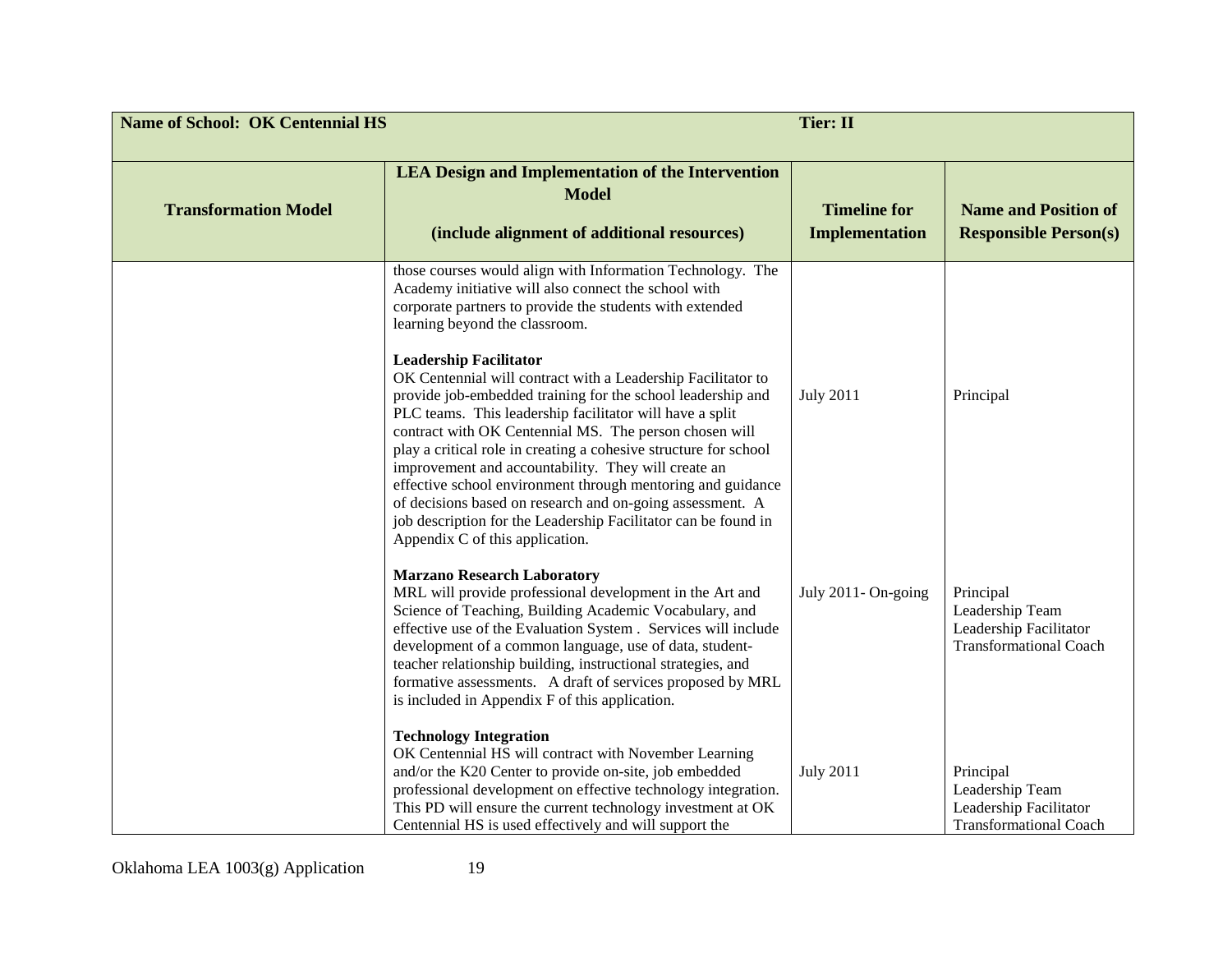| <b>Name of School: OK Centennial HS</b><br><b>Tier: II</b> |                                                                                                                                                                                                                                                                                                                                                                                                                                                                                                                                                                                                                                                                                                                                                                                                                                                                                                                                                                                                                                                                                                                                                                                                                               |                                                                                                     |                                                                                                                                             |
|------------------------------------------------------------|-------------------------------------------------------------------------------------------------------------------------------------------------------------------------------------------------------------------------------------------------------------------------------------------------------------------------------------------------------------------------------------------------------------------------------------------------------------------------------------------------------------------------------------------------------------------------------------------------------------------------------------------------------------------------------------------------------------------------------------------------------------------------------------------------------------------------------------------------------------------------------------------------------------------------------------------------------------------------------------------------------------------------------------------------------------------------------------------------------------------------------------------------------------------------------------------------------------------------------|-----------------------------------------------------------------------------------------------------|---------------------------------------------------------------------------------------------------------------------------------------------|
| <b>Transformation Model</b>                                | <b>LEA Design and Implementation of the Intervention</b><br><b>Model</b><br>(include alignment of additional resources)                                                                                                                                                                                                                                                                                                                                                                                                                                                                                                                                                                                                                                                                                                                                                                                                                                                                                                                                                                                                                                                                                                       | <b>Timeline for</b><br><b>Implementation</b>                                                        | <b>Name and Position of</b><br><b>Responsible Person(s)</b>                                                                                 |
|                                                            | transition to an Academy of Information Technology.<br>Services will include onsite training on aligning technology to<br>curriculum, developing rigorous assignments, and creating a<br>technology plan.<br><b>Additional Oklahoma PD Requirements</b><br>OK Centennial HS will use SIG funds to meet the additional<br>Oklahoma requirements of the SIG application including the 5<br>day teacher academy and the 5 day New Teacher Academy.<br>The 5 day onsite professional development requirement will<br>be met through the MRL and November Learning PD listed<br>above.<br>Schedule 5 day academy for the week before school<br>1.<br>begins.<br>Plan 5 day teacher academy and develop agenda for<br>2.<br>5 day academy which will include explanation of<br>SIG, Transformation Model, school application,<br>school SMART goals, and ways teachers can support<br>SIG reforms.<br>Notify teachers of 5 day teacher academy and the<br>3.<br>July date.<br>4. Evaluate 5 day teacher academy.<br>OK Centennial will also continue effective strategies from the<br>2011-2012 school year as listed below. These strategies align<br>with the SIG application, but are not necessarily supported by<br>SIG funds. | Spring<br>2012, 2013, 2014<br>Spring<br>2012, 2013, 2014<br>July 2012,2013,2014<br><b>July 2011</b> | <b>Technology Coach</b><br>Principal<br><b>Transformation Coach</b><br>Leadership Facilitator<br>Leadership Team<br><b>Technology Coach</b> |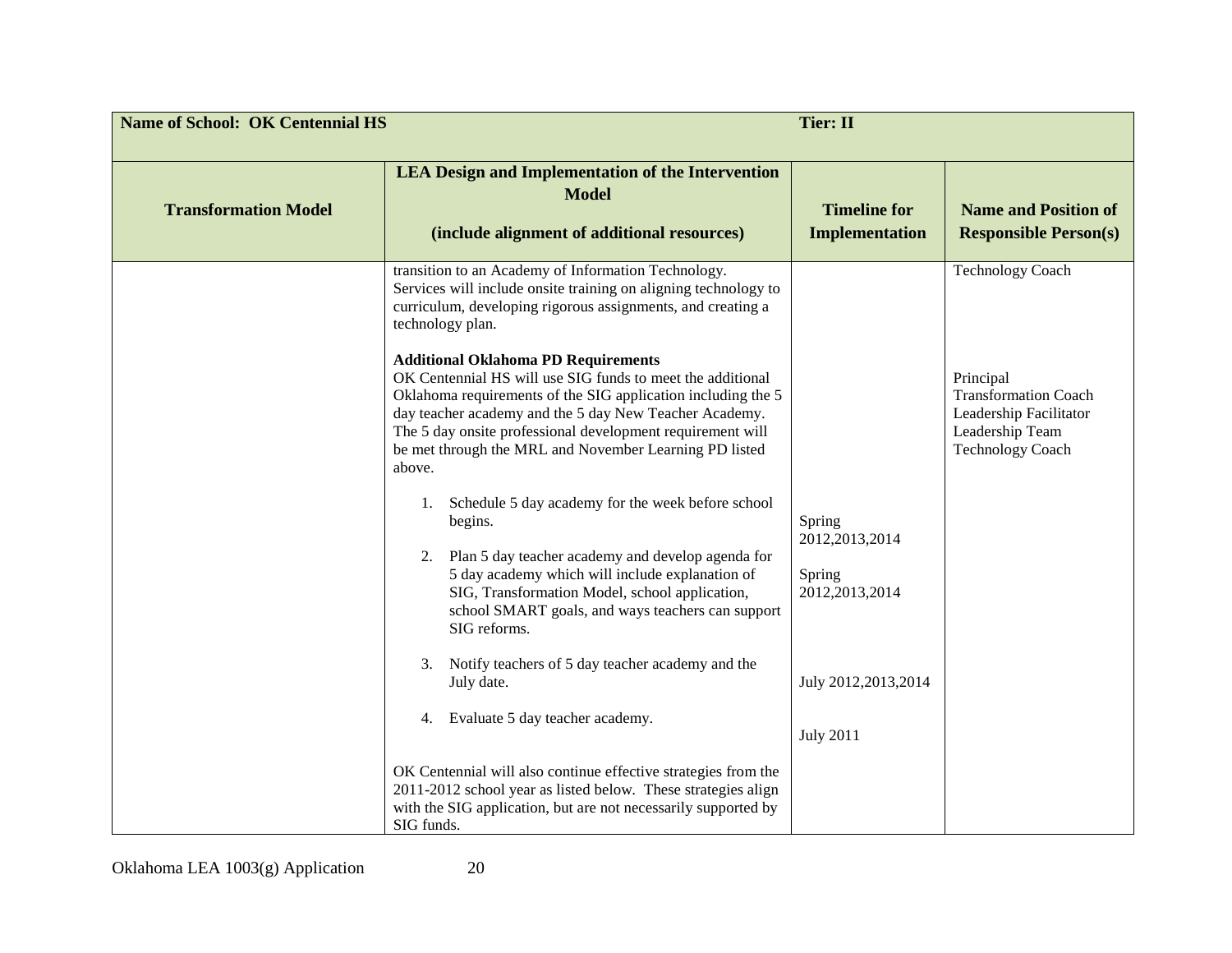| <b>Name of School: OK Centennial HS</b>                                                                                                                                                                                                                                                                                 |                                                                                                                                                                                                                                                                                                                                                                                                                                                                                                                                                                            | <b>Tier: II</b>                              |                                                             |
|-------------------------------------------------------------------------------------------------------------------------------------------------------------------------------------------------------------------------------------------------------------------------------------------------------------------------|----------------------------------------------------------------------------------------------------------------------------------------------------------------------------------------------------------------------------------------------------------------------------------------------------------------------------------------------------------------------------------------------------------------------------------------------------------------------------------------------------------------------------------------------------------------------------|----------------------------------------------|-------------------------------------------------------------|
| <b>Transformation Model</b>                                                                                                                                                                                                                                                                                             | <b>LEA Design and Implementation of the Intervention</b><br><b>Model</b><br>(include alignment of additional resources)                                                                                                                                                                                                                                                                                                                                                                                                                                                    | <b>Timeline for</b><br><b>Implementation</b> | <b>Name and Position of</b><br><b>Responsible Person(s)</b> |
|                                                                                                                                                                                                                                                                                                                         | <b>Instructional Facilitators</b><br>Two Instructional Facilitators will be funded by Title II A<br>funds to provide onsite support for classroom teachers.<br>Instructional facilitators will provide training and modeling<br>on effective instructional strategies, data review, and student<br>engagement strategies.                                                                                                                                                                                                                                                  | <b>July 2011</b>                             | Principal                                                   |
|                                                                                                                                                                                                                                                                                                                         | <b>Instructional Professional Development</b><br>OK Centennial will continue to set aside at least 5% (10% if<br>identified for school improvement) of its Title I A funds for<br>professional development for strategies that align with the<br>Transformation Model. PD funded by Title I will support<br>MRL, November Learning, ACT, or other strategies aligned<br>to the Transformation Model including PLCs, differentiated<br>instruction, student engagement, and classroom management.                                                                           | <b>July 2011</b>                             | Principal                                                   |
| 5. Implement such strategies such as<br>financial incentives, increased<br>opportunities for promotion and career<br>growth, and more flexible work<br>conditions that are designed to recruit,<br>place, and retain staff with the skills<br>necessary to meet the needs of the<br>student in a transformation school. | In addition to the performance incentives described in<br>requirement #3 of this application, OK Centennial will<br>implement the following strategy beginning in the 2011-2012<br>school year:<br><b>Teach for America</b><br>OCPS and Teach for America will provide three Teach for<br>America teachers in OK Centennial for the 2011-2012 school<br>year. They will be assigned classes in the areas of English,<br>Math, and Science.<br>OK Centennial will also continue the following strategies.<br>These strategies are not necessarily supported with SIG funds. | July $2011 -$ June<br>2013                   | District Leadership                                         |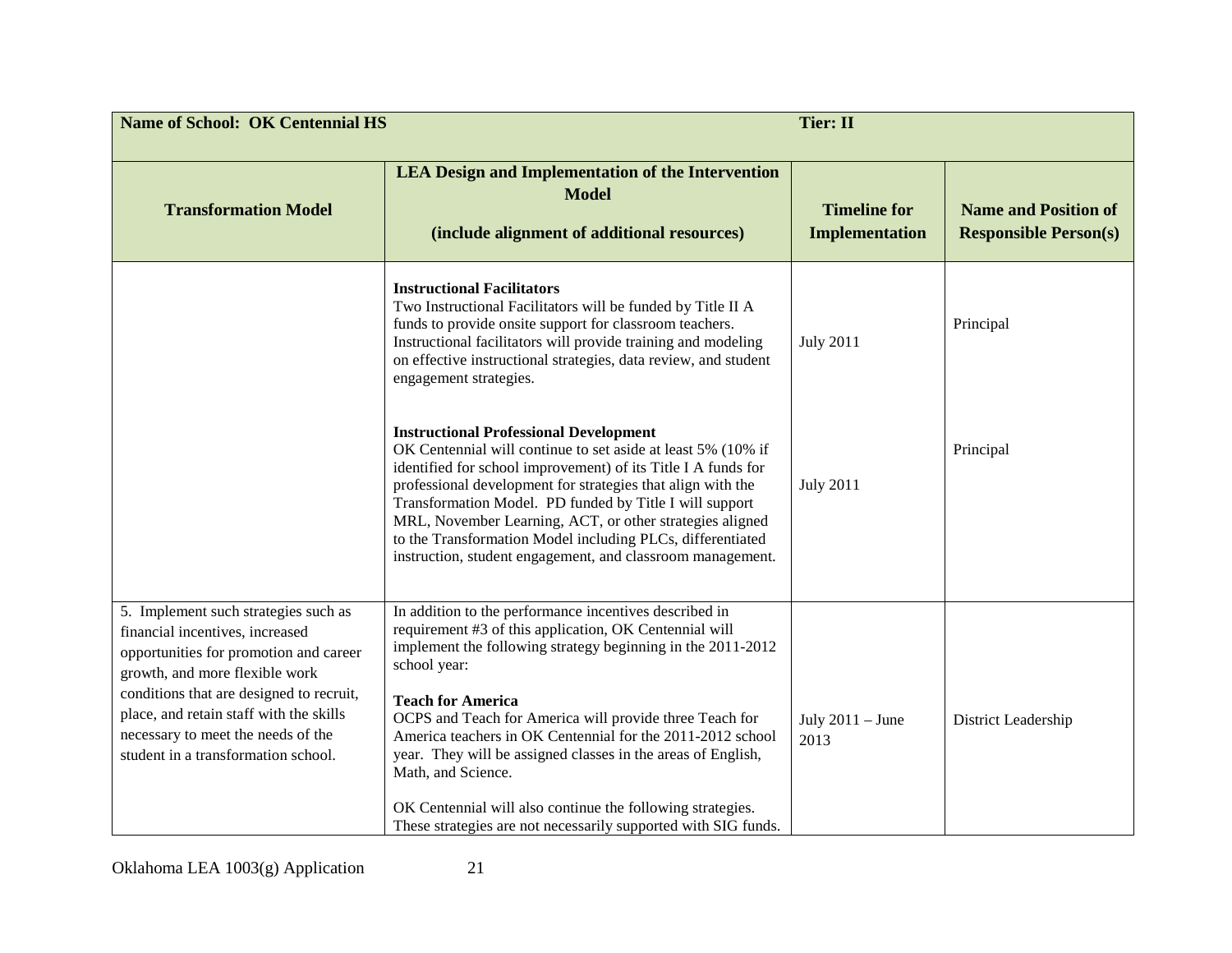| <b>Name of School: OK Centennial HS</b> |                                                                                                                                                                                                                                                                                                                                                                                                                                 | <b>Tier: II</b>                              |                                                             |
|-----------------------------------------|---------------------------------------------------------------------------------------------------------------------------------------------------------------------------------------------------------------------------------------------------------------------------------------------------------------------------------------------------------------------------------------------------------------------------------|----------------------------------------------|-------------------------------------------------------------|
| <b>Transformation Model</b>             | <b>LEA Design and Implementation of the Intervention</b><br><b>Model</b><br>(include alignment of additional resources)                                                                                                                                                                                                                                                                                                         | <b>Timeline for</b><br><b>Implementation</b> | <b>Name and Position of</b><br><b>Responsible Person(s)</b> |
|                                         | <b>Teacher/Principal Recruitment</b><br>OCPS makes every effort to recruit highly qualified and<br>highly effective teachers and principals. The Human Capital<br>department uses the district recruiting system, places ads on<br>the CCOSA and OSSBA websites, and holds teacher fairs<br>each year.                                                                                                                          | Ongoing                                      | Principal, Human Capital<br>Department                      |
|                                         | <b>New Teacher Induction</b><br>The OCPS new teacher induction program will provide job-<br>embedded professional development to assist new teachers in<br>implementing instructional strategies and operational<br>expectations of OK Centennial HS.                                                                                                                                                                           | Ongoing                                      | <b>Federal Programs</b><br>Department                       |
|                                         | <b>Collaboration Time</b><br>Teachers at OK Centennial HS are provided two planning<br>periods per day. One planning period is reserved for PLC<br>collaboration time and one is the teacher's individual plan.<br>This ensures teachers have time not only to work together to<br>improve student achievement, but have time during the day to<br>prepare for instruction.                                                     | <b>July 2011</b>                             | Principal<br>Leadership Team                                |
|                                         | <b>Foundation for Oklahoma City Public Schools</b><br>The Foundation for Oklahoma City Public Schools provides<br>grant opportunities for teachers to implement innovative ideas<br>in the classroom, pursue National Board Certification, and<br>enter students in academic and artistic competitions. The<br>Foundation also houses a Teacher Warehouse which provides<br>free materials and teaching tools for OCPS teachers | On-going                                     | Teachers                                                    |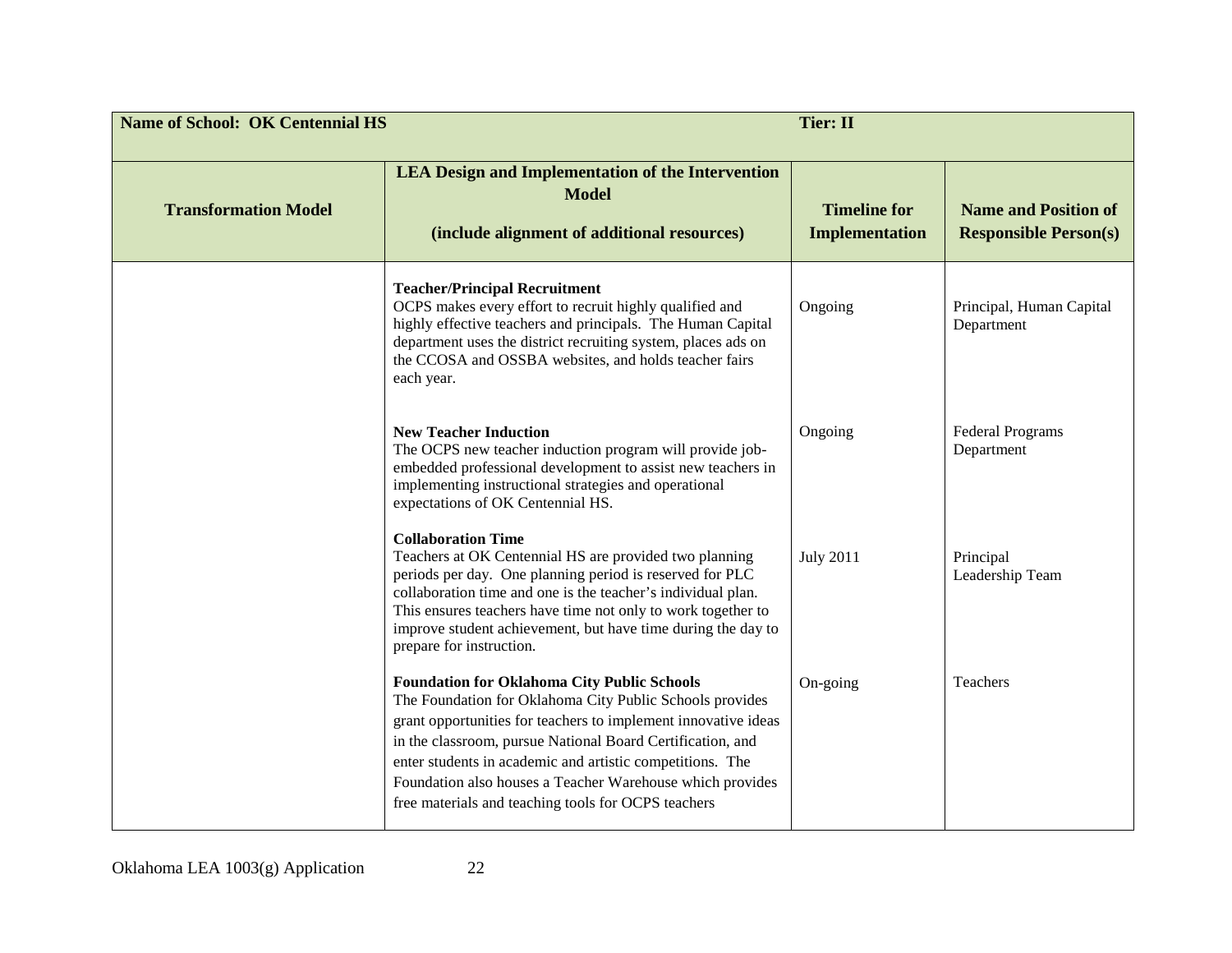| <b>Name of School: OK Centennial HS</b>                                                                                                                                                                  |                                                                                                                                                                                                                                                                                                                                                                                                                                                                                                                                                                                                                                                                                                                                                                                                  | <b>Tier: II</b>                              |                                                                                                                                                                                                             |
|----------------------------------------------------------------------------------------------------------------------------------------------------------------------------------------------------------|--------------------------------------------------------------------------------------------------------------------------------------------------------------------------------------------------------------------------------------------------------------------------------------------------------------------------------------------------------------------------------------------------------------------------------------------------------------------------------------------------------------------------------------------------------------------------------------------------------------------------------------------------------------------------------------------------------------------------------------------------------------------------------------------------|----------------------------------------------|-------------------------------------------------------------------------------------------------------------------------------------------------------------------------------------------------------------|
| <b>Transformation Model</b>                                                                                                                                                                              | <b>LEA Design and Implementation of the Intervention</b><br><b>Model</b><br>(include alignment of additional resources)                                                                                                                                                                                                                                                                                                                                                                                                                                                                                                                                                                                                                                                                          | <b>Timeline for</b><br><b>Implementation</b> | <b>Name and Position of</b><br><b>Responsible Person(s)</b>                                                                                                                                                 |
| 6. Use data to identify and implement<br>an instructional program that is research-<br>based and "vertically aligned" from one<br>grade to the next as well as aligned with<br>State academic standards. | To meet this requirement, OK Centennial HS will implement<br>the following strategies.<br><b>National Academy Foundation</b><br>OK Centennial HS will be transitioning to an Academy of<br>Information Technology. As the process for transition will<br>begin in August 2011, more details will be provided in the<br>revision of the 2012 application.<br><b>Strategic Plan</b><br>OCPS has developed a strategic plan that supports using data<br>and implementing a data-driven instructional program. As a<br>result OK Centennial HS will continue the ACT/America's<br>Choice initiative. This strategy aligns with the SIG<br>application, but is not necessarily supported by SIG funds.                                                                                                | <b>July 2011</b>                             | Principal<br><b>Executive Director of</b><br>Secondary and School<br>Reform<br>Leadership Team                                                                                                              |
|                                                                                                                                                                                                          | <b>ACT/America's Choice</b><br>OK Centennial will continue its implementation of<br>ACT/America's Choice Curriculum, a rigorous curriculum<br>aligned to ACT College Readiness Standards with tiered<br>systems for academic interventions. The reform supports<br>both vertical alignment, both OK Centennial MS and HS are<br>implementing the curriculum, and use of formative<br>assessments, ACT/America's Choice has a system of targeted<br>student assessments for $7th - 12th$ grades. This reform also<br>supports the following initiatives in the OCPS strategic plan:<br>Increase the number of students taking the ACT test.<br>$\bullet$<br>Implement mandatory prep ACT courses beginning<br>in middle school.<br>Improve the overall average scores on the ACT and<br>EOI test. | <b>July 2011</b>                             | Principal<br><b>Executive Director of</b><br>Secondary and School<br>Reform<br>Leadership Team<br>Data Coordinator<br>Leadership Facilitator<br><b>Instructional Facilitator</b><br><b>Technology Coach</b> |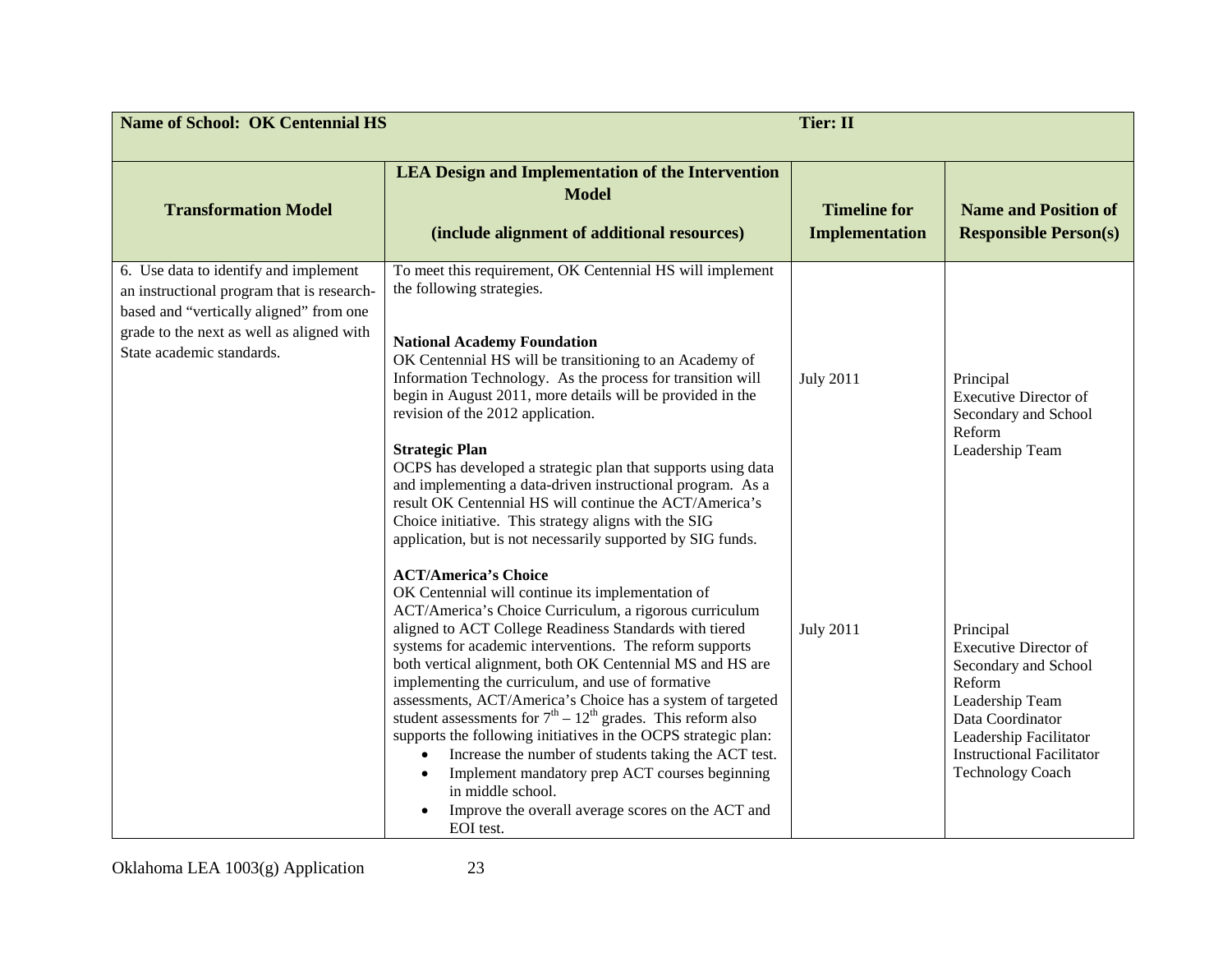| <b>Name of School: OK Centennial HS</b><br><b>Tier: II</b>                                                                                                                                                                    |                                                                                                                                                                                                                                                                                                                                                                                                                                                                                                                     |                                              |                                                                                                                                                                                                |
|-------------------------------------------------------------------------------------------------------------------------------------------------------------------------------------------------------------------------------|---------------------------------------------------------------------------------------------------------------------------------------------------------------------------------------------------------------------------------------------------------------------------------------------------------------------------------------------------------------------------------------------------------------------------------------------------------------------------------------------------------------------|----------------------------------------------|------------------------------------------------------------------------------------------------------------------------------------------------------------------------------------------------|
| <b>Transformation Model</b>                                                                                                                                                                                                   | <b>LEA Design and Implementation of the Intervention</b><br><b>Model</b><br>(include alignment of additional resources)                                                                                                                                                                                                                                                                                                                                                                                             | <b>Timeline for</b><br><b>Implementation</b> | <b>Name and Position of</b><br><b>Responsible Person(s)</b>                                                                                                                                    |
| 7. Promote the continuous use of<br>student data (such as from formative,<br>interim, and summative assessments) to<br>inform and differentiate instruction in<br>order to meet the academic needs of<br>individual students. | OK Centennial HS will implement the following strategies to<br>meet the requirement of the model.<br><b>Data Coordinator</b><br>OCPS will hire a Data Coordinator to work at the district<br>level in the Office of School Turnaround. The Data<br>Coordinator will assist the Executive Director of School<br>Turnaround with the data collection and data reporting for<br>each SIG school. A job description for this position can be<br>found in Appendix C of this application.                                | <b>July 2011</b>                             | <b>Executive Director of</b><br>School Turnaround                                                                                                                                              |
|                                                                                                                                                                                                                               | <b>Edusoft Benchmark Assessments</b><br>In 2011-2012, all OCPS schools administered benchmark<br>assessments in reading/language arts and math three times a<br>year. These assessments are aligned to the Oklahoma<br>OCCT/EOI tests and are the basis for the district pacing<br>guide. OK Centennial will continue to administer benchmark<br>exams to determine student proficiency rates and reteach, as<br>needed, to ensure all student meet the state performance<br>benchmarks.<br><b>SIG Data Reviews</b> | Quarterly 2011-2012                          | Principal<br><b>Executive Director of</b><br>School Turnaround<br>Leadership Team<br>Data Coordinator<br>Leadership Facilitator<br><b>Instructional Facilitator</b><br><b>Technology Coach</b> |
|                                                                                                                                                                                                                               | OK Centennial will collaborate with OSDE to provide at least<br>three data reviews per school year to analyze data provided by<br>Edusoft Benchmark Assessments. The school leadership<br>team will attend the data reviews and take the information<br>back to the staff in PLC meetings and monthly staff meetings.<br>The results of these data reviews will inform instructional<br>strategies and reteaching of skills.                                                                                        |                                              | Principal<br><b>Executive Director of</b><br>School Turnaround<br>Leadership Team<br>Data Coordinator<br>Leadership Facilitator<br><b>Instructional Facilitator</b>                            |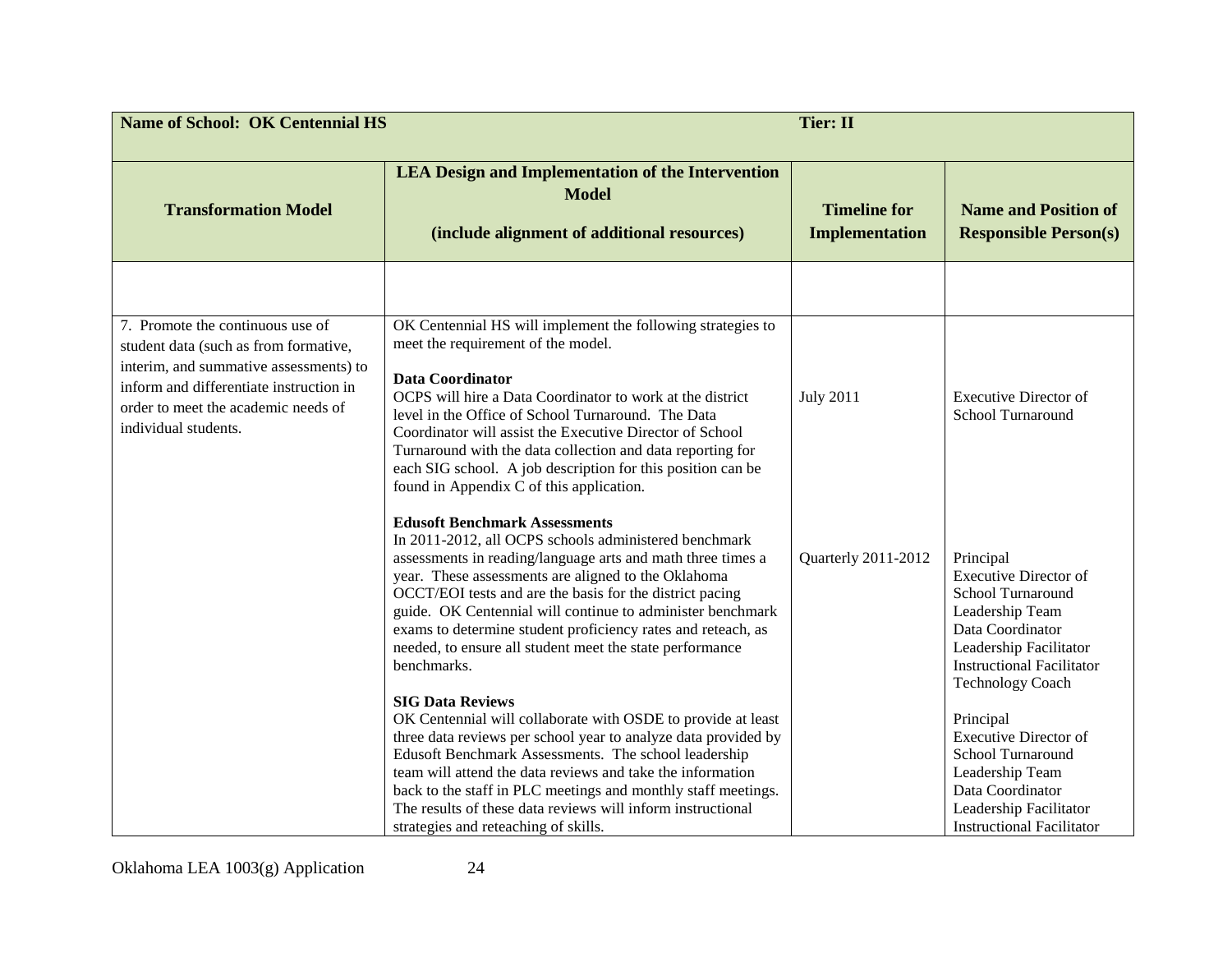| <b>Name of School: OK Centennial HS</b> |                                                                                                                         | <b>Tier: II</b>                              |                                                                                |
|-----------------------------------------|-------------------------------------------------------------------------------------------------------------------------|----------------------------------------------|--------------------------------------------------------------------------------|
| <b>Transformation Model</b>             | <b>LEA Design and Implementation of the Intervention</b><br><b>Model</b><br>(include alignment of additional resources) | <b>Timeline for</b><br><b>Implementation</b> | <b>Name and Position of</b><br><b>Responsible Person(s)</b>                    |
|                                         | Submit SIG Baseline Report to OSDE.<br>1.                                                                               | August 2011, 2012,<br>and 2013               | <b>Technology Coach</b><br><b>OSDE</b>                                         |
|                                         | Maintain record of data required for SIG Status<br>2.<br>Report and SIG Data Review.                                    | August 2011 - June<br>2014                   |                                                                                |
|                                         | Administer Quarter 1 Benchmark.<br>3.                                                                                   | October 2011, 2012,<br>2013                  |                                                                                |
|                                         | Conduct Quarter 1 Data Review.<br>4.<br>Set goals for improvement for Quarter 2.<br>5.                                  | October 2011, 2012,<br>2013                  |                                                                                |
|                                         | Monitor goals for improvement in PLC teams and at<br>6.                                                                 | October 2011, 2012,<br>2013                  |                                                                                |
|                                         | monthly staff meetings.                                                                                                 | November-<br>February                        |                                                                                |
|                                         | Administer Quarter 2 Benchmark.<br>7.                                                                                   | January 2012, 2013,<br>2014                  | Principal                                                                      |
|                                         | Conduct Quarter 2 Data Review.<br>8.                                                                                    | January 2012, 2013,<br>2014                  | <b>Executive Director of</b><br>School Turnaround<br>Leadership Team           |
|                                         | Set goals for improvement for Quarter 3.<br>9.                                                                          | January 2012, 2013,<br>2014                  | Data Coordinator<br>Leadership Facilitator<br><b>Instructional Facilitator</b> |
|                                         | 10. Monitor goals for improvement in PLC teams and<br>monthly staff meetings.                                           | January - March                              | <b>Technology Coach</b>                                                        |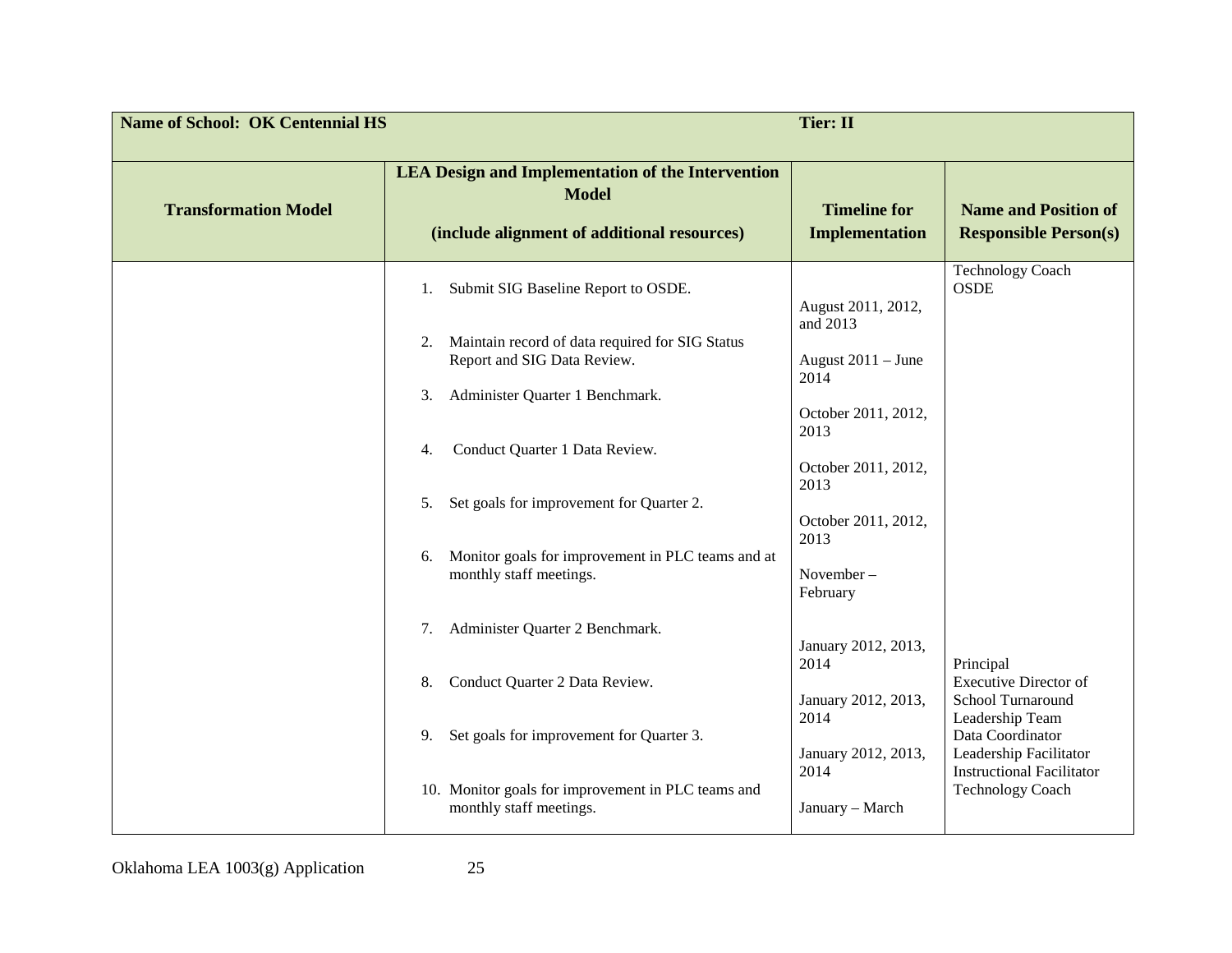| <b>Name of School: OK Centennial HS</b>    |                                                                                                                                                                                                                                                                                                                                                                                                                | <b>Tier: II</b>                                                                                     |                                                                                                                                                                                                             |
|--------------------------------------------|----------------------------------------------------------------------------------------------------------------------------------------------------------------------------------------------------------------------------------------------------------------------------------------------------------------------------------------------------------------------------------------------------------------|-----------------------------------------------------------------------------------------------------|-------------------------------------------------------------------------------------------------------------------------------------------------------------------------------------------------------------|
| <b>Transformation Model</b>                | <b>LEA Design and Implementation of the Intervention</b><br><b>Model</b><br>(include alignment of additional resources)                                                                                                                                                                                                                                                                                        | <b>Timeline for</b><br><b>Implementation</b>                                                        | <b>Name and Position of</b><br><b>Responsible Person(s)</b>                                                                                                                                                 |
|                                            | 11. Administer Quarter 3 Benchmark.<br>12. Conduct Quarter 3 Data Review.<br>13. Set goals for improvement before OCCT/EOI Tests.<br>14. Monitor goals in PLC teams and monthly staff<br>meetings.<br><b>ACT/America's Choice Assessment</b><br>The ACT/America's Choice assessments are used as                                                                                                               | March 2012, 2013,<br>2014<br>March 2012, 2013,<br>2014<br>March 2012, 2013,<br>2014<br>August - May | Principal<br><b>Executive Director of</b><br>School Turnaround<br>Leadership Team<br>Data Coordinator<br>Leadership Facilitator<br><b>Instructional Facilitator</b><br><b>Technology Coach</b><br>Principal |
|                                            | diagnostic exams for placement in Ramp-Up, Navigator, and<br>Quality Core. Additional assessments in ACT/America's<br>choice are administered at regular intervals. Most of these<br>assessments occur at the end of units or at the end of lessons.<br>This data is collected by the Instructional Facilitator and<br>teachers and used to determine reteaching and future units.<br><b>PLC/Team Meetings</b> | July $2011 - On$ -going                                                                             | <b>Transformation Coach</b><br><b>Excusive Director of</b><br>Secondary and School<br>Reform<br>Data Coordinator<br>Leadership Team                                                                         |
| 8. Establish schedules and implement       | The OK Centennial MS/HS Leadership Teams meet on a<br>weekly basis to analyze student data. Teams look at data in<br>the areas of student academics, behavior, and attendance.<br>Teams use this data to determine skills to re-teach or identify<br>students for remediation.<br>OK Centennial HS will implement the following strategy to                                                                    | July 2011-May 2012<br>August 2011 - May                                                             | Principal<br>Leadership Team<br>Teachers<br><b>Instructional Facilitators</b><br><b>Transformation Coach</b><br>District and School Staff                                                                   |
| strategies that provide increased learning | increase learning time for all students.<br>OK Centennial MS and OK Centennial HS are located in the                                                                                                                                                                                                                                                                                                           | 2014                                                                                                | and Officials                                                                                                                                                                                               |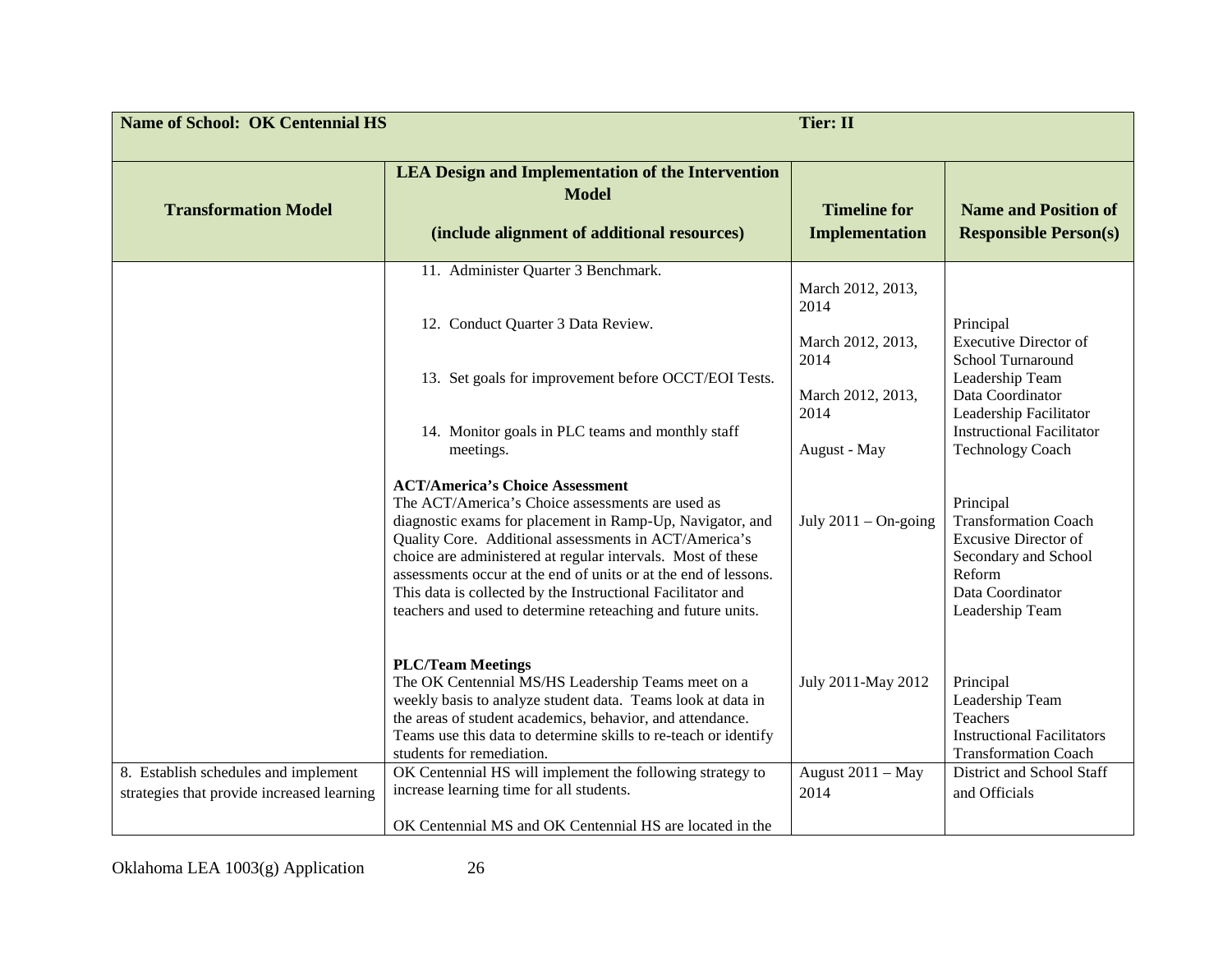| <b>Name of School: OK Centennial HS</b> |                                                                                                                                                                                                                                                                                                                                                                                                                                                                                                                                                                                                                                                                                                                                                                                                                                                                                                                                                                                                                                                                                                                                                                                                                                                                                                                                                                                                                                                                                                                                                                        | <b>Tier: II</b>                              |                                                             |
|-----------------------------------------|------------------------------------------------------------------------------------------------------------------------------------------------------------------------------------------------------------------------------------------------------------------------------------------------------------------------------------------------------------------------------------------------------------------------------------------------------------------------------------------------------------------------------------------------------------------------------------------------------------------------------------------------------------------------------------------------------------------------------------------------------------------------------------------------------------------------------------------------------------------------------------------------------------------------------------------------------------------------------------------------------------------------------------------------------------------------------------------------------------------------------------------------------------------------------------------------------------------------------------------------------------------------------------------------------------------------------------------------------------------------------------------------------------------------------------------------------------------------------------------------------------------------------------------------------------------------|----------------------------------------------|-------------------------------------------------------------|
| <b>Transformation Model</b>             | <b>LEA Design and Implementation of the Intervention</b><br><b>Model</b><br>(include alignment of additional resources)                                                                                                                                                                                                                                                                                                                                                                                                                                                                                                                                                                                                                                                                                                                                                                                                                                                                                                                                                                                                                                                                                                                                                                                                                                                                                                                                                                                                                                                | <b>Timeline for</b><br><b>Implementation</b> | <b>Name and Position of</b><br><b>Responsible Person(s)</b> |
| time.                                   | same building, share many of the same teachers, and rely on<br>the same transportation for students. To ensure continuity,<br>the Leadership Team created a schedule that would not result<br>in increased cost to the district or increase the teacher contract<br>day, but will provide increased instructional time for students.<br>OK Centennial HS will implement the following schedule to<br>meet this requirement of the Transformation Model:<br>Teacher Day $-7:10$ a.m. $-2:40$ p.m.<br>Student Day $-7:40$ a.m. $-2:40$ p.m.<br>This schedule adds an additional 30 minutes of instructional<br>time per day. The additional time will be added to each class<br>period. This will include 20 minutes of time to meet SIG<br>requirements and 10 minutes of time as required by OCPS.<br>The total extended learning time equals 5,220 minutes or 87<br>hours a year.<br>OK Centennial HS will also continue the following district<br>initiatives as part of this requirement.<br><b>Continuous Learning Calendar</b><br>OK Centennial HS will be on the Continuous Learning<br>Calendar (CLC) starting in the 2011-2012 school year. The<br>calendar reorganizes the school year by dividing the<br>traditional summer vacation into summer breaks throughout<br>the school year. By shortening summer vacation, students,<br>especially those from a lower socio-economic status, are<br>likely to retain more information from year to year. A copy of<br>this calendar is included in Appendix G of this application.<br><b>Intersession Courses</b> | August 2011 - May<br>2014                    | District and School Staff<br>and Officials                  |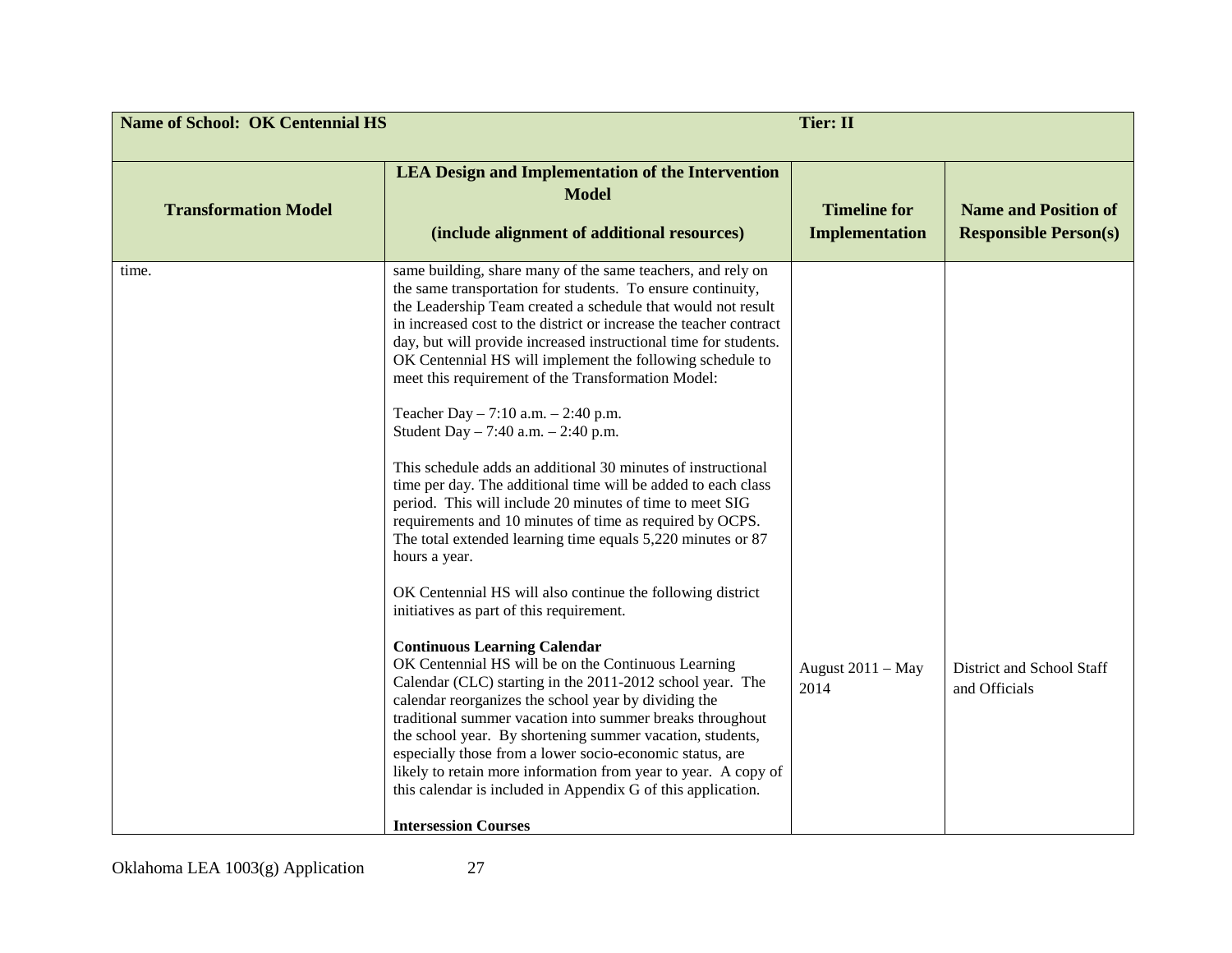| <b>Name of School: OK Centennial HS</b> | <b>Tier: II</b>                                                                                                                                                                                                                                                                                                                                                                                                                                                                                                                                                                                                                                                                                                                                                                                                                                       |                                              |                                                                              |
|-----------------------------------------|-------------------------------------------------------------------------------------------------------------------------------------------------------------------------------------------------------------------------------------------------------------------------------------------------------------------------------------------------------------------------------------------------------------------------------------------------------------------------------------------------------------------------------------------------------------------------------------------------------------------------------------------------------------------------------------------------------------------------------------------------------------------------------------------------------------------------------------------------------|----------------------------------------------|------------------------------------------------------------------------------|
| <b>Transformation Model</b>             | <b>LEA Design and Implementation of the Intervention</b><br><b>Model</b><br>(include alignment of additional resources)                                                                                                                                                                                                                                                                                                                                                                                                                                                                                                                                                                                                                                                                                                                               | <b>Timeline for</b><br><b>Implementation</b> | <b>Name and Position of</b><br><b>Responsible Person(s)</b>                  |
| 9. Provide ongoing mechanisms for       | OK Centennial HS will provide intersession courses three<br>times a year during the fall, winter, and spring breaks. Fall<br>and Winter intersessions will be three full days and Spring<br>will be five full days in length and will provide enhancement<br>courses in reading/language arts and math for students<br>identified as most at risk of failing to meet the state<br>performance targets.<br><b>Odyssey Ware</b><br>OK Centennial HS students also have access to Odyssey<br>Ware, a program that provides online courses for students.<br>OK Centennial HS students access Odyssey Ware in after<br>school programs or during Saturday school to make up credits<br>or remediate if an EOI test is not passed.<br>OK Centennial HS will implement the following strategies to<br>increased family and community engagement in the 2011- |                                              |                                                                              |
| family and community engagement.        | 2014 school years.<br><b>Behavior Interventionists</b><br>OK Centennial will hire two Behavior Interventionists to<br>provide the socio-emotional supports necessary for student<br>academic success. One Behavior Interventionists will be<br>assigned to the $9th$ -10 <sup>th</sup> grades and one will be assigned to the<br>$11^{th}$ -12 <sup>th</sup> grades.<br><b>Community Meetings</b><br>It was determined by the Leadership Team and parent                                                                                                                                                                                                                                                                                                                                                                                              | <b>July 2011</b><br><b>July 2011</b>         | Principal<br>Principal<br>Leadership Team                                    |
|                                         | representatives that family/community engagement may<br>improve if meetings were provided in locations outside the<br>school building. OK Centennial HS will pursue partnerships<br>with local non-profits, faith based groups. Transportation and                                                                                                                                                                                                                                                                                                                                                                                                                                                                                                                                                                                                    |                                              | <b>Transformation Coach</b><br><b>Behavioral Interventionist</b><br>Teachers |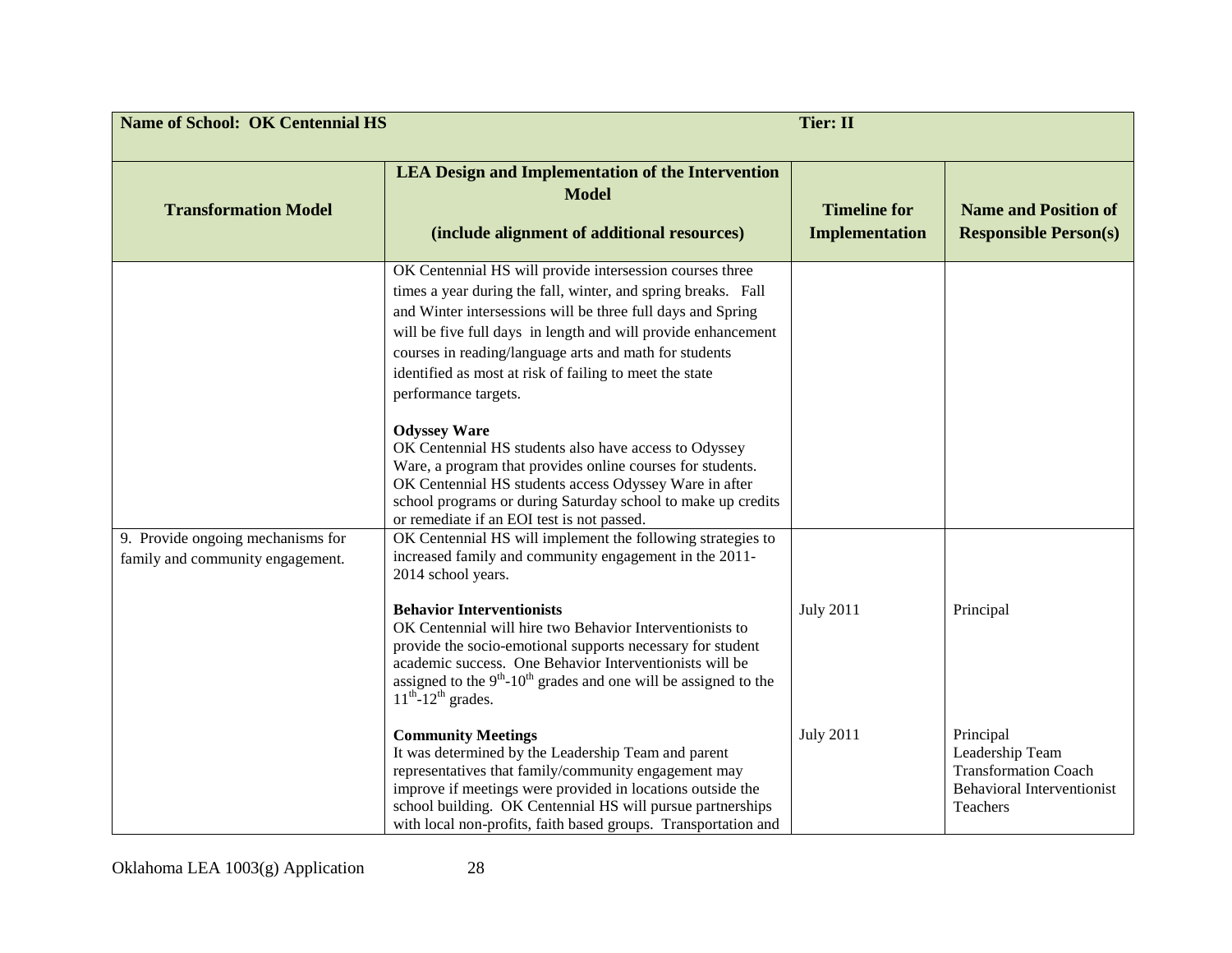| <b>Name of School: OK Centennial HS</b> |                                                                                                                                                                                                                                                                                                                                                                                                                                                                                                                                                                                                                                         | <b>Tier: II</b>                              |                                                                                                              |
|-----------------------------------------|-----------------------------------------------------------------------------------------------------------------------------------------------------------------------------------------------------------------------------------------------------------------------------------------------------------------------------------------------------------------------------------------------------------------------------------------------------------------------------------------------------------------------------------------------------------------------------------------------------------------------------------------|----------------------------------------------|--------------------------------------------------------------------------------------------------------------|
| <b>Transformation Model</b>             | <b>LEA Design and Implementation of the Intervention</b><br><b>Model</b><br>(include alignment of additional resources)                                                                                                                                                                                                                                                                                                                                                                                                                                                                                                                 | <b>Timeline for</b><br><b>Implementation</b> | <b>Name and Position of</b><br><b>Responsible Person(s)</b>                                                  |
|                                         | childcare will be provided for parents in need of these<br>services.<br><b>Parent University</b><br>OK Centennial will provide Parent University classes for HS<br>parents. These classes will provide information to parents<br>such as how to support student academic success at home,<br>how to access Smart Web, and how to prepare students for<br>college/career. Guest speakers will be scheduled as part of<br>the Parent University classes.<br>OK Centennial will also continue to support the following<br>strategies. These strategies align with the Transformation<br>Model, but may not be fully funded with SIG funds. | July 2011-May 2012                           | Principal<br>Leadership Team<br><b>Transformation Coach</b><br><b>Behavioral Interventionist</b><br>Teachers |
|                                         | <b>Parent Resource Room</b><br>OK Centennial HS currently has an onsite Parent Resource<br>Room that houses computers, college/career information, and<br>a food pantry. OK Centennial will continue to maintain the<br>Parent Resource Room and provide access to parents.                                                                                                                                                                                                                                                                                                                                                             | July 2011 - May<br>2014                      | Principal<br>Leadership Team<br><b>Transformation Coach</b><br><b>Behavioral Interventionist</b><br>Teachers |
|                                         | <b>Newsletter</b><br>OK Centennial HS currently provides a newsletter to parents.<br>Starting in the 2011-2012 school year, the newsletter will be<br>sent to parents via postal mail and email, for those who have<br>access.<br><b>Alert Now</b>                                                                                                                                                                                                                                                                                                                                                                                      | July 2011-May2014                            | Principal<br>Leadership Team<br><b>Transformation Coach</b><br><b>Behavioral Interventionist</b><br>Teachers |
|                                         | OK Centennial will continue the use of the Alert Now system<br>to communicate with parents. However, OK Centennial will<br>recruit parents to provide the information via the system as<br>this has proven successful in the current school year.                                                                                                                                                                                                                                                                                                                                                                                       | July 2011-May 2014                           | Principal                                                                                                    |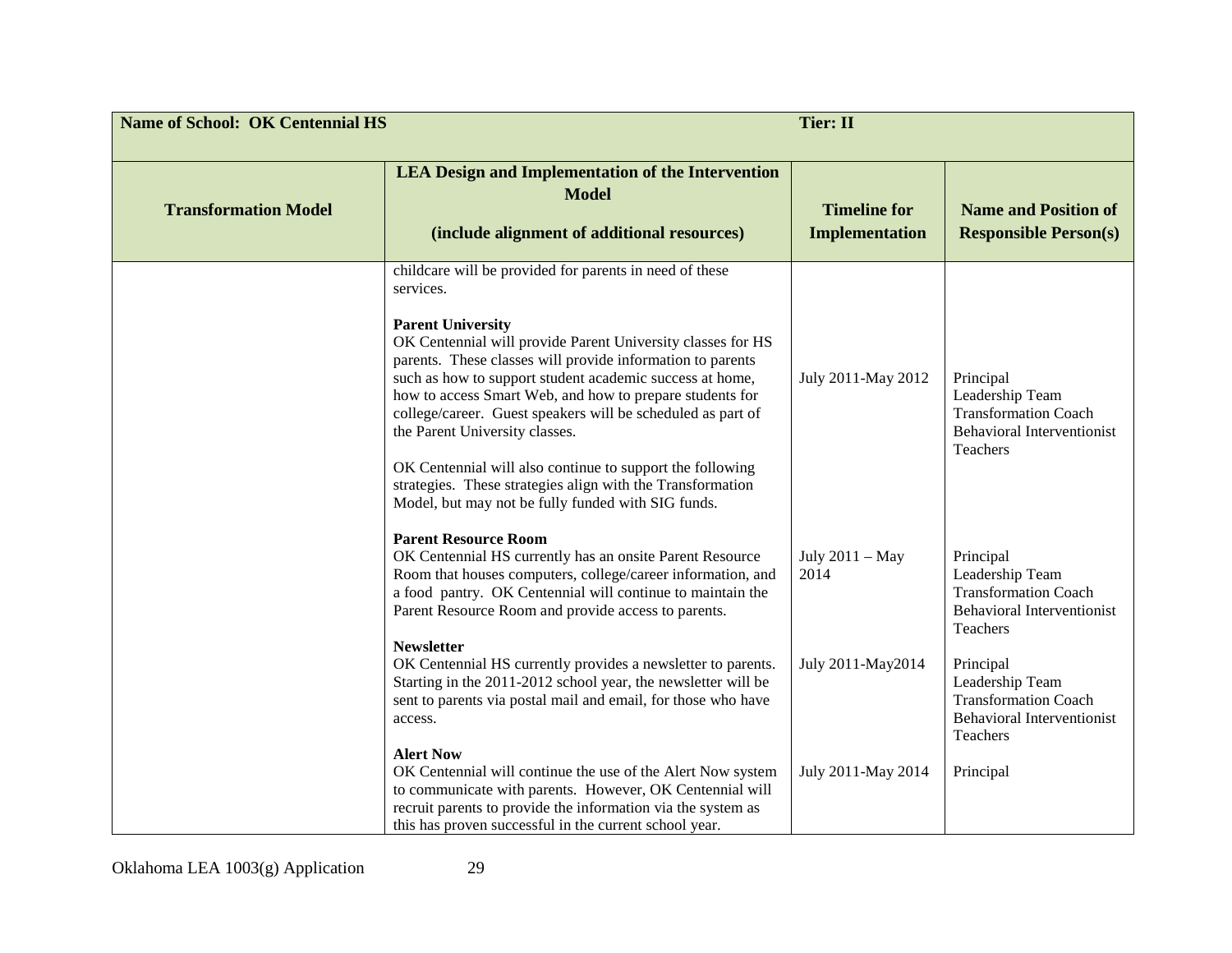| <b>Name of School: OK Centennial HS</b>                                                                                                                                                                                                                                 |                                                                                                                                                                                                                                                                                                                                                                                                                                                                                                                                                                                                                                                                                              | <b>Tier: II</b>                              |                                                             |
|-------------------------------------------------------------------------------------------------------------------------------------------------------------------------------------------------------------------------------------------------------------------------|----------------------------------------------------------------------------------------------------------------------------------------------------------------------------------------------------------------------------------------------------------------------------------------------------------------------------------------------------------------------------------------------------------------------------------------------------------------------------------------------------------------------------------------------------------------------------------------------------------------------------------------------------------------------------------------------|----------------------------------------------|-------------------------------------------------------------|
| <b>Transformation Model</b>                                                                                                                                                                                                                                             | <b>LEA Design and Implementation of the Intervention</b><br><b>Model</b><br>(include alignment of additional resources)                                                                                                                                                                                                                                                                                                                                                                                                                                                                                                                                                                      | <b>Timeline for</b><br><b>Implementation</b> | <b>Name and Position of</b><br><b>Responsible Person(s)</b> |
|                                                                                                                                                                                                                                                                         | <b>Announcement Monitor</b><br>A flat screen monitor has been purchased by OK Centennial.<br>OK Centennial will continue the use of this monitor to<br>provide scrolling pictures and announcements at the main<br>entrance.                                                                                                                                                                                                                                                                                                                                                                                                                                                                 | July 2011-May 2014                           | Principal                                                   |
| 10. Give the school sufficient<br>operational flexibility (such as staffing,<br>calendars/time, and budgeting) to<br>implement fully a comprehensive<br>approach to substantially improve<br>student achievement outcomes and<br>increase high school graduation rates. | OCPS will grant sufficient operational flexibility to OK<br>Centennial HS to fully implement the Transformation Model.<br><b>Staffing</b><br>New staff will not be assigned to OK Centennial HS without<br>consent of the principal, and current staff will be provided<br>opportunity to transfer to another OCPS site if they are<br>unwilling to meet the employment conditions of SIG. OK<br>Centennial HS will implement a new teacher evaluation<br>system which will include options for teachers not meeting<br>performance standards including coaching by an AFT teacher<br>consultant, or in the case of continuous failure to meet<br>standards, an expedited dismissal process. | <b>July 2011</b>                             | Principal                                                   |
|                                                                                                                                                                                                                                                                         | <b>Calendars/Time</b><br>The OK Centennial HS site principal will have the flexibility<br>to design the master schedule to support the Transformation                                                                                                                                                                                                                                                                                                                                                                                                                                                                                                                                        | July 2011-May 2012                           | Principal<br>Leadership Team                                |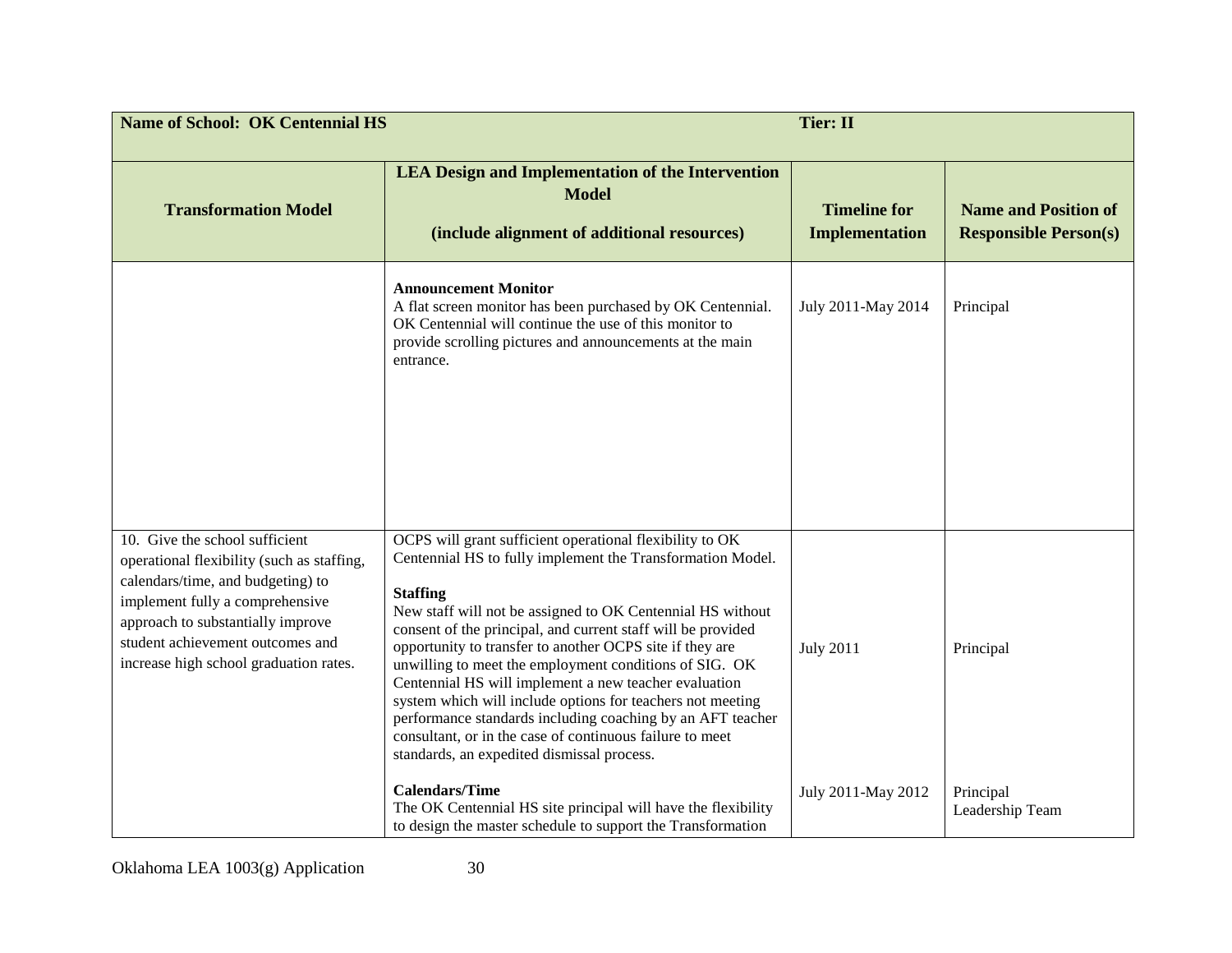| <b>Name of School: OK Centennial HS</b>                                                                                                                                                                                                        |                                                                                                                                                                                                                                                                                                                                                                                                                                                                                                                                                                                                                                                                                                                                                                                                                                                                                                                                                                                                                                                                                                                                      | <b>Tier: II</b>                              |                                                             |
|------------------------------------------------------------------------------------------------------------------------------------------------------------------------------------------------------------------------------------------------|--------------------------------------------------------------------------------------------------------------------------------------------------------------------------------------------------------------------------------------------------------------------------------------------------------------------------------------------------------------------------------------------------------------------------------------------------------------------------------------------------------------------------------------------------------------------------------------------------------------------------------------------------------------------------------------------------------------------------------------------------------------------------------------------------------------------------------------------------------------------------------------------------------------------------------------------------------------------------------------------------------------------------------------------------------------------------------------------------------------------------------------|----------------------------------------------|-------------------------------------------------------------|
| <b>Transformation Model</b>                                                                                                                                                                                                                    | <b>LEA Design and Implementation of the Intervention</b><br><b>Model</b><br>(include alignment of additional resources)                                                                                                                                                                                                                                                                                                                                                                                                                                                                                                                                                                                                                                                                                                                                                                                                                                                                                                                                                                                                              | <b>Timeline for</b><br><b>Implementation</b> | <b>Name and Position of</b><br><b>Responsible Person(s)</b> |
|                                                                                                                                                                                                                                                | model and ensure all teachers are highly qualified and highly<br>effective for the assignment given.<br><b>Budgeting</b><br>The OK Centennial HS site principal and school leadership<br>team have the flexibility to develop the Title I A (511) and<br>School Improvement (515) budgets in accordance with the<br>comprehensive needs assessment conducted at the school site.                                                                                                                                                                                                                                                                                                                                                                                                                                                                                                                                                                                                                                                                                                                                                     | July 2011-May 2012                           | Principal                                                   |
| 11. Ensure that the school receives<br>ongoing, intensive technical assistance<br>and related support from the LEA, the<br>SEA, or a designated external lead<br>partner organization (such as a school<br>turnaround organization or an EMO). | OK Centennial HS will continue to receive all the current<br>district assistance including, but not limited to support from<br>the following offices:<br>Secondary Education and Reform<br>1.<br>Federal Programs (Titles I and II)<br>2.<br><b>Student Support Services</b><br>3.<br><b>Information Technology</b><br>4.<br>Planning, Research, and Evaluation<br>5.<br>However, OCPS also provides additional supports to schools<br>receiving SIG funds. OCPS has created an alternative<br>governance structure for schools receiving SIG funds.<br>Whereas most schools report to the Executive Directors of<br>Elementary or Secondary School Reform, SIG schools report<br>to the Executive Director of School Turnaround. Because the<br>Executive Director of School Turnaround is assigned a<br>smaller number of schools, the structure ensures SIG schools<br>receive increased intensive support from the district. This<br>support includes regular site visits, assistance with required<br>administrative duties related to SIG, additional resources, and<br>assistance in removing barriers to SIG implementation. | May 2011-May 2012                            | <b>Executive Director of</b><br>School Turnaround           |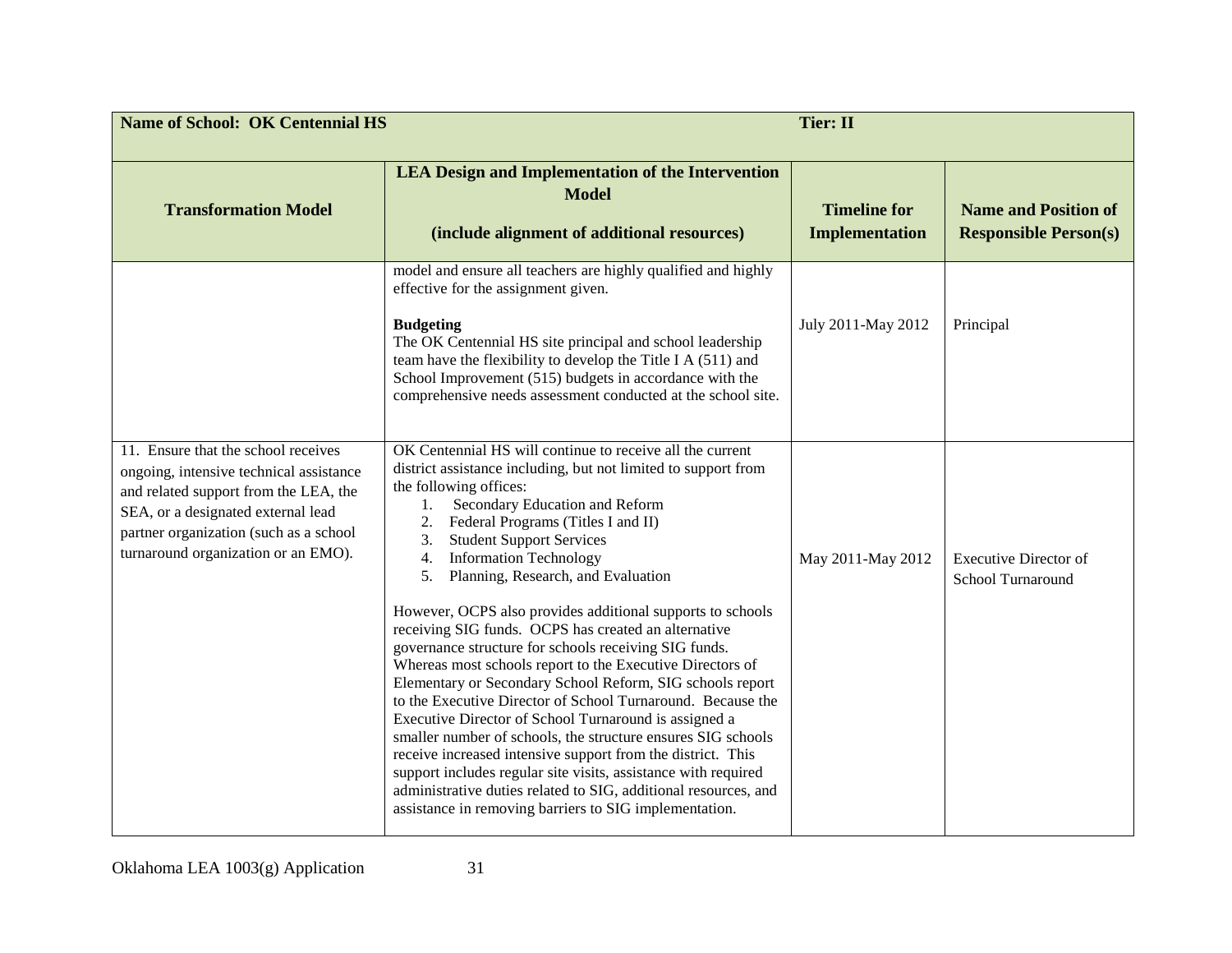| <b>Name of School: OK Centennial HS</b>                                                                                                                                                                                                       | <b>Tier: II</b>                                                                                                                                                                                                                                                                                                                                                                                                                                                                                                                                                          |                                              |                                                             |
|-----------------------------------------------------------------------------------------------------------------------------------------------------------------------------------------------------------------------------------------------|--------------------------------------------------------------------------------------------------------------------------------------------------------------------------------------------------------------------------------------------------------------------------------------------------------------------------------------------------------------------------------------------------------------------------------------------------------------------------------------------------------------------------------------------------------------------------|----------------------------------------------|-------------------------------------------------------------|
| <b>Transformation Model</b>                                                                                                                                                                                                                   | <b>LEA Design and Implementation of the Intervention</b><br><b>Model</b><br>(include alignment of additional resources)                                                                                                                                                                                                                                                                                                                                                                                                                                                  | <b>Timeline for</b><br><b>Implementation</b> | <b>Name and Position of</b><br><b>Responsible Person(s)</b> |
|                                                                                                                                                                                                                                               | OK Centennial HS will also hire a Transformation Coach to<br>support the entire school in the SIG process. The<br>Transformation Coach will provide additional guidance to<br>teachers on the implementation of SIG requirements and<br>strategies, manage logistics regarding professional<br>development consultants in the building, share best practices<br>for the middle grades, and provide support to the site principal<br>in administering the SIG grant and the additional Oklahoma<br>requirements. This will be a shared position with OK<br>Centennial MS. |                                              |                                                             |
| 12. List any additional permissible<br>strategies the LEA will implement as a<br>part of the transformational model.<br>1. Instructional Technology<br>2. Permanent Substitutes<br>3. Technology Integration Coach<br>4. Transportation<br>5. | <b>Instructional Technology</b><br>OK Centennial HS will be contracting with November<br>Learning and/or the K20 Center to provide technology<br>integration training. In addition, the school will be<br>transitioning to an Academy of Information Technology. In<br>order to fully support the initiative and increase student<br>engagement while providing varied instructional strategies,<br>OK Centennial HS will purchase instructional technology.                                                                                                             |                                              |                                                             |
|                                                                                                                                                                                                                                               | Consult with November Learning/K20 to determine<br>1.<br>technology needs at OK Centennial HS.                                                                                                                                                                                                                                                                                                                                                                                                                                                                           | <b>July 2012</b><br><b>July 2012</b>         | Transformation Coach,<br>Site Principal                     |
|                                                                                                                                                                                                                                               | Consult with Academy of Information Technology<br>2.<br>Advisory Board to determine technology needs for<br>support of academy initiative.<br>Consult with OCPS district representatives for<br>3.                                                                                                                                                                                                                                                                                                                                                                       | <b>July 2012</b>                             | Transformation Coach,<br>Site Principal<br>Site Principal   |
|                                                                                                                                                                                                                                               | approval of technology items.                                                                                                                                                                                                                                                                                                                                                                                                                                                                                                                                            |                                              |                                                             |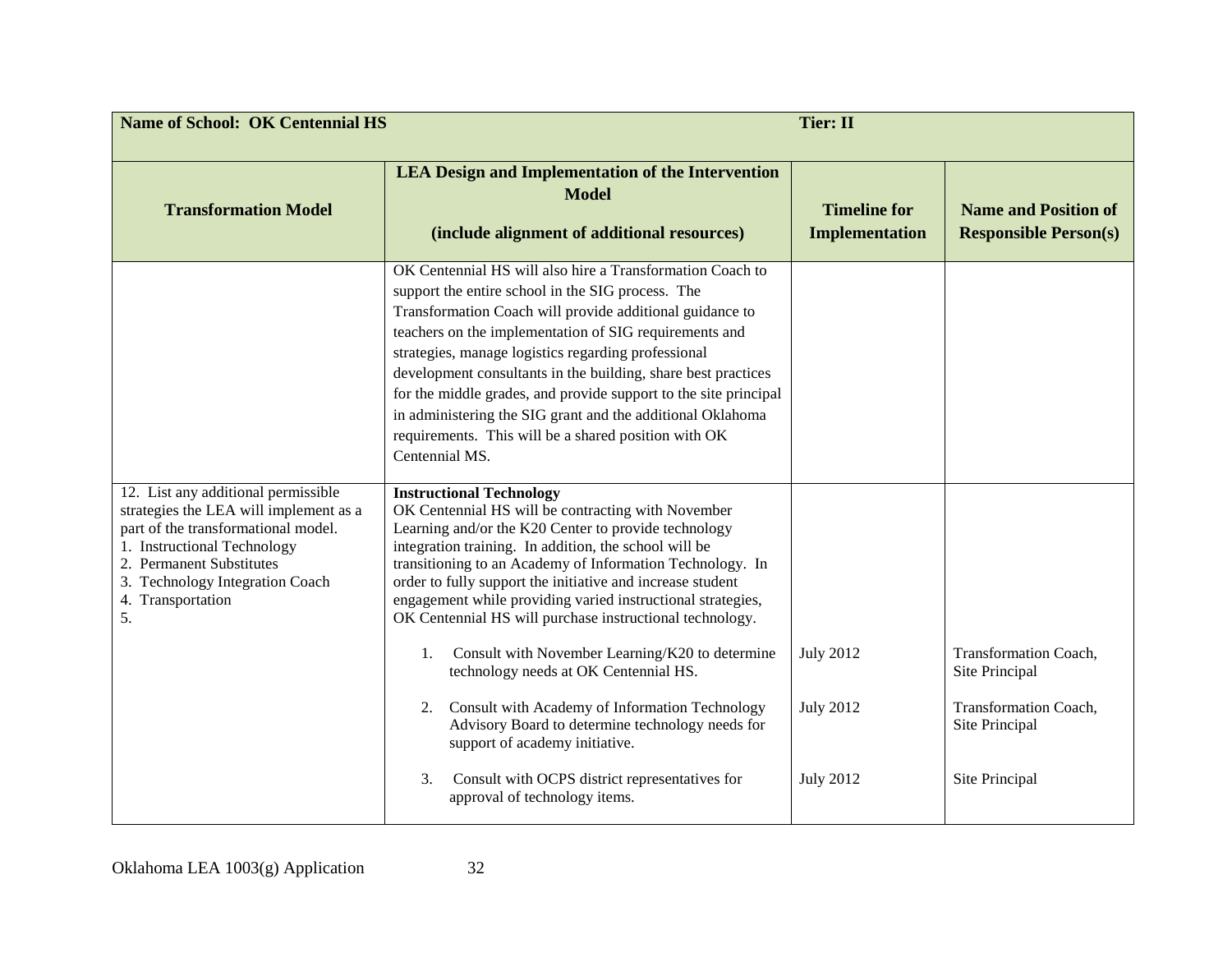| <b>Name of School: OK Centennial HS</b> | <b>Tier: II</b>                                                                                                                                                                                                                                                                                                                                                                                                                                                                                                                                                                                                                                                                                                                                                                                                                                                                                                                      |                                              |                                                             |
|-----------------------------------------|--------------------------------------------------------------------------------------------------------------------------------------------------------------------------------------------------------------------------------------------------------------------------------------------------------------------------------------------------------------------------------------------------------------------------------------------------------------------------------------------------------------------------------------------------------------------------------------------------------------------------------------------------------------------------------------------------------------------------------------------------------------------------------------------------------------------------------------------------------------------------------------------------------------------------------------|----------------------------------------------|-------------------------------------------------------------|
| <b>Transformation Model</b>             | <b>LEA Design and Implementation of the Intervention</b><br><b>Model</b><br>(include alignment of additional resources)                                                                                                                                                                                                                                                                                                                                                                                                                                                                                                                                                                                                                                                                                                                                                                                                              | <b>Timeline for</b><br><b>Implementation</b> | <b>Name and Position of</b><br><b>Responsible Person(s)</b> |
|                                         | Purchase technology items.<br>4.<br><b>Permanent Substitutes</b><br>In the needs assessment process, the OK Centennial<br>Leadership Team identified two areas of critical need -<br>teachers do not have opportunity to observe peers for best<br>practices and low attendance rates have negative effects on<br>student achievement. (In an average month, OK Centennial<br>reports approximately 168.5 teacher absences) Because of the<br>low teacher attendance rate, many teachers have to cover for<br>other teachers during collaboration time or classes are<br>combined making a higher ratio of students to teachers. OK<br>Centennial HS would like to hire two permanent substitutes to<br>meet these needs. The subs would be certified teachers highly<br>qualified at the grade levels and would ensure teachers<br>received protected collaboration time and at-risk students<br>were not placed in larger classes. | SY2012<br><b>July 2011</b>                   | Site Principal<br>Principal                                 |
|                                         | <b>Technology Integration Coach</b><br>OK Centennial HS will hire a Technology Integration Coach<br>to provide ongoing, job-embedded professional development,<br>coaching and modeling. This position will provide additional<br>support for the training by November Learning/K20 to ensure<br>the strategies are used effectively in the classroom. This<br>position will also support the teachers in their transition to the<br>Academy of Information Technology.                                                                                                                                                                                                                                                                                                                                                                                                                                                              | <b>July 2011</b>                             | Principal                                                   |
|                                         | <b>Transportation</b><br>OK Centennial HS will incur additional transportation costs<br>for the extra 30 minutes of instructional time per day. The<br>cost is additional to what would be incurred during a regular<br>school year. The cost is for an additional tier due to the                                                                                                                                                                                                                                                                                                                                                                                                                                                                                                                                                                                                                                                   | <b>August 2011-</b><br>May2012               |                                                             |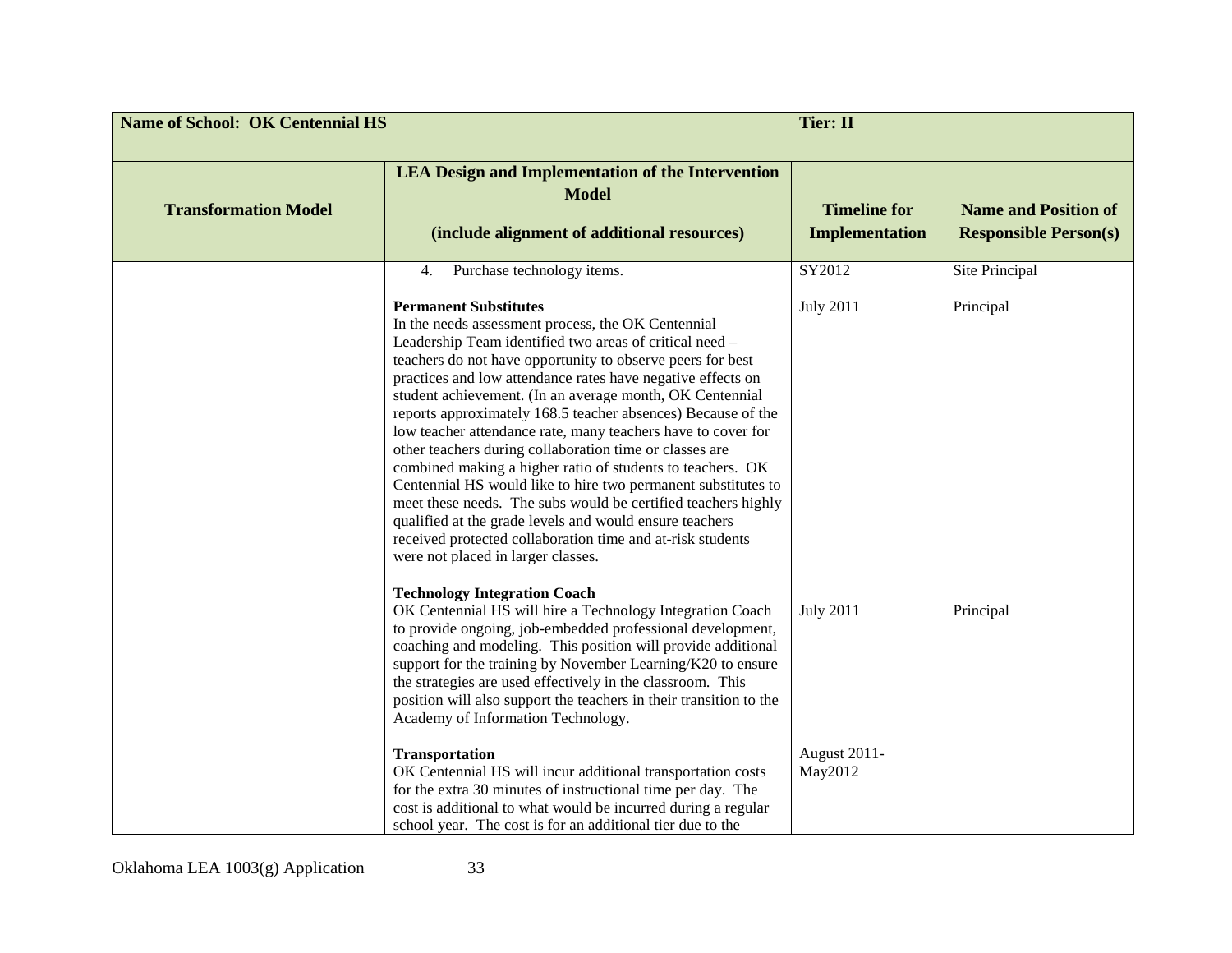| Name of School: OK Centennial HS |                                                                                                                         | <b>Tier: II</b>                              |                                                             |
|----------------------------------|-------------------------------------------------------------------------------------------------------------------------|----------------------------------------------|-------------------------------------------------------------|
| <b>Transformation Model</b>      | <b>LEA Design and Implementation of the Intervention</b><br><b>Model</b><br>(include alignment of additional resources) | <b>Timeline for</b><br><b>Implementation</b> | <b>Name and Position of</b><br><b>Responsible Person(s)</b> |
|                                  | length of the school day.                                                                                               |                                              |                                                             |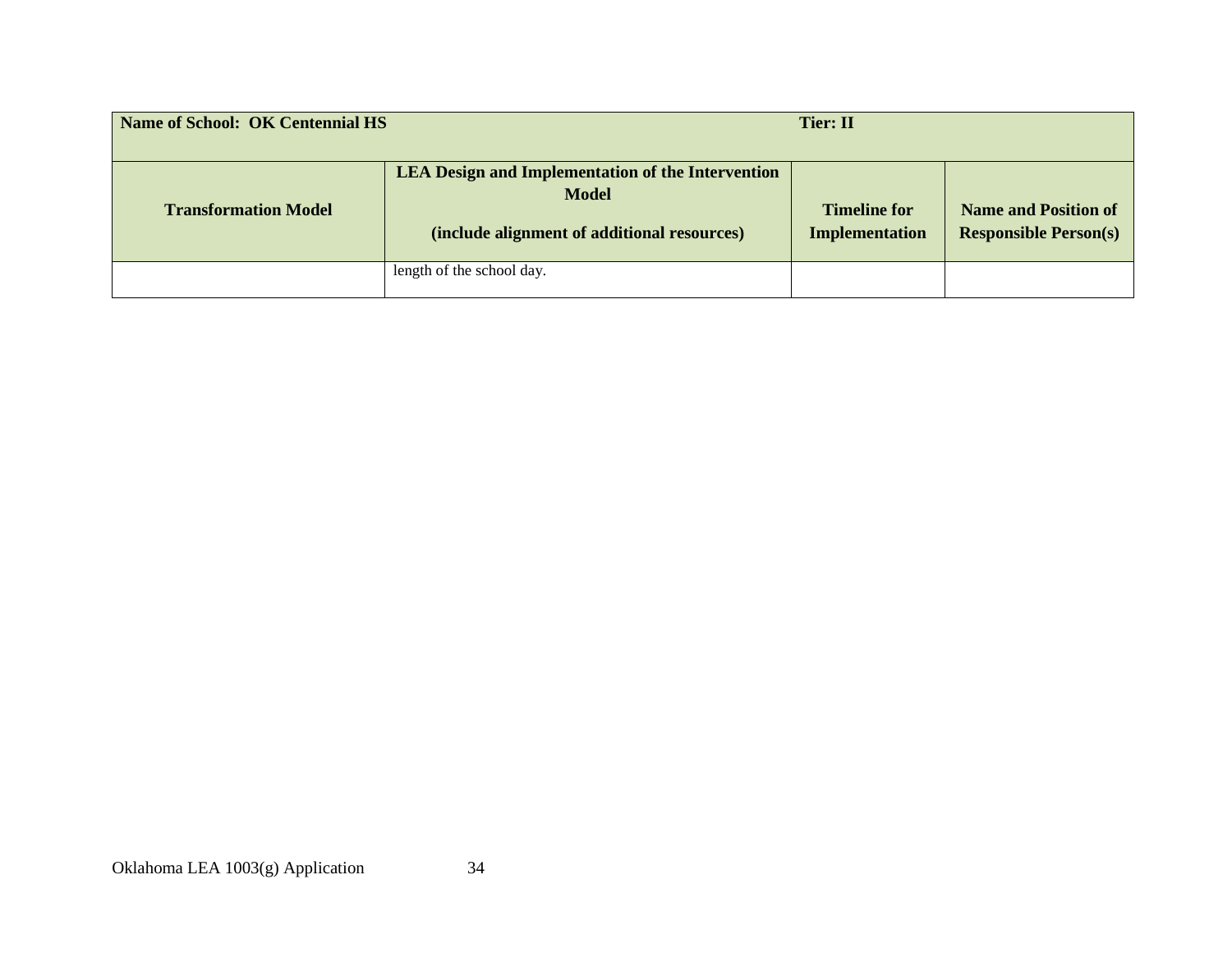# **APPLICATION INSTRUCTIONS SCHOOL IMPROVEMENT GRANTS 1003(g) AND AMERICAN RECOVERY AND REINVESTMENT ACT**

## **BUDGET SECTION**

## **LEA BUDGET NARRATIVE**

An additional requirement of the Oklahoma SIG application is the establishment of an FTE for a district turnaround office or officer. OCPS established an FTE for the Executive Director of School Turnaround in the 2010-2011 school year. OCPS will continue to budget \$107,856.00 for the salary and \$38,634.00 for the benefits of this position. The salary will be coded back to the five sites receiving SIG funds in OCPS.

In addition, the following expenditures associated with the position of Executive Director of School Turnaround will be budgeted in the FY2012-FY2015 budgets. These expenditures are necessary for the intensive support provided by the Executive Director of School Turnaround and are supplemental because they would not otherwise be incurred by the district if the position was not a requirement of the grant.

- 1. Mileage OCPS is budgeting funds for mileage for the Executive Director to travel in-district to visit the 5 OCPS SIG sites and to attend required meetings at the OSDE or sponsored by the OSDE.
- 2. Travel and Registration OCPS is budgeting funds for the Executive Director of School Turnaround to attend the required What Works in School conference in Tulsa in November. Travel and registration will also be paid for attendance to state and national conferences and workshops that will provide information on SIG requirements and best practices from the field including, but not limited to, OSDE required conferences, National Title I Conference, and SIG Regional Conferences.
- 3. Supplies OCPS incurs extra costs to provide supplies and materials for the work of the Executive Director of School Turnaround. OCPS is budgeting funds each year to provide necessary materials for the position including computer, printer, replacement ink cartridges, flashdrives, and office supplies.

The district will also hire a Data Coordinator to work at the district level in the Office of School Turnaround. The Data Coordinator will assist the Executive Director of School Turnaround in the collection, dissemination, and reporting of data for SIG sites. The salary for this position will be shared between OK Centennial HS, OK Centennial MS, U S Grant HS, Douglass MS and Moon Academy.

### **SCHOOL BUDGET NARRATIVE**

OK Centennial will meet the additional Oklahoma requirements of the SIG application by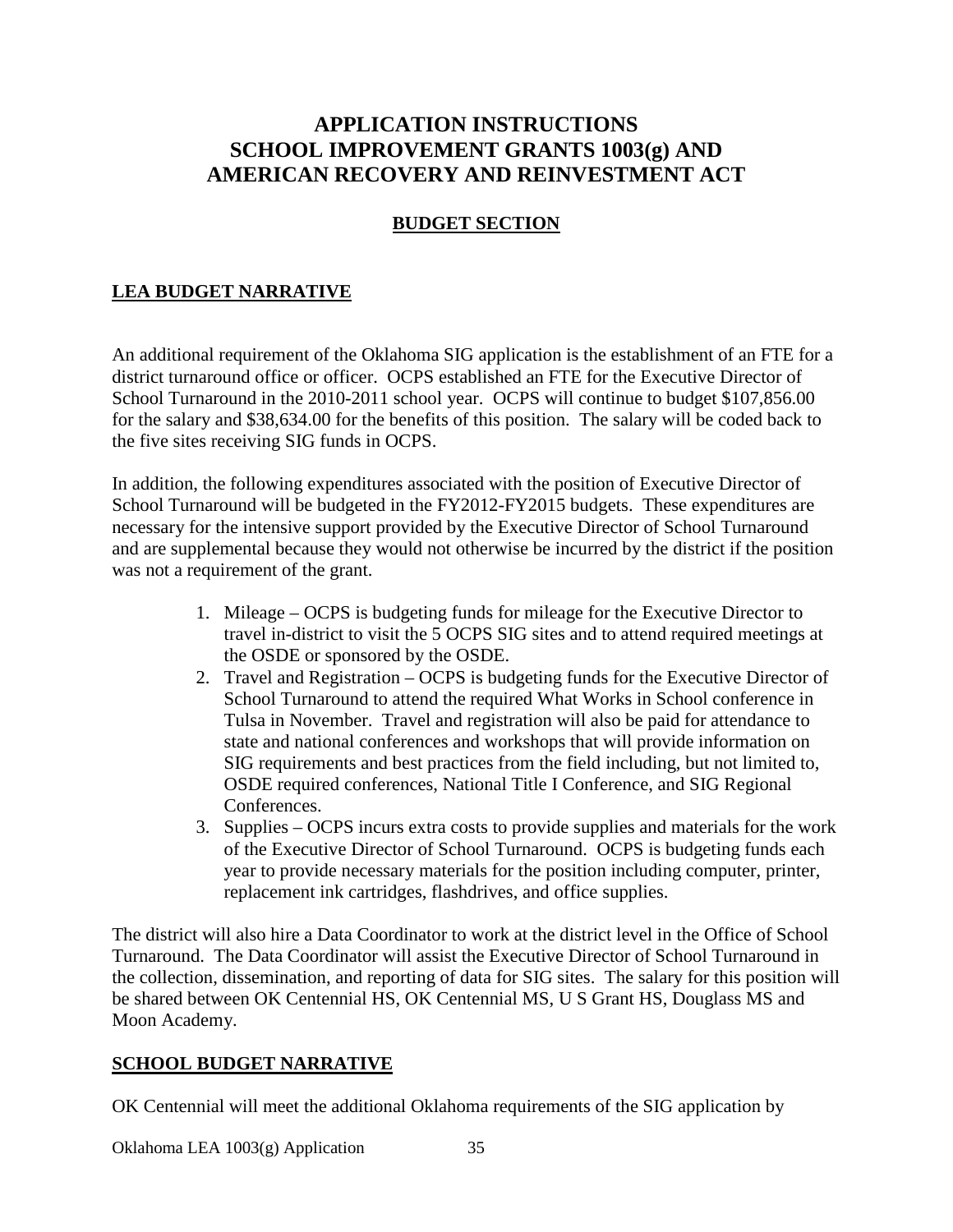budgeting for the following:

- 1. 5 Day Teacher Academy OK Centennial HS has included in its budget funds for stipends and benefits to compensate the teachers for attending the five day academy. Additionally, funds have been budgeted for materials and supplies to support the academy.
- 2. New Teacher Academy OK Centennial HS has included in its budget funds for stipends and benefits for new teachers to attend a 5 day academy if they are hired after the implementation of the model begins.

*Please note –No funds have been budgeted for the 90 minutes of collaboration time as it is currently scheduled during the contract day.*

OK Centennial has also budgeted for the following strategies to meet the requirements of the Transformation Model.

- 1. Performance Incentives In accordance with the performance incentives offered at other schools implementing the Transformation Model, OCPS budgeted funds to provide performance incentives in the amount of \$50 for each FAY student scoring proficient or better (for each reading/language arts, math, and special education co-teacher), \$3000 for each certified staff member if the reading goal is met, and \$3000 for each certified staff member if the math goal is met.
- 2. Professional Development Stipends Instructional and non-instructional staff will be paid stipends to attend professional development beyond the contract day and meet the additional Oklahoma requirement of 5 days of professional development. Funds for stipends and benefits have been included in the budgets.
- 3. ACT/America's Choice (ACT/AC) ACT/AC will provide high quality, job-embedded professional development to OK Centennial MS teachers in the areas of implementation of ACT/AC curriculum and instructional strategies. Although ACT/AC is a district initiative and all schools receive services from this provider, the coaching and professional development funded by this grant will be above and beyond what is provided by ACT/AC in other schools within OCPS. ACT/AC will provide an additional 50 days.
- 4. Marzano Research Laboratory MRL will provide high-quality, job-embedded professional development to OK Centennial HS in the areas of The Art and Science of Teaching, Building Academic Vocabulary, Classroom Management and implementation of the Teacher Evaluation System. Funds will be budgeted each year for these services. Travel, consultant fees, and materials are included in the cost.
- 5. November Learning/K20 Center November Learning/K20 Center will provide highquality, job-embedded professional development to OK Centennial HS in the area of instructional technology integration. Funds have been budgeted in all three years of the grant to support this initiative.
- 6. Leadership Facilitator A contracted Leadership Facilitator will provide training in effective PLCs and will provide additional coaching for the school leadership. Funds have been budgeted for a contracted amount. The amount of this contract will be shared with OK Centennial HS.